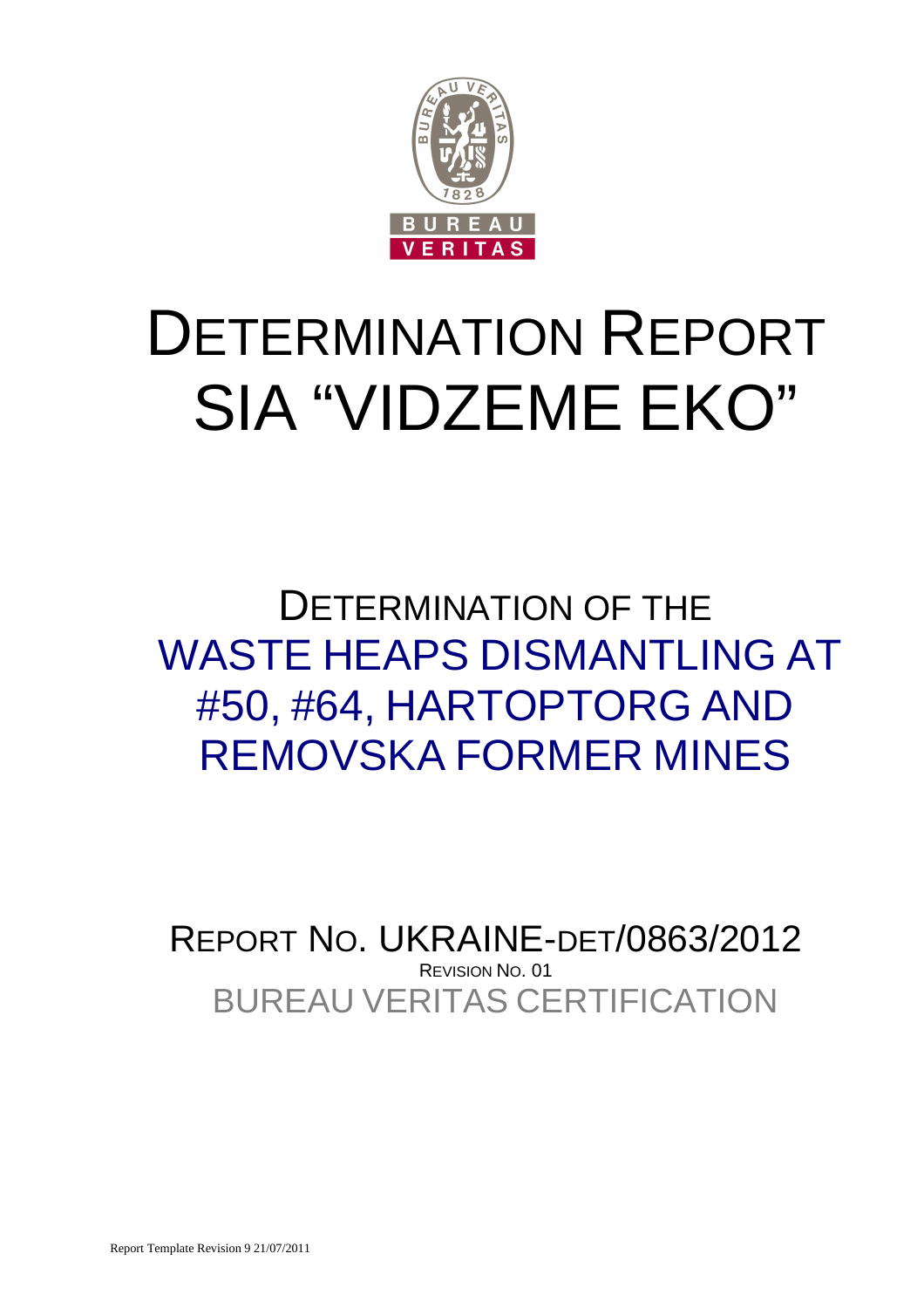



| Date of first issue:<br>03/12/2012                                                                              | Organizational unit:<br><b>Holding SAS</b> | <b>Bureau Veritas Certification</b>                                                                                                                                                                                                                                                                                                                                                                                                                                                                                                                                        |
|-----------------------------------------------------------------------------------------------------------------|--------------------------------------------|----------------------------------------------------------------------------------------------------------------------------------------------------------------------------------------------------------------------------------------------------------------------------------------------------------------------------------------------------------------------------------------------------------------------------------------------------------------------------------------------------------------------------------------------------------------------------|
| Client:<br>SIA "Vidzeme Eko"                                                                                    | Client ref.:<br><b>Victor Tkachenko</b>    |                                                                                                                                                                                                                                                                                                                                                                                                                                                                                                                                                                            |
| Summary:<br>country criteria.                                                                                   |                                            | Bureau Veritas Certification has made the determination of the "Waste heaps dismantling at #50, #64,<br>Hartoptorg and Removska former mines" project of SIA "Vidzeme Eko" located in Snizhne town, Donetsk<br>Region, Ukraine on the basis of UNFCCC criteria for the JI, as well as criteria given to provide for consistent<br>project operations, monitoring and reporting. UNFCCC criteria refer to Article 6 of the Kyoto Protocol, the JI<br>rules and modalities and the subsequent decisions by the JI Supervisory Committee, as well as the host                 |
| conducted using Bureau Veritas Certification internal procedures.                                               |                                            | The determination scope is defined as an independent and objective review of the project design document,<br>the project's baseline study, monitoring plan and other relevant documents, and consisted of the following<br>three phases: i) desk review of the project design and the baseline and monitoring plan; ii) follow-up interviews<br>with project stakeholders; iii) resolution of outstanding issues and the issuance of the final determination report<br>and opinion. The overall determination, from Contract Review to Determination Report & Opinion, was |
| design document.<br>country criteria.                                                                           |                                            | The first output of the determination process is a list of Clarification and Corrective Action Requests (CL and<br>CAR), presented in Appendix A. Taking into account this output, the project proponent revised its project<br>In summary, it is Bureau Veritas Certification's opinion that the project correctly applies Guidance on criteria for<br>baseline setting and monitoring and meets the relevant UNFCCC requirements for the JI and the relevant host                                                                                                        |
| Report No.:<br>Subject Group:                                                                                   |                                            |                                                                                                                                                                                                                                                                                                                                                                                                                                                                                                                                                                            |
| UKRAINE-det/0863/2012<br>JI                                                                                     |                                            | <b>Indexing terms</b>                                                                                                                                                                                                                                                                                                                                                                                                                                                                                                                                                      |
| Project title:<br>Waste heaps dismantling at #50, #64, Hartoptorg<br>and Removska former mines                  |                                            |                                                                                                                                                                                                                                                                                                                                                                                                                                                                                                                                                                            |
|                                                                                                                 |                                            |                                                                                                                                                                                                                                                                                                                                                                                                                                                                                                                                                                            |
| Work carried out by: $\left(\frac{1}{2}\right)$<br>auce<br>Svitlana Gariyenchyk - Team Leader, Lead<br>Verifier |                                            | $\times$<br>No distribution without permission from the<br>Client or responsible organizational unit                                                                                                                                                                                                                                                                                                                                                                                                                                                                       |
| Vyacheslav Yeriomin - Team Member, Verifier                                                                     |                                            |                                                                                                                                                                                                                                                                                                                                                                                                                                                                                                                                                                            |
| Work reviewed by:                                                                                               |                                            |                                                                                                                                                                                                                                                                                                                                                                                                                                                                                                                                                                            |
| Ivan Sokolov - Internal Technical Reviewer                                                                      |                                            | <b>Limited distribution</b>                                                                                                                                                                                                                                                                                                                                                                                                                                                                                                                                                |
| Work approved by:                                                                                               | Rureau V                                   | <b>Alfication</b>                                                                                                                                                                                                                                                                                                                                                                                                                                                                                                                                                          |
| Ivan Sokolov - Operational Manager                                                                              |                                            | Unrestricted distribution                                                                                                                                                                                                                                                                                                                                                                                                                                                                                                                                                  |
| Date of this revision:<br>Rev. No.:<br>04/12/2012<br>01<br>48                                                   | Number of pages:                           |                                                                                                                                                                                                                                                                                                                                                                                                                                                                                                                                                                            |

1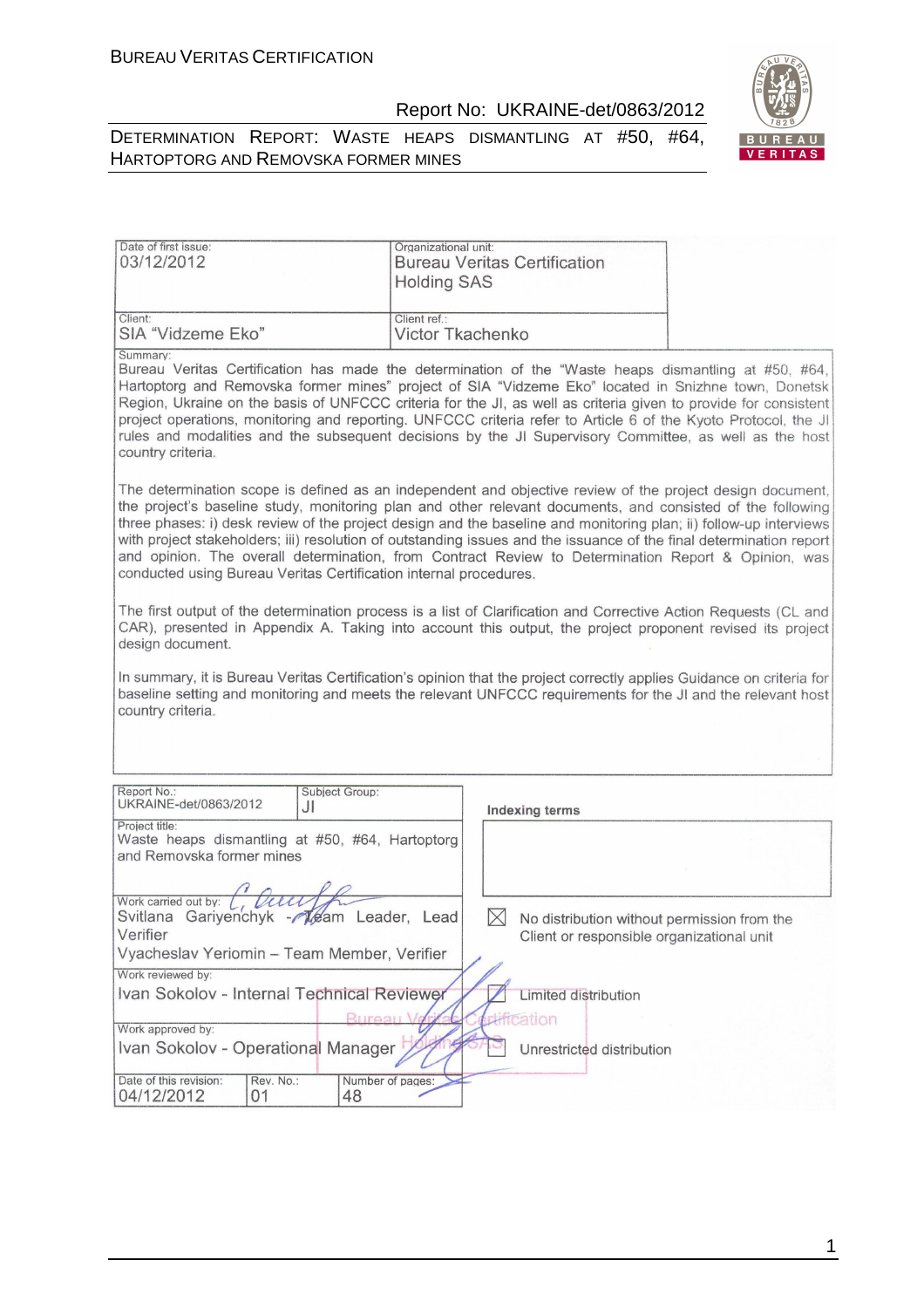DETERMINATION REPORT: WASTE HEAPS DISMANTLING AT #50, #64, HARTOPTORG AND REMOVSKA FORMER MINES

# **Table of Contents Page 2014**

| $\mathbf{1}$   |                                                                                     |                |
|----------------|-------------------------------------------------------------------------------------|----------------|
| 1.1            | Objective                                                                           | 3              |
| 1.2            | Scope                                                                               | 3              |
| 1.3            | Determination team                                                                  | 3              |
| $\overline{2}$ |                                                                                     |                |
| 2.1            | <b>Review of Documents</b>                                                          | $\overline{4}$ |
| 2.2            | Follow-up Interviews                                                                | 5              |
| 2.3            | Resolution of Clarification and Corrective Action Requests                          | 5              |
| 3              |                                                                                     |                |
| 4              |                                                                                     |                |
| 4.1            | Project approvals by Parties involved (19-20)                                       | 8              |
| 4.2            | Authorization of project participants by Parties involved (21)                      | 8              |
| 4.3            | Baseline setting (22-26)                                                            | 8              |
| 4.4            | Additionality (27-31)                                                               | 13             |
| 4.5            | Project boundary (32-33)                                                            | 13             |
| 4.6            | Crediting period (34)                                                               | 14             |
| 4.7            | Monitoring plan (35-39)                                                             | 15             |
| 4.8            | Leakage (40-41)                                                                     | 20             |
| 4.9            | Estimation of emission reductions or enhancements of net removals<br>$(42-47)$      | 21             |
| 4.10           | Environmental impacts (48)                                                          | 23             |
| 4.11           | Stakeholder consultation (49)                                                       | 23             |
| 4.12           | Determination regarding small scale projects (50-57)                                | 23             |
| 4.13           | Determination regarding land use, land-use change and forestry                      |                |
|                | (LULUCF) projects (58-64)                                                           | 23             |
|                | 4.14 Determination regarding programmes of activities (65-73)                       | 23             |
| 5              | SUMMARY AND REPORT OF HOW DUE ACCOUNT WAS<br>TAKEN OF COMMENTS RECEIVED PURSUANT TO |                |
| 6              |                                                                                     |                |
| $\overline{7}$ |                                                                                     |                |
|                |                                                                                     |                |
|                |                                                                                     |                |

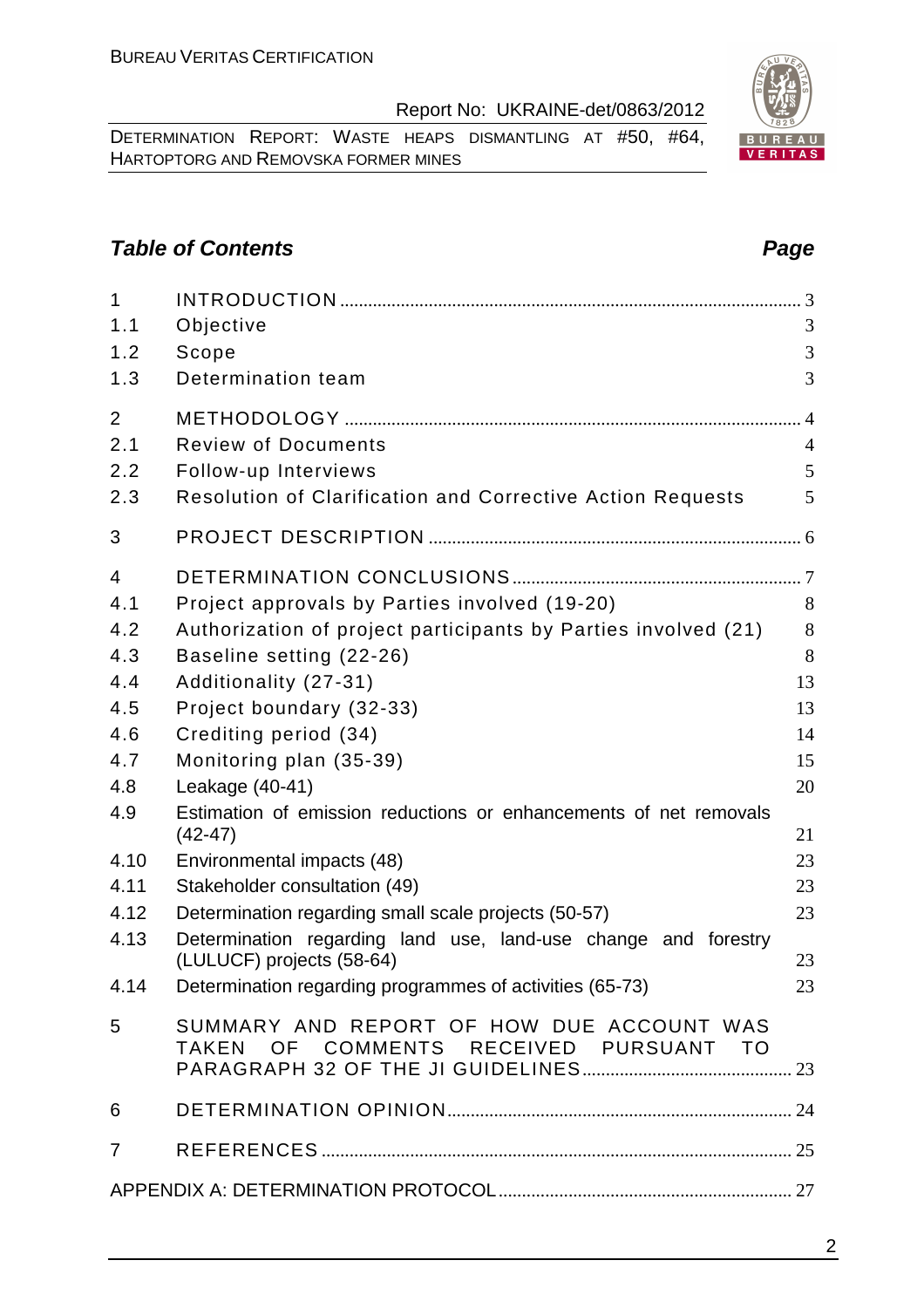DETERMINATION REPORT: WASTE HEAPS DISMANTLING AT #50, #64, HARTOPTORG AND REMOVSKA FORMER MINES



# **1 INTRODUCTION**

SIA "Vidzeme Eko" has commissioned Bureau Veritas Certification to determine its JI project "Waste heaps dismantling at #50, #64, Hartoptorg and Removska former mines" (hereafter called "the project") at Snizhne town, Donetsk Region, Ukraine.

This report summarizes the findings of the determination of the project, performed on the basis of UNFCCC criteria, as well as criteria given to provide for consistent project operations, monitoring and reporting.

# **1.1 Objective**

The determination serves as project design verification and is a requirement of all projects. The determination is an independent third party assessment of the project design. In particular, the project's baseline, the monitoring plan (MP), and the project's compliance with relevant UNFCCC and host country criteria are determined in order to confirm that the project design, as documented, is sound and reasonable, and meets the stated requirements and identified criteria. Determination is a requirement for all JI projects and is seen as necessary to provide assurance to stakeholders of the quality of the project and its intended generation of emission reduction units (ERUs).

UNFCCC criteria refer to Article 6 of the Kyoto Protocol, the JI rules and modalities and the subsequent decisions by the JI Supervisory Committee, as well as the host country criteria.

# **1.2 Scope**

The determination scope is defined as an independent and objective review of the project design document, the project's baseline study and monitoring plan and other relevant documents. The information in these documents is reviewed against Kyoto Protocol requirements, UNFCCC rules and associated interpretations.

The determination is not meant to provide any consulting towards the Client. However, stated requests for clarifications and/or corrective actions may provide input for improvement of the project design.

# **1.3 Determination team**

The determination team consists of the following personnel:

Svitlana Gariyenchyk

Bureau Veritas Certification Team Leader, Climate Change Verifier

Vyacheslav Yeriomin

Bureau Veritas Certification Climate Change Verifier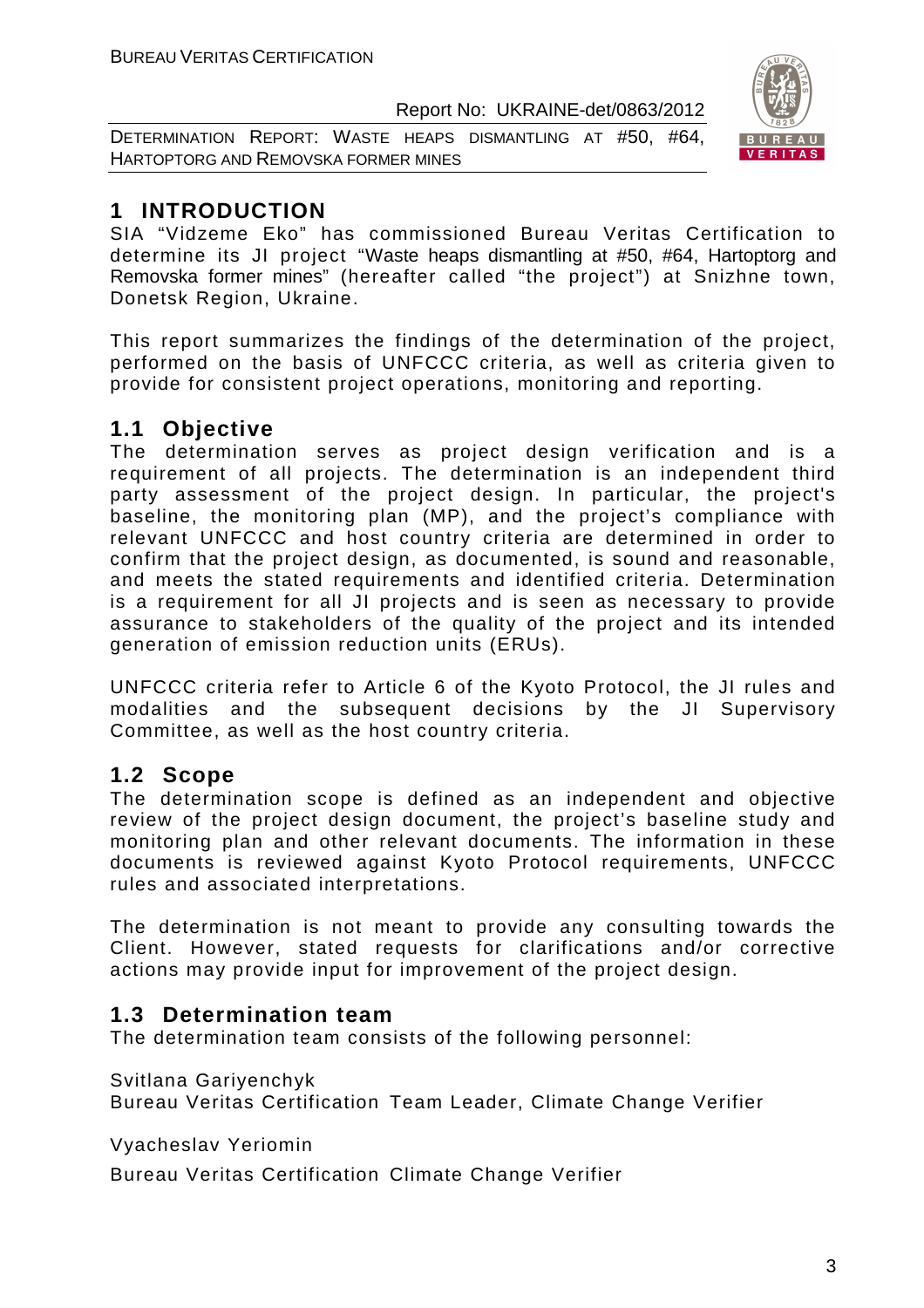DETERMINATION REPORT: WASTE HEAPS DISMANTLING AT #50, #64, HARTOPTORG AND REMOVSKA FORMER MINES



This determination report was reviewed by:

Ivan Sokolov Bureau Veritas Certification, Internal reviewer

Vasyl Kobzar

Bureau Veritas Certification, Technical Specialist

# **2 METHODOLOGY**

The overall determination, from Contract Review to Determination Report & Opinion, was conducted using Bureau Veritas Certification internal procedures.

In order to ensure transparency, a determination protocol was customized for the project, according to the version 01 of the Joint Implementation Determination and Verification Manual, issued by the Joint Implementation Supervisory Committee at its 19 meeting on 04/12/2009. The protocol shows, in a transparent manner, criteria (requirements), means of determination and the results from determining the identified criteria. The determination protocol serves the following purposes:

- It organizes, details and clarifies the requirements a JI project is expected to meet;
- It ensures a transparent determination process where the determiner will document how a particular requirement has been determined and the result of the determination.

The completed determination protocol is enclosed in Appendix A to this report.

# **2.1 Review of Documents**

The Project Design Document (PDD) submitted by SIA "Vidzeme Eko" and additional background documents related to the project design and baseline, i.e. country Law, Guidelines for users of the joint implementation project design document form, Approved CDM methodology and/or Guidance on criteria for baseline setting and monitoring, Kyoto Protocol, Clarifications on Determination Requirements to be Checked by an Accredited Independent Entity were reviewed.

To address Bureau Veritas Certification corrective action and clarification requests, SIA "Vidzeme Eko" revised the PDD and resubmitted it on 04/12/2012.

The determination findings presented in this report relate to the project as described in the PDD version(s) 2.0.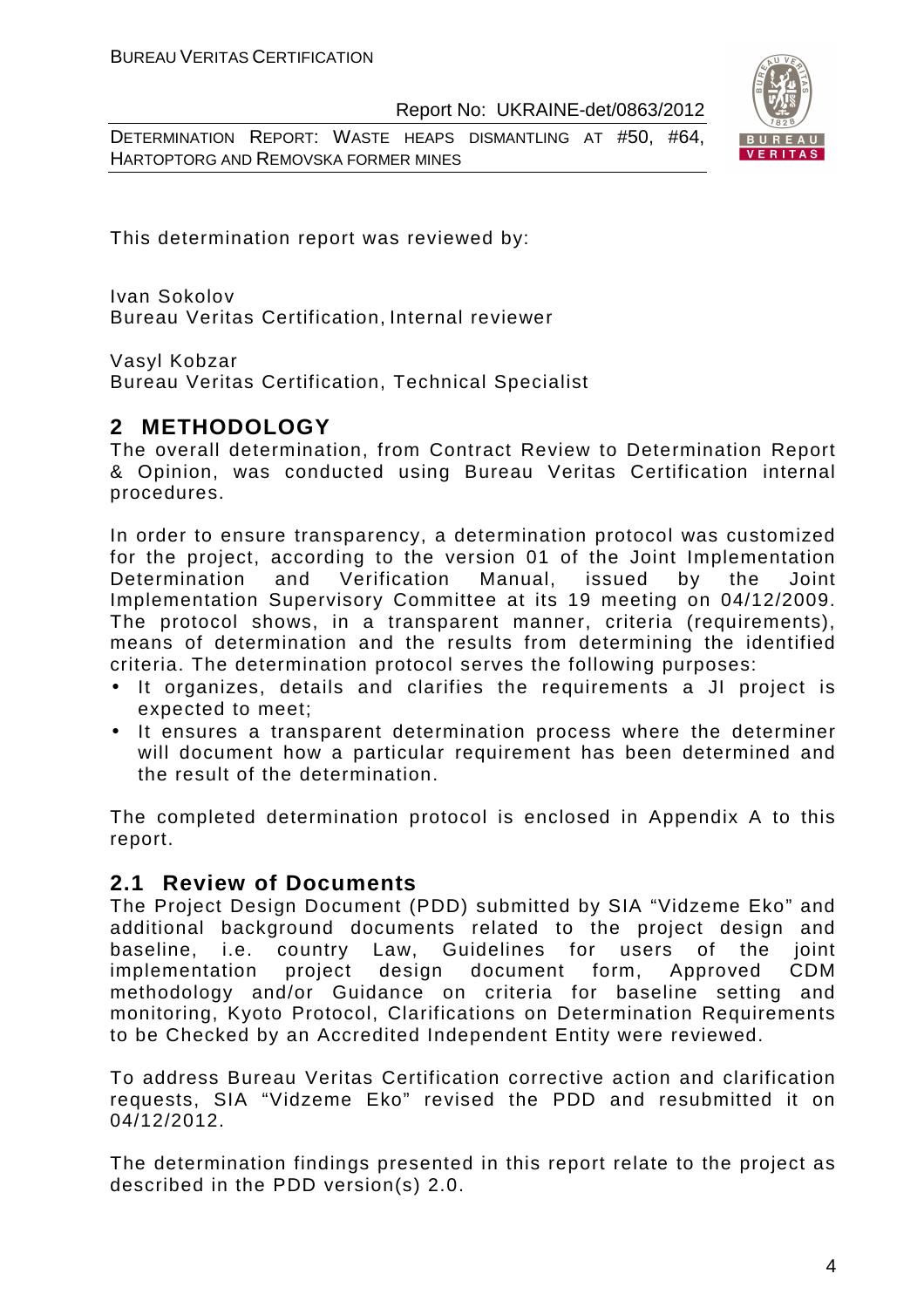DETERMINATION REPORT: WASTE HEAPS DISMANTLING AT #50, #64, HARTOPTORG AND REMOVSKA FORMER MINES



# **2.2 Follow-up Interviews**

On 01/12/2012 Bureau Veritas Certification performed on-site interviews with project stakeholders to confirm selected information and to resolve issues identified in the document review. Representatives of "Azovtreyd" Ltd and SIA "Vidzeme Eko" were interviewed (see References). The main topics of the interviews are summarized in Table 1.

| <b>Interviewed</b><br>organization | <b>Interview topics</b>                                    |
|------------------------------------|------------------------------------------------------------|
|                                    |                                                            |
| "Azovtreyd" Ltd                    | <b>Project History</b><br>➤                                |
|                                    | <b>Project Approach</b><br>➤                               |
|                                    | Project boundary<br>➤                                      |
|                                    | <b>Implementation Schedule</b>                             |
|                                    | $\triangleright$ Organization structure                    |
|                                    | $\triangleright$ Authorities and responsibilities          |
|                                    | $\triangleright$ Training of personnel                     |
|                                    | Quality management procedures and technologies<br>➤        |
|                                    | Records on rehabilitation/implementation of equipment<br>➤ |
|                                    | Metering equipment control                                 |
|                                    | Metering record keeping system, database<br>➤              |
|                                    | $\triangleright$ Technical documentation                   |
|                                    | Monitoring plan and procedures<br>➤                        |
|                                    | <b>Permits and licenses</b>                                |
| <b>CONSULTANT</b>                  | Baseline methodology<br>➤                                  |
| SIA "Vidzeme Eko"                  | Monitoring plan<br>➤                                       |
|                                    | <b>Additionality proofs</b><br>➤                           |
|                                    | Calculation of emission reductions                         |

#### **Table 1 Interview topics**

# **2.3 Resolution of Clarification and Corrective Action Requests**

The objective of this phase of the determination is to raise the requests for corrective actions and clarification and any other outstanding issues that needed to be clarified for Bureau Veritas Certification positive conclusion on the project design.

If the determination team, in assessing the PDD and supporting documents, identifies issues that need to be corrected, clarified or improved with regard to JI project requirements, it will raise these issues and inform the project participants of these issues in the form of:

(a) Corrective action request (CAR), requesting the project participants to correct a mistake in the published PDD that is not in accordance with the (technical) process used for the project or relevant JI project requirement or that shows any other logical flaw;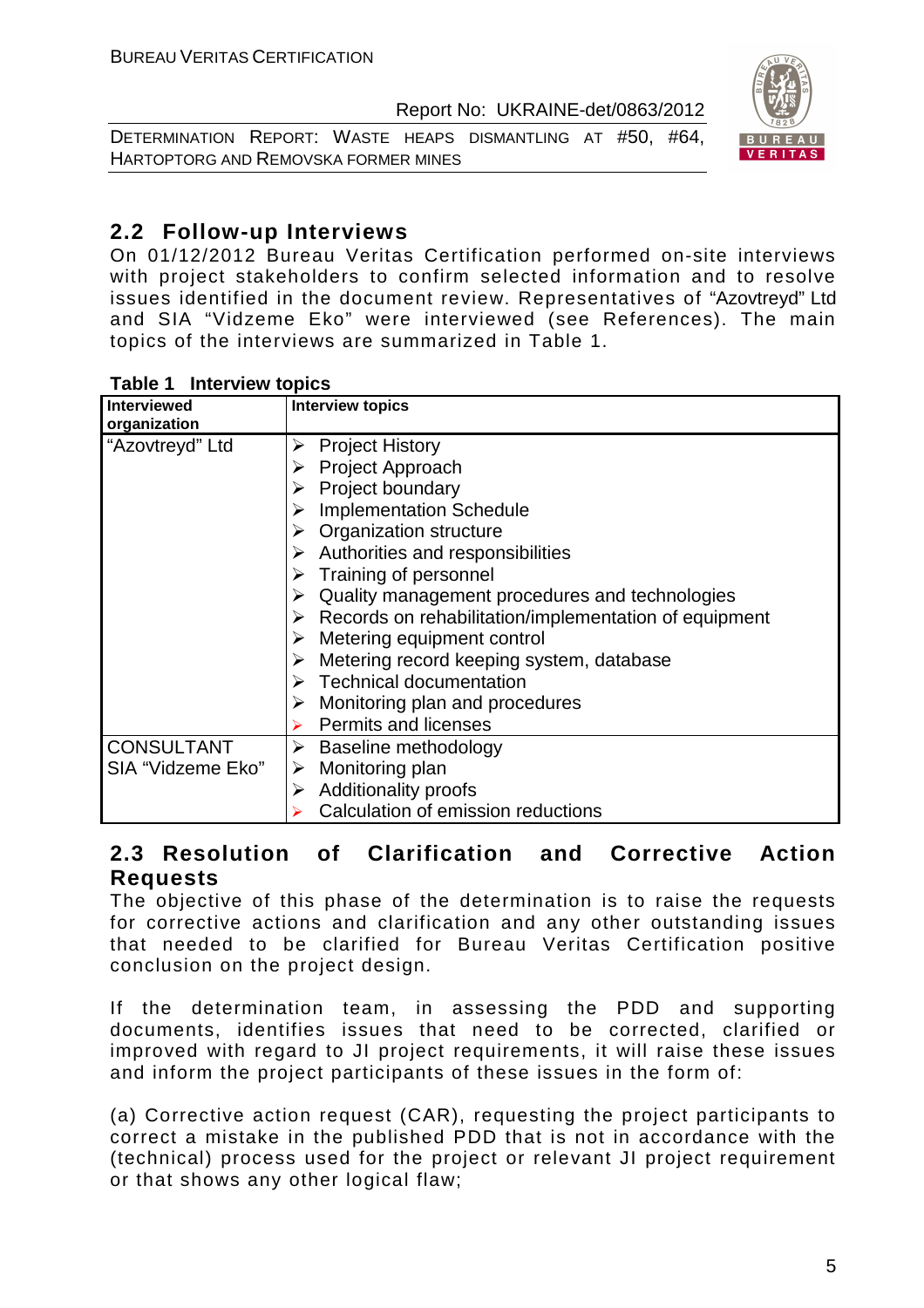DETERMINATION REPORT: WASTE HEAPS DISMANTLING AT #50, #64, HARTOPTORG AND REMOVSKA FORMER MINES



(b) Clarification request (CL), requesting the project participants to provide additional information for the determination team to assess compliance with the JI project requirement in question;

(c) Forward action request (FAR), informing the project participants of an issue, relating to project implementation but not project design, that needs to be reviewed during the first verification of the project.

The determination team will make an objective assessment as to whether the actions taken by the project participants, if any, satisfactorily resolve the issues raised, if any, and should conclude its findings of the determination.

To guarantee the transparency of the verification process, the concerns raised are documented in more detail in the determination protocol in Appendix A.

# **3 PROJECT DESCRIPTION**

Proposed project provides complete dismantling of the waste heaps of former mines #64, #50, Hartoptorg and Removska with further reclamation of the area by restoring its fertile layer. During dismantling of the dump, the rocks will be divided into fractions, which will be used for blending with steam coal and subsequently supplied to heat power plants and boiler houses for burning as fuel. After sorting, the large fractions will be used for building and repairing of roads. As the result, rock mass of the dump will be fully utilized, and the received coal will replace coal, which otherwise would have had to be mined. As the result of the project, the opportunity of self-ignition of heap will be eliminated. An important component of the project is its second phase – complex reclamation of the area by restoring its fertile layer and full restoration of natural ecological community. This part of the project is required, but totally expensive, due to this mechanism of joint implementation was one of the prominent factors of the project from the beginning, and financial benefits as part of this mechanism considered one of the reasons of the project implementation.

The project provides the assemblage and installation of sorting rock mass complex of abovementioned dumps consisting of:

- Point of loading rock mass on Conveyor SP-202MS;
- Point of sorting rock mass in classes 0-30 mm and 30 mm (vibrating inertial sifter GIL-52);
- Point of storage class 0-30 mm (sheds).

Class +30 mm is expected (as required under discharging tray of sifter) to be loaded in transports and delivered to customers for building and repairing of category 4-5 roads. Class 0-30 mm is expected to be loaded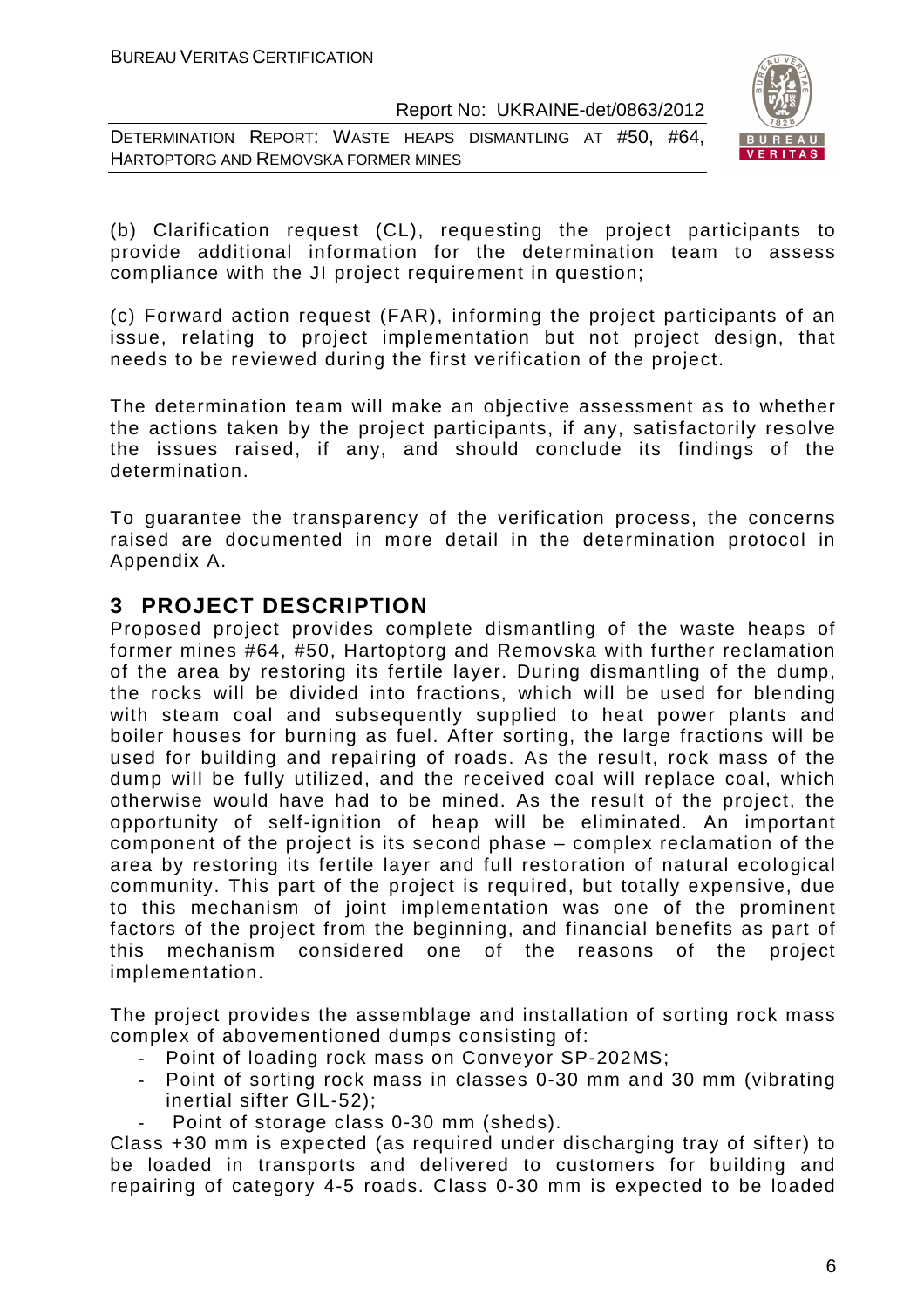DETERMINATION REPORT: WASTE HEAPS DISMANTLING AT #50, #64, HARTOPTORG AND REMOVSKA FORMER MINES



in transports, undergoes a mandatory procedure of weighting and is sent to the consumer for blending and subsequent combustion in the thermal power plants or boiler houses. Blending of fraction (0- 30) with a steam coal allows to realize the fine finishing of quality the energy coal to the requirements of Standard 4083-2002, without compromising the quality of fuel on the one hand, but resulting in saving valuable energy coal on the other hand

Technological scheme of the complex is described as follows:

The rock mass, after been dismantled bulldozers is delivered to the feeding conveyor by frontal loader. Before the delivery of rock mass on the belt conveyor, the moisture is applied (humidity of raw materials does not exceed 8%) with sprinklers.

After bulldozers, layer by layer, get to the height, where the entrance road can be made- the combined method is used for the dump dismantling; further dismantling is made by excavator with the direct rock loading on the conveyor, or on the intermediate site, where, with the help of the loader, the rock is delivered to the scraper conveyor.

Product of sorting class 0-30 through handling unit of sifter supplied on belt conveyor. From the belt conveyor rock mass of class 0-30 mm through the handling unit of conveyor with built-in nozzles for humidification, emptied on the intermediate platform without significant accumulation, where loader loads it in trucks or on a platform (warehouse) for storage. Warehouse is used if necessary without long-term storage. From storage the rock mass 0-30 mm by loader is loaded into trucks.

More detailed data on coal sorting equipment is provided in the section A of the PDD.

The proposed project is aimed at reducing anthropogenic emissions. Emission reductions created by:

- Elimination of greenhouse gases sources associated with waste heaps burning, by extracting coal from the rock dumps;

- Reduction of uncontrolled methane emissions due to replacement of coal that would have been extracted through mining;

- Reduction of electricity consumption at waste heap dismantling in comparison to electricity consumption at coal mine.

Identified problem areas for project descriptions, project participants' responses and conclusions of Bureau Veritas Certification are described in Annex A (refer to CAR01-CAR03, CL01)

# **4 DETERMINATION CONCLUSIONS**

In the following sections, the conclusions of the determination are stated.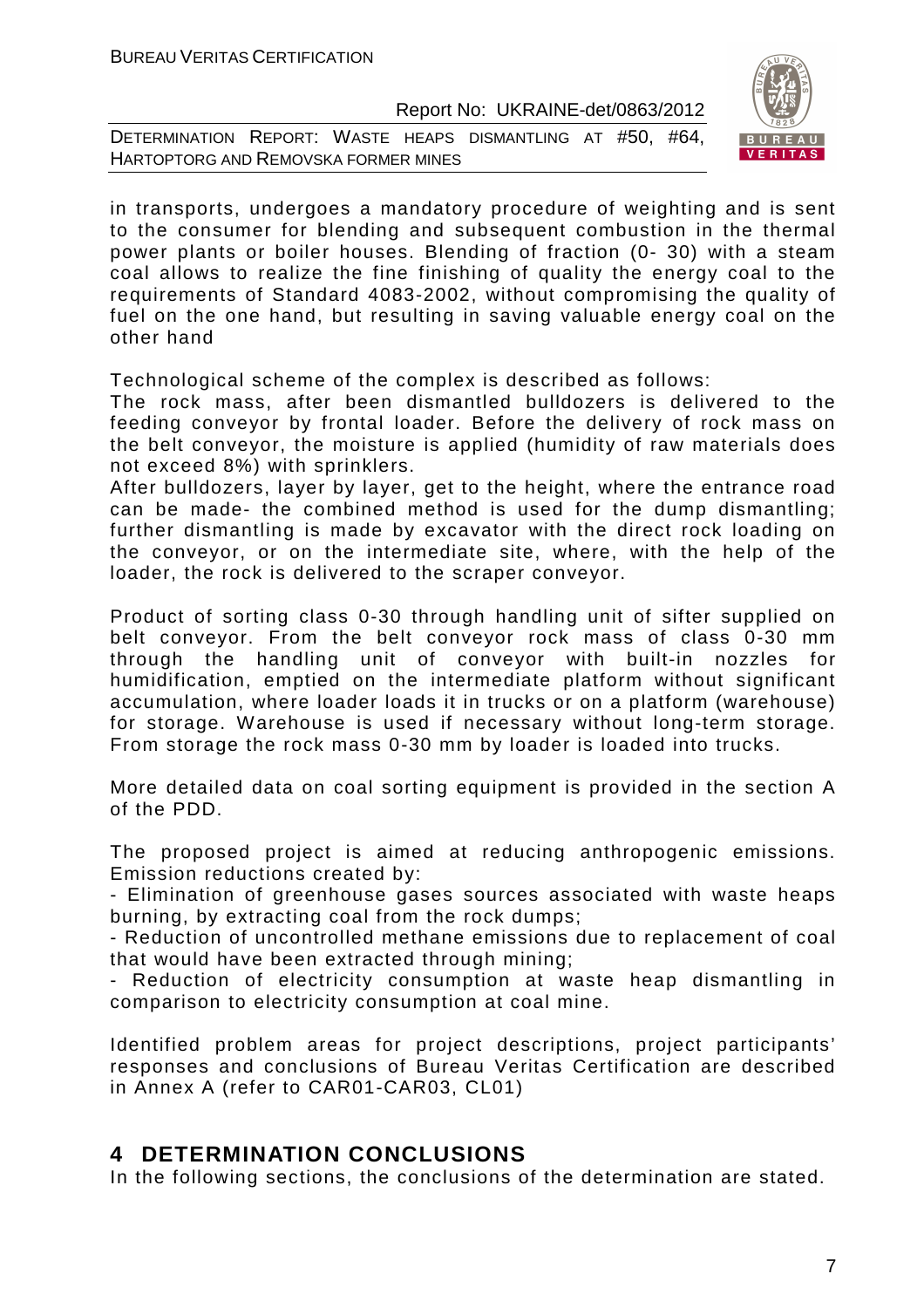DETERMINATION REPORT: WASTE HEAPS DISMANTLING AT #50, #64, HARTOPTORG AND REMOVSKA FORMER MINES



The findings from the desk review of the original project design documents and the findings from interviews during the follow up visit are described in the Determination Protocol in Appendix A.

The Clarification and Corrective Action Requests are stated, where applicable, in the following sections and are further documented in the Determination Protocol in Appendix A. The determination of the Project resulted in 12 Corrective Action Requests and 2 Clarification Requests.

The number between brackets at the end of each section corresponds to the DVM paragraph

# **4.1 Project approvals by Parties involved (19-20)**

The project has already received Letter of Endorsement #3700/23/7 dated 03/12/2012 issued by State Environmental Investment Agency.

The Bureau Veritas Certification obtained Letter of Endorsement from SIA "Vidzeme-Eko" and doesn't doubt in its authenticity.

As for this time no written project approvals of the project from the Parties Involved are available (see CAR04 pending till the Host Party LoA received). After receiving Determination Report from the Accredited Independent Entity (AIE) project documentation will be submitted to the Ukrainian Designated Focal Point (DFP) which is State Environment Investment Agency for receiving the Letter of Approval.

The written approvals from the other Party will be obtained later on.

Identified problem areas for written project approvals, project participants' responses and conclusions of Bureau Veritas Certification are described in Annex A (refer to CAR04).

# **4.2 Authorization of project participants by Parties involved (21)**

In accordance with paragraph 21 of the DVM the assessment of this area focuses on whether each of the legal entities listed as project participants in the PDD is authorized by a Party involved, which is also listed in the PDD.

Authorisation of the project participants by Parties involved is expected through a written project approval, see CAR04 that is pending

# **4.3 Baseline setting (22-26)**

The PDD explicitly indicates that using a methodology for baseline setting and monitoring developed in accordance with appendix B of the JI guidelines (hereinafter referred to as JI specific approach) was the selected approach for identifying the baseline.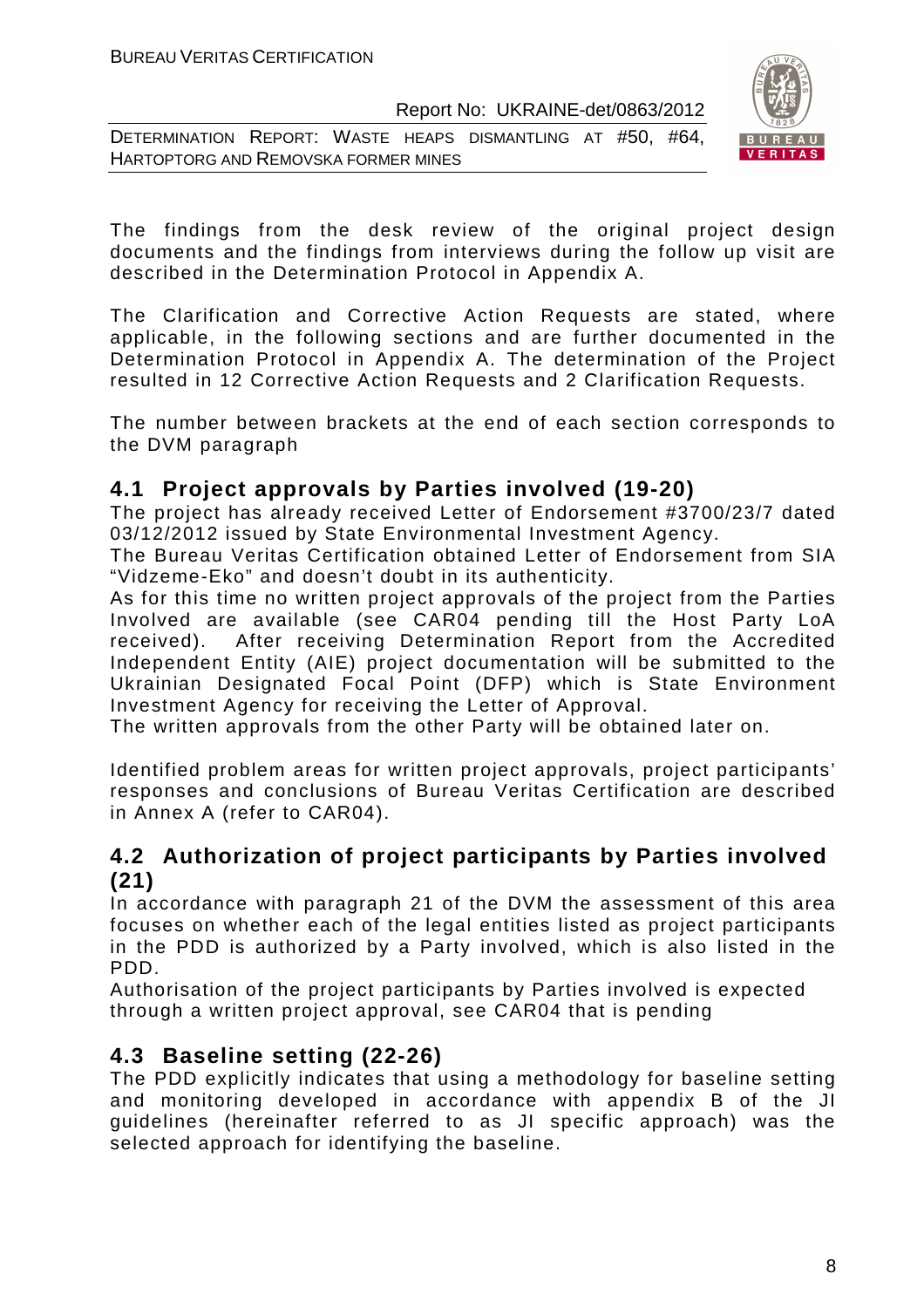DETERMINATION REPORT: WASTE HEAPS DISMANTLING AT #50, #64, HARTOPTORG AND REMOVSKA FORMER MINES



The PDD provides a detailed theoretical description in a complete and transparent manner, as well as justification, that the baseline is established:

(a) By listing and describing the following plausible future scenarios on the basis of conservative assumptions and selecting the most plausible one:

#### Scenario 1. Continuation of existing situation

This scenario does not anticipate any activities and therefore does not face any barriers.

#### Scenario 2. Direct energy production from the heat energy of burning waste heap

#### Technological barrier:

This scenario is based on the highly experimental technology, which has not been implemented even in a pilot project. It is also not suitable for all waste heaps as the project owner will have to balance the energy resource availability (i.e. waste heap location) and the location of the energy user. On-site generation of electricity addresses this problem but requires additional interconnection engineering. In general this technology has yet to prove its viability. In addition it does not allow the control and management of the emitted gases. This technology can be applied only in the presence of dumps with developed combustion centre. Even if the probability of burning rock dump is very high, it is currently impossible to predict the time of its outbreak and therefore predict the start of the use of thermal energy released during its combustion.

#### Investment barrier:

Investment into unproven technology carries a high risk. In case of Ukraine, which carries a high country risk, investment into such unproven energy projects are less likely to attract investors than some other opportunities in the energy sector with higher returns. The pioneering character of the project may appeal to development programmes and governmental incentives but cost of the produced energy is likely to be much higher than alternatives.

#### Scenario 3. Production of construction materials from waste heap matter Technological barrier:

This scenario is based on known technology, however, this technology is not currently available in Ukraine and there is no evidence that such projects will be implemented in the near future. It is also not suitable for all types of waste heaps as the content of waste heap has to be predictable in order for project owner to be able to produce quality materials. High contents of sulphur and moisture can reduce the suitability of the waste heap for processing. A large scale deep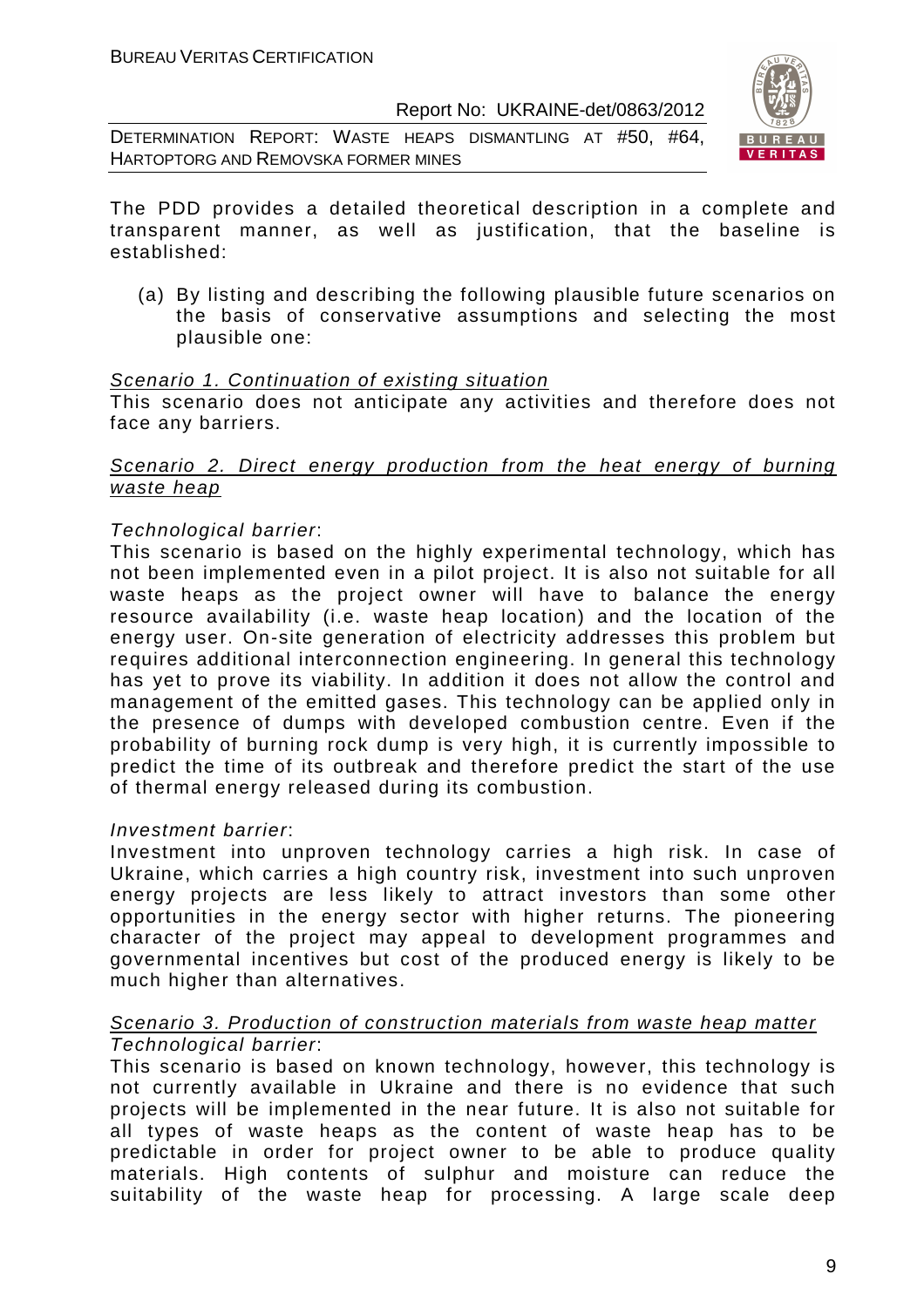DETERMINATION REPORT: WASTE HEAPS DISMANTLING AT #50, #64, HARTOPTORG AND REMOVSKA FORMER MINES



exploration of the waste heap has to be performed before the project can start.

#### Scenario 4. Coal extraction from waste heaps without JI incentives

Investment barrier: This scenario is financially unattractive and faces barriers. Detailed description of proposed scenario barriers is provided in the section B.2 of the PDD version 2.0.

#### Scenario 5. Systematic monitoring of waste heaps condition and regular fire prevention and extinguishing measures

Investment barrier: This scenario does not represent any revenues but anticipates additional costs for waste heaps owners. Monitoring of the waste heap status is not done systematically and in general actions are left to the discretion of the individual owners. Waste heaps are mostly owned by mines or regional coal mining associations. Coal mines in Ukraine suffer from limited investment resulting often in safety problems due to complicated mining conditions and financial constraints, with miners' salaries often being delayed by few months. Waste heaps in this situation are considered as additional burdens and mines often do not even perform minimum required maintenance. Exact data are not always available. From a commercial view point the fines that are usually levied by the authorities are considerably lower than costs of all the measures outlined by this scenario.

- (b) Taking into account relevant national and/or sectoral policies and circumstances, such as sectoral reform initiatives, local fuel availability, power sector expansion plans, and the economic situation in the project sector. In this context, the following key factors that affect a baseline are taken into account:
- (c) Taking into account relevant national and/or sectoral policies and circumstances, such as sectoral reform initiatives, local fuel availability, power sector expansion plans, and the economic situation in the project sector. In this context, the following key factors that affect a baseline are taken into account:
	- A comprehensive analysis and an in-depth description of the reform policies and legislation concerning the development and reforming of the Ukrainian coal industry. At this time effective united complex state program for prevention of waste heaps burning and reclamation with extraction of coal is absent. Fines paid by pollution costs much less than money spent on measures to prevent ignition or burning For this time 83 % of Donetsk Region waste heaps burned or burning.
	- Describing economic situation. Inner coal market in Ukraine is significantly controlled by Ukrainian government, which is owner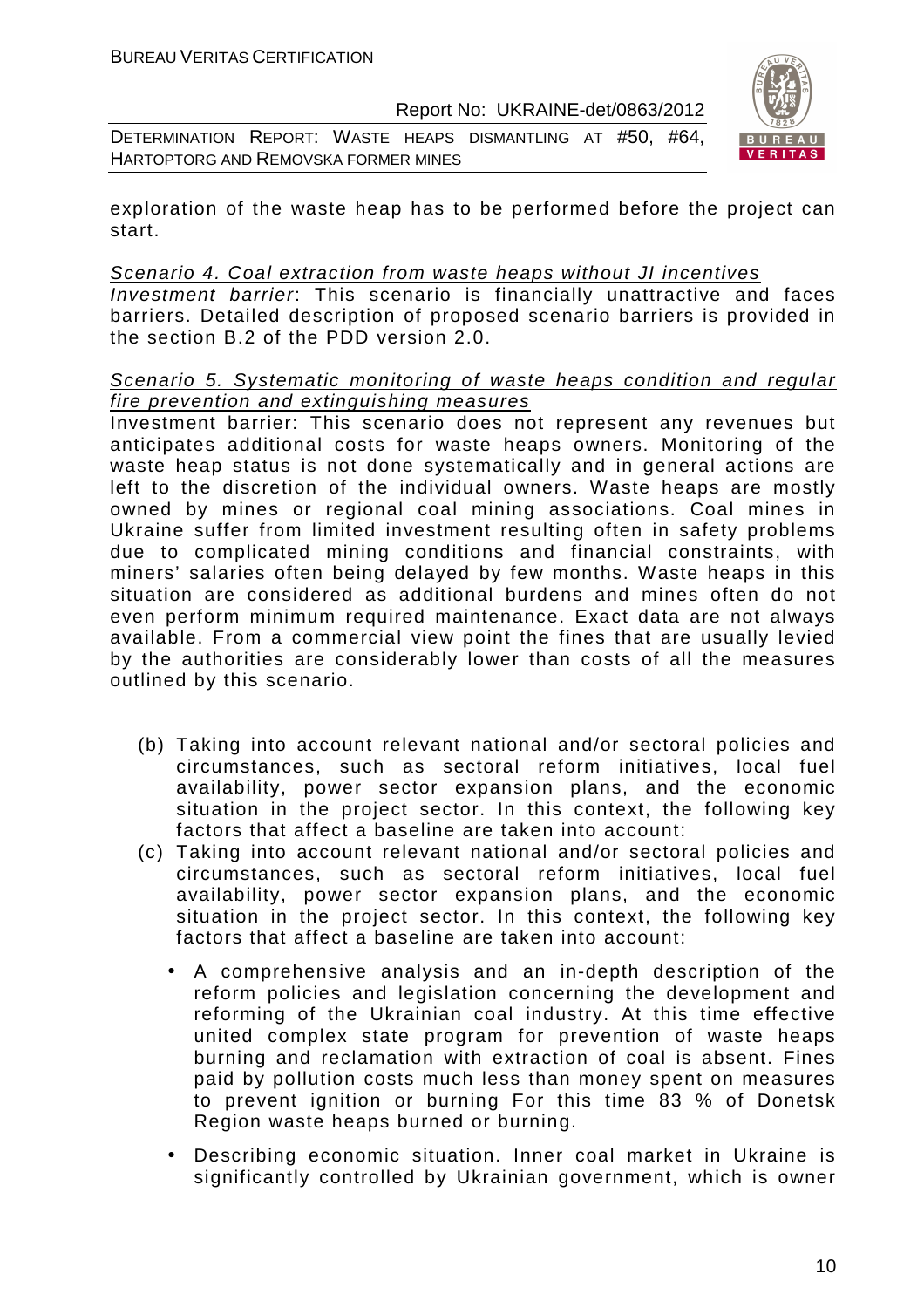DETERMINATION REPORT: WASTE HEAPS DISMANTLING AT #50, #64, HARTOPTORG AND REMOVSKA FORMER MINES



of number of mines and significantly influencing on coal costs. Level of coal content in waste heap is difficultly predicted, and "Azovtreyd" Ltd is a small company which cannot supply coal in big quantities in long range time.

- As far as availability of capital there is a summary of key indicators of business practices in Ukraine as well as a comparison country risk premiums for Ukraine, and Russia are provided by the PP's vividly demonstrating that Ukraine has been always considered a high-risk country for investments and doing business, which extremely limits the opportunities of the project as for its access to financial resources at the international level.
- It is stated by the project participants that modern technologies and best practices existing in the developed countries are unavailable due to their high cost and necessity of the knowledgeable personnel able to introduce and operate the equipment.
- As far as the fuel prices and its availability, the PDD states that electricity and diesel fuel are widely used in Ukrainian industry. Prices for diesel fuel that is mostly imported from the Russian Federation are regulated by Ukrainian Government. Electric energy in Ukraine is produced at the thermal and nuclear power stations mainly by use of fossil fuel. Wholesale Electricity Market of Ukraine is managed by the state enterprise "Energorynok"; the level of prices for electric energy ranges greatly for different types of consumers.

 (c) In such a way that emission reduction units (ERUs) cannot be earned for decreases in activity levels outside the project activity or due to force majeure. According to the proposed approach emission reductions will be earned only when project activity will generate coal concentrate, so no emission reductions can be earned due to any changes outside the project activity.

(d) Taking into account uncertainties and using conservative assumptions such as the following:

- Lower range of parameters is used for calculation of baseline emissions and higher range of parameters is used for calculation of project activity emissions;
- Default values were used to the extent possible in order to reduce uncertainty and provide conservative data for emission calculations.
- The emissions of nitrous oxide have not taken into consideration for conservatism

For more details, please, refer to Section B.1. of the PDD.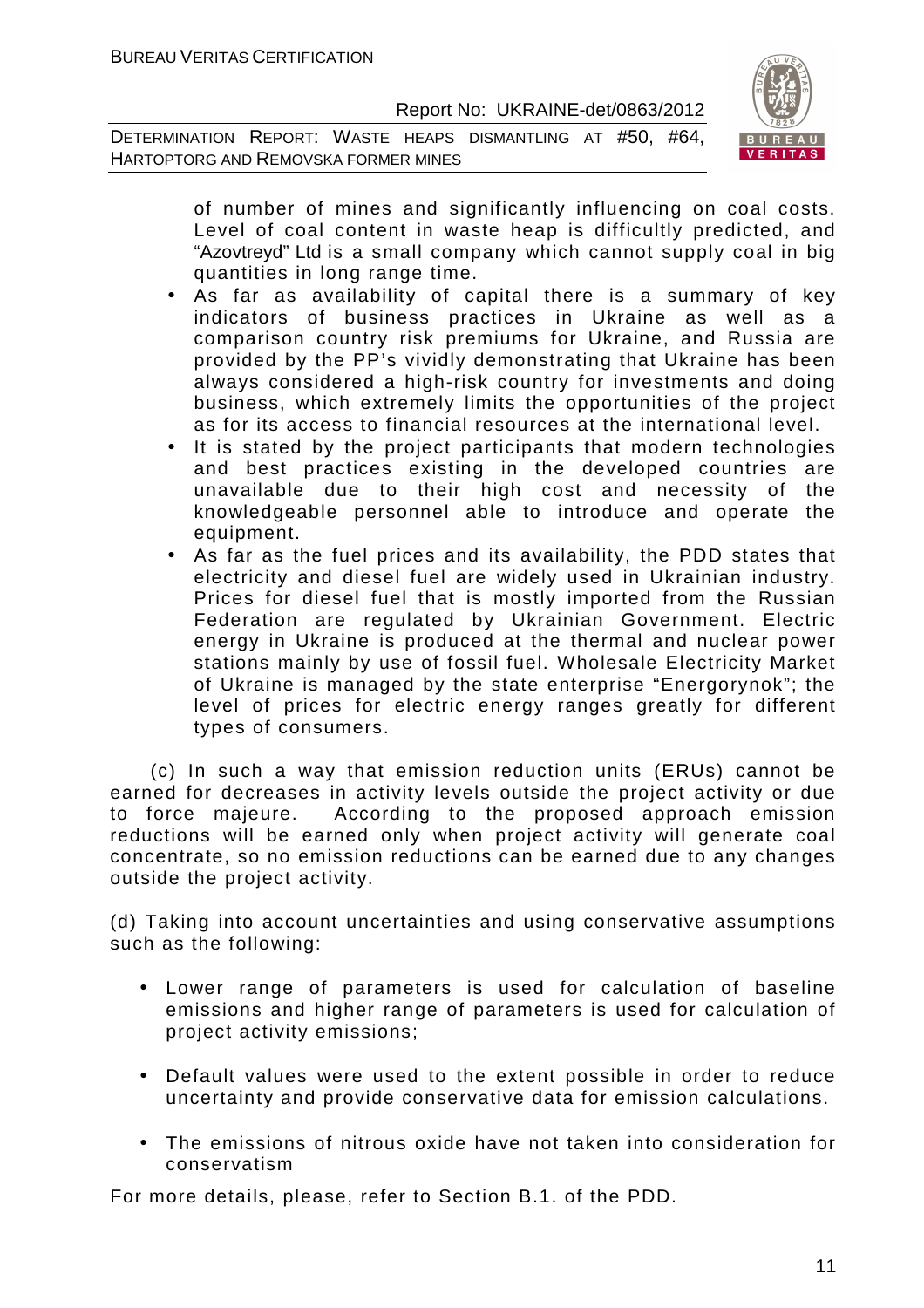DETERMINATION REPORT: WASTE HEAPS DISMANTLING AT #50, #64, HARTOPTORG AND REMOVSKA FORMER MINES

Emissions in the baseline scenario are calculated as follows:

 $BE_v = BE_{WHB.v}$ , (1)

Where:

 $BE<sub>WHRV</sub>$  - baseline emissions due to burning of the waste heap in the year y (tCO2 equivalent ),

Baseline emissions due to burning dumps in year y calculated by the formula:

 $BE_{WHB,y} = FC_{BE,Coal,y}/1000 \cdot \rho$  whb  $\cdot$  NCV  $_{Coal} \cdot$  OXID  $_{Coal} \cdot K_{Coal}^c \cdot 44/12$  (2) where:

 $FC_{BE, coal,v}$  - amount of coal that has been mined in the baseline scenario and combusted for energy use, equivalent to the amount of coal extracted from the waste heap because of the project activity in the year y, t;

 $\rho$  w<sub>HB</sub> - probability of waste heap burning, d/l;

 $NCV_{Coal}$  - net Calorific Value of coal, TJ/kt;

OXID  $_{Coal}$  - carbon Oxidation factor of coal, d/l;

 $K_{\text{Coal}}^c$  - carbon content of coal, tC/TJ;

1/1000 - conversion factor from tons in kilotonnes, d / l

44/12 - stoichiometric relationship between the molecular weight of carbon dioxide and carbon.

The amount of coal produced in mines in the baseline scenario is calculated by the formula:

 $FC_{BE,Coal,v} = FR_{Coal,v} \cdot (1-A_{rock,v}/100-W_{rock,v}/100) \cdot (1-A_{Coal}/100-W_{Coal}/100)$  (3)

where:

 $FR_{\text{Coal,v}}$  - amount of sorted fraction (0-30mm), which is extracted from the dumps because of the project in a year y, that came to blending with further combustion in thermal power plants, t;

 $A_{rock, v}$  - the average ash content of sorted fractions (0-30mm), which is extracted from dump in year y,%

 $W_{rock, v}$  - the average humidity of sorted fractions (0-30mm), which is extracted from dump in year y, %;

 $A_{Coal}$  - the average ash content of coal, mined in Donetsk region of Ukraine, %;

 $W_{Coal}$  - the average humidity of coal, mined in Donetsk region of Ukraine,  $\%$ :

100 - conversion factor from percent to fraction, d/l.

Net calorific value of steam coal is calculated as follow:

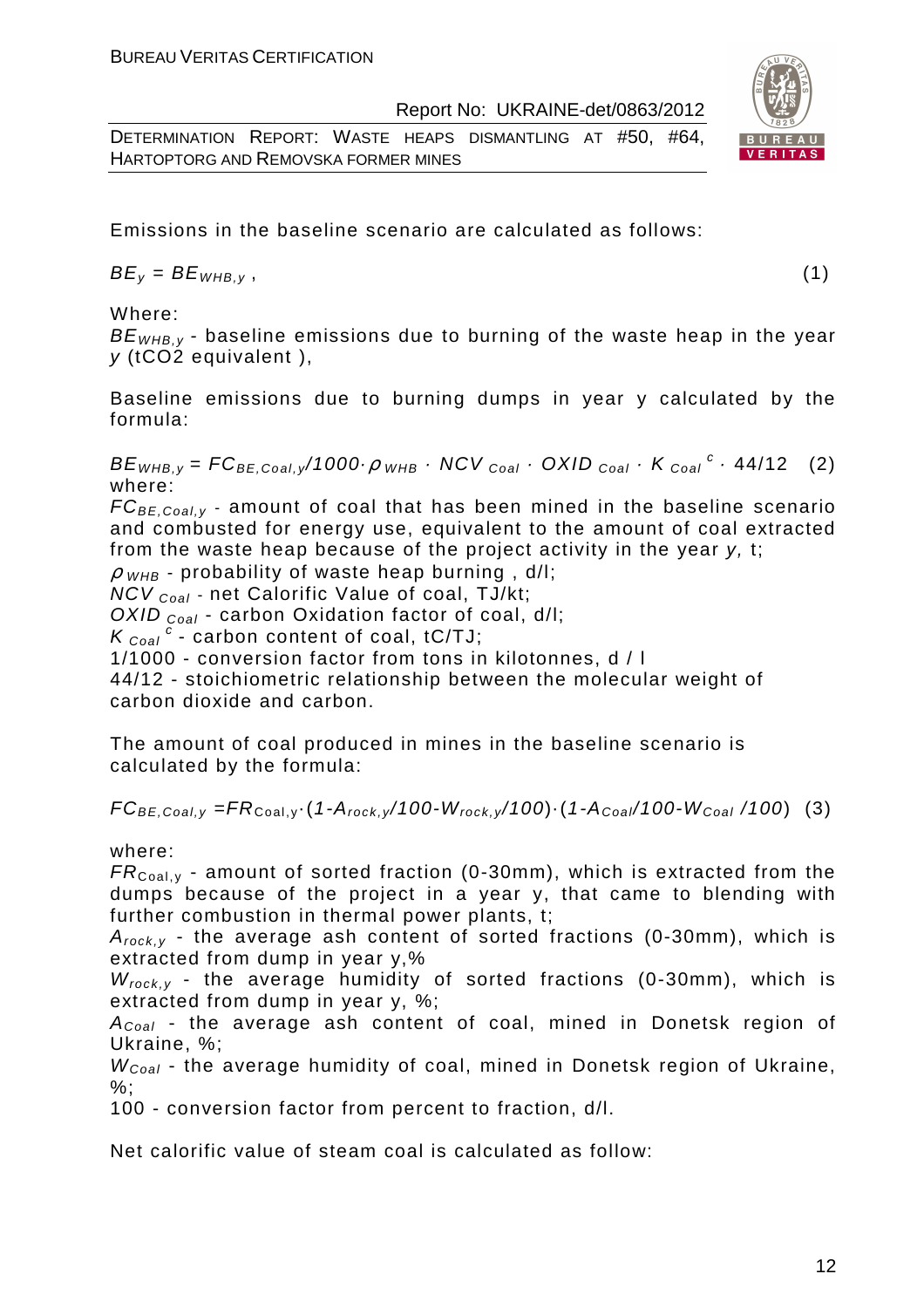DETERMINATION REPORT: WASTE HEAPS DISMANTLING AT #50, #64, HARTOPTORG AND REMOVSKA FORMER MINES



 $NCV_{Coal} = (HCV_{Coal}x(1-A_{Coal}/100)x(1-W_{Coal}/100)-2,442x(W_{Coal}/100+kx(1-W_{Coal}))/2,$  $A_{Coal}/100) \times (1-W_{Coal}/100)) \times 4,189/1000$  (4)

#### where:

HCV <sub>Coal</sub> - High Calorific Value of steam coal, kcal/kg

 $A_{Coal}$  - The average ash content of steam coal produced in Donetsk region of Ukraine, in year y, %

W<sub>Coal</sub> - The average moisture of steam coal produced in Donetsk region of Ukraine, in year y, %

k- Hydrogen content factor of coal, d/l

100 - conversion factor from % into a fraction, d/l

4.187 - conversion factor from kilocalories to kilojoules kcal/KJ

1/1000 - - conversion factor from KJ / kg into TJ / kt.

For more detailed information please see section B of the PDD

Identified problem areas for baseline for baseline setting, project participants' responses and conclusions of Bureau Veritas Certification are described in Annex A (refer to CAR05, СL02)

# **4.4 Additionality (27-31)**

The project "Complex of Activities for Waste Heaps of "Ekopromresurs-2007" Ltd. Dismantling with the Aim of Decreasing Greenhouse Gases Emissions into the Atmosphere " project ITL UA1000456 is selected as the comparable JI project. Accredited independent entity has already positively determined that it would result in a reduction of anthropogenic emissions by sources or an enhancement of net anthropogenic removals by sinks that is additional to any that would otherwise occur. This determination has already been deemed final by the JISC. Appropriate documentation such as PDD and Determination Report regarding this project is available traceably and transparently on the UNFCCC JI Website.

#### http://ji.unfccc.int/JIITLProject/DB/U5YTLO9QIPJRKEW0QA3FZWORJJKNLT/details

Additionality of the project was demonstrated adequately by demonstrating that the indicated project is implemented under comparable circumstances:

a) Both projects propose **same GHG mitigation measure:** The proposed GHG mitigation measure under both projects is coal extraction from the mine's waste heaps. This will prevent greenhouse gas emissions into the atmosphere during combustion of the heaps and will contribute an additional amount of coal, without the need for mining. Criteria is satisfied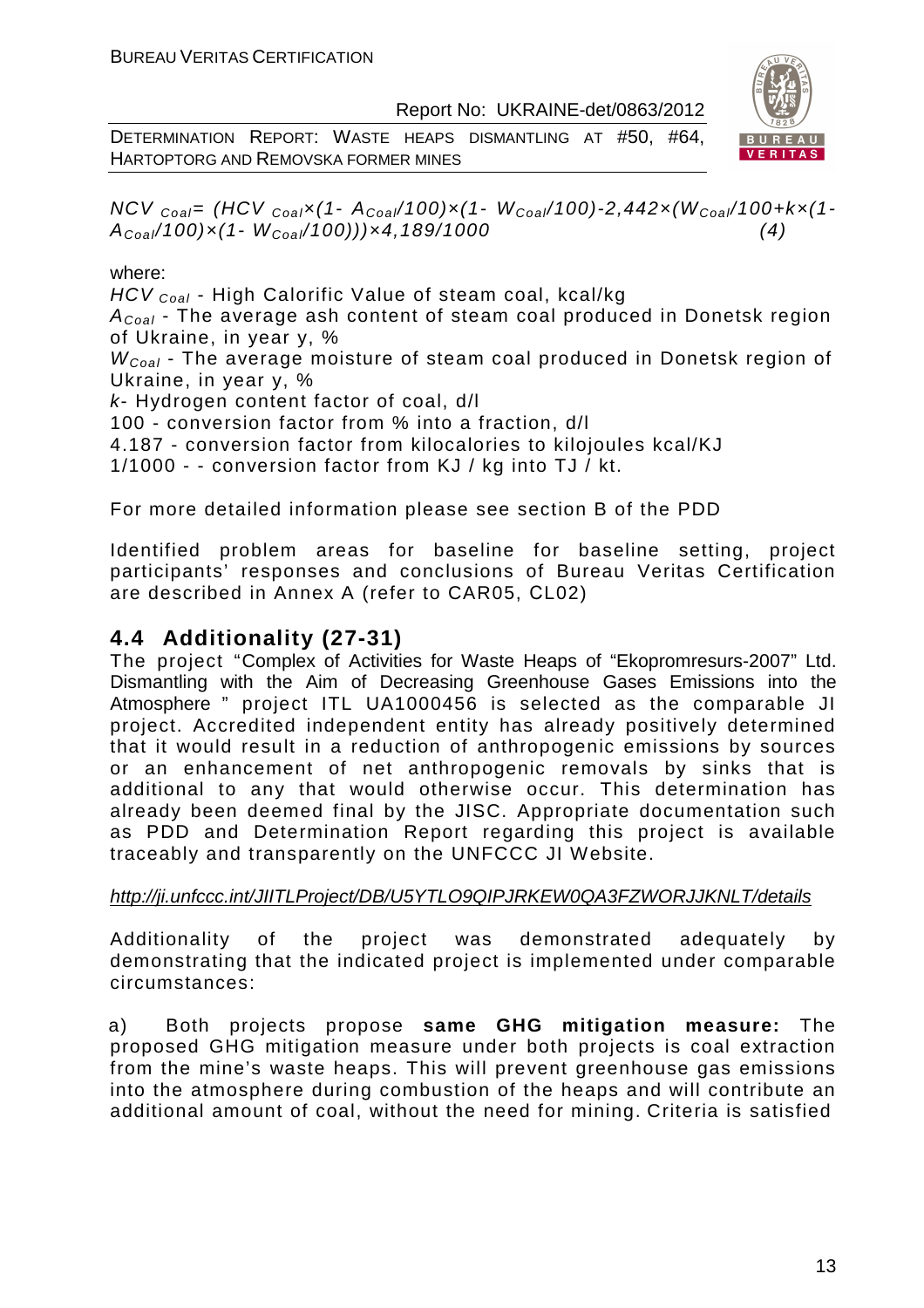DETERMINATION REPORT: WASTE HEAPS DISMANTLING AT #50, #64, HARTOPTORG AND REMOVSKA FORMER MINES



b) Both projects are implemented within the **same country and the same time**: The proposed project and identified comparable project are both located in Ukraine, project crediting periods are divided by 9 months. Criteria is satisfied

c) **Scale.** The difference between the proposed project and the other project(s) is less than 50 per cent in terms of the projects output (i.e. power output, capacity increase, etc.) or service provided.

The projects envisage production of the same product (coal concentrate). Both projects use similar technological equipment. Capacity of both projects are limited by coal contains in the waste heap and waste heaps size and is different about 7,702% of annual average emission reductions for both comparing projects. Criteria is satisfied

d) There were no significant changes in **regulatory framework** between the starting dates of two projects. Criteria is satisfied.

The desk review of provided information and follow-up interviews enabled Bureau Veritas Certification Holding SAS to assess that all explanations, descriptions and analyses in the demonstration of additionality were made in accordance with criteria of "Guidance on criteria for baseline setting and monitoring" version 03 and this projects is indeed comparable project, implemented under comparable circumstances. The proposed JI activity provides the reductions in emissions by sources that are additional to any that would otherwise occur.

# **4.5 Project boundaries**

The details on the project boundary were provided in section B.3 of the PDD. The desk review of submitted documentation enabled Bureau Veritas Certification to assess that the project boundary defined in the PDD encompasses all anthropogenic emissions by sources of GHGs that are:

- Under the control of the project participants;
- Reasonably attributable to the project; and
- Significant.

The baseline emission sources of GHGs that are included in the project boundaries are listed below. Emissions of carbon dioxide due to:

- Waste heap burning;

- Consumption of coal for energy production (excluded, does not take into the consideration in calculation).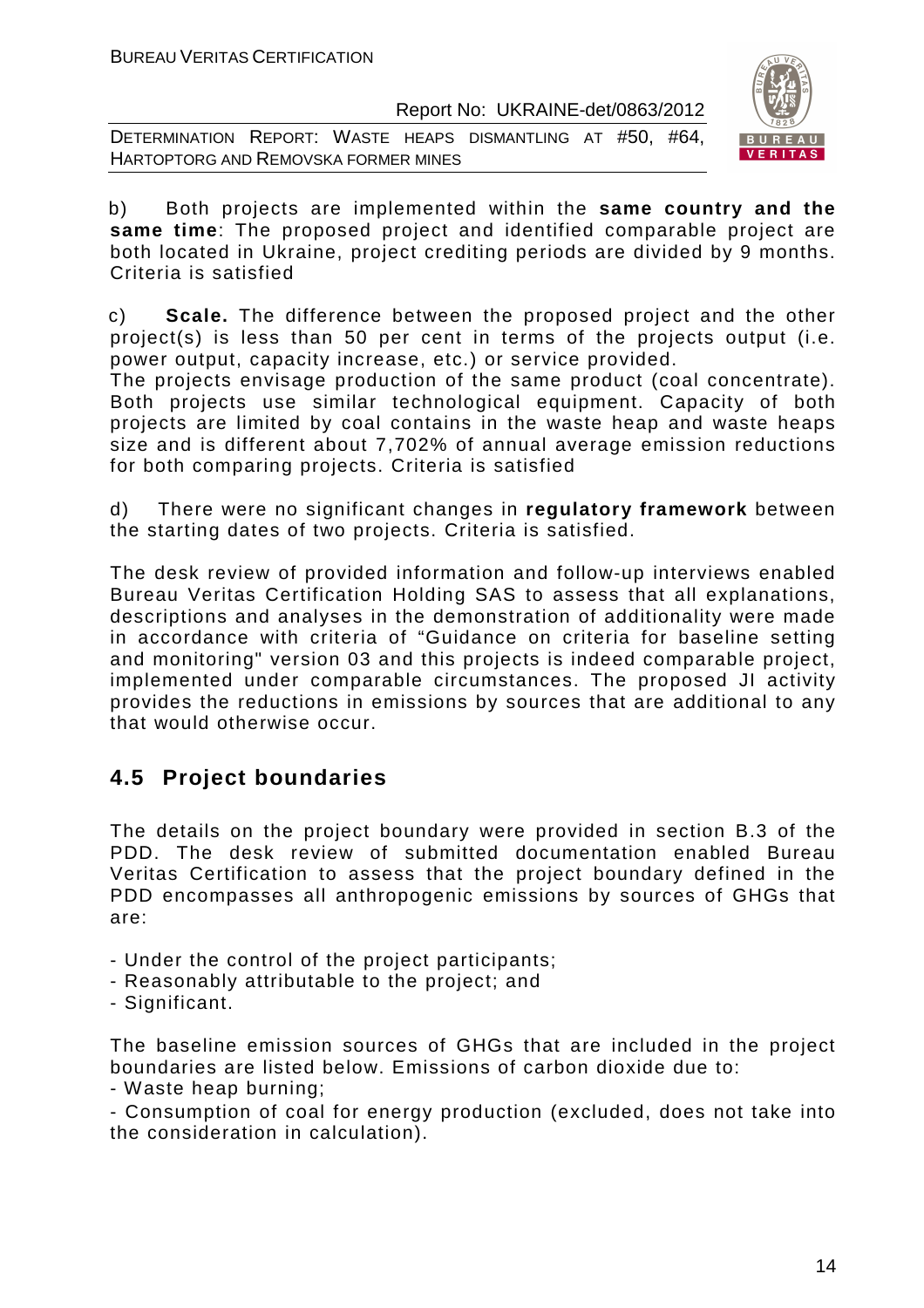DETERMINATION REPORT: WASTE HEAPS DISMANTLING AT #50, #64, HARTOPTORG AND REMOVSKA FORMER MINES



The project emission sources of GHGs that were included in the project boundaries are listed below. Emissions of carbon dioxide due to:

- Consumption of fossil fuel (diesel fuel) due to extracting coal from dump;

- Electricity consumption for coal enrichment at benefication plant

- Consumption of coal for energy production (excluded, does not take into the consideration in calculation).

Leakages:

- Fugitive emissions of methane in the mining activities;
- Consumption of electricity from a grid at coal mine.
- Use of other types of energy sources due to mining (excluded).

All gases and sources included in the project boundary were explicitly stated, and the exclusions of any sources related to the baseline or the project are appropriately justified and provided in Table 23 of the PDD.

The delineation of the project boundary and the gases and sources included are appropriately described and justified in the PDD by using Figures 6-7 in section B.3 of the PDD.

Identified problem areas for project boundaries, project participants' responses and conclusions of Bureau Veritas Certification are described in Annex A (refer to CAR06)

# **4.6 Crediting period (34)**

The PDD states the starting date of the project as the date on which the equipment installation for waste heap dismantling began, and the starting date is 10/10/2008, which is after the beginning of 2000.

The PDD states the expected operational lifetime of the project in years and months, which is 4 years and 2 months or 50 months.

The PDD states the length of the crediting period in years and months, which is 4 years and 2 months or 50 months, and its starting date is 04/11/2008, which is on the date the first emission reductions or enhancements of net removals are generated by the project.

The PDD states that the crediting period for the issuance of ERUs starts only after the beginning of 2008 and does not extend beyond the operational lifetime of the project.

The project operational lifetime and crediting period doesn't extends beyond the 2012 year

# **4.7 Monitoring plan (35-39)**

The PDD, in its monitoring plan section, explicitly indicates that JI specific approach was the selected.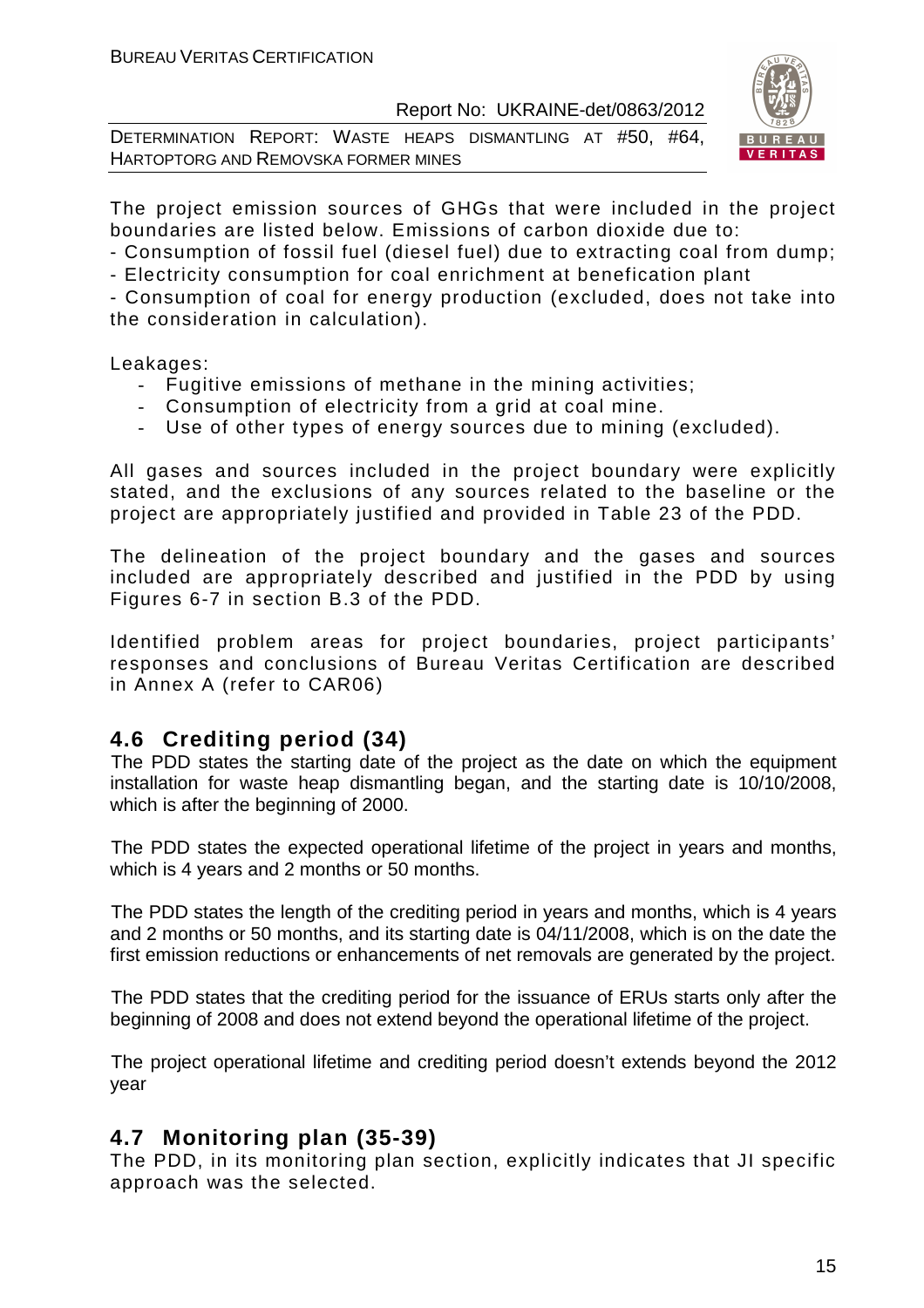DETERMINATION REPORT: WASTE HEAPS DISMANTLING AT #50, #64, HARTOPTORG AND REMOVSKA FORMER MINES



The monitoring plan describes all relevant factors and key characteristics that will be monitored, and the period in which they will be monitored, in particular also all decisive factors for the control and reporting of project performance, such as value of extracted coal, values of consumed electricity, diesel fuel.

The monitoring plan specifies the indicators, constants and variables that are reliable (i.e. provide consistent and accurate values), valid (i.e. are clearly connected with the effect to be measured), and that provide a transparent picture of the emission reductions or enhancements of net removals to be monitored such as Net Calorific Value of Coal, Net calorific value of Diesel fuel, Carbon Oxidation Factor of Coal, Carbon Oxidation Factor of Diesel Fuel, Carbon content of coal, Carbon content of diesel fuel, Emission factor for fugitive methane emissions from coal mining, Specific carbon dioxide emissions due to production of electricity at TPP and by its consumptions, The average ash content of coal produced in Donetsk region, the average moisture of coal produced in Donetsk Region, probability of waste heap burning, average electricity consumption per tonne of coal, produced in Ukraine.

The monitoring plan draws on the list of standard variables indicated in appendix B of "Guidance on criteria for baseline setting and monitoring" developed by the JISC.

The monitoring plan explicitly and clearly distinguishes:

(i) Data and parameters that are not monitored throughout the crediting period, but are determined only once (and thus remain fixed throughout the crediting period), and that are available already at the stage of determination, such as Global Warming potential of the Methane, Methane Density, Net Calorific Value of Coal, Net calorific value of Diesel fuel, Carbon Oxidation Factor of Coal, Carbon Oxidation Factor of Diesel Fuel, Carbon content of coal, Carbon content of diesel fuel, Emission factor for fugitive methane emissions from coal mining, Specific carbon dioxide emissions due to production of electricity at TPP and by its consumptions, The average ash content of coal produced in Donetsk region, the average moisture of coal produced in Donetsk Region, probability of waste heap burning, average electricity consumption per tonne of coal, produced in Ukraine

(ii) Data and parameters that are not monitored throughout the crediting period, but are determined only once (and thus remain fixed throughout the crediting period), but that are not already available at the stage of determination, such as absent.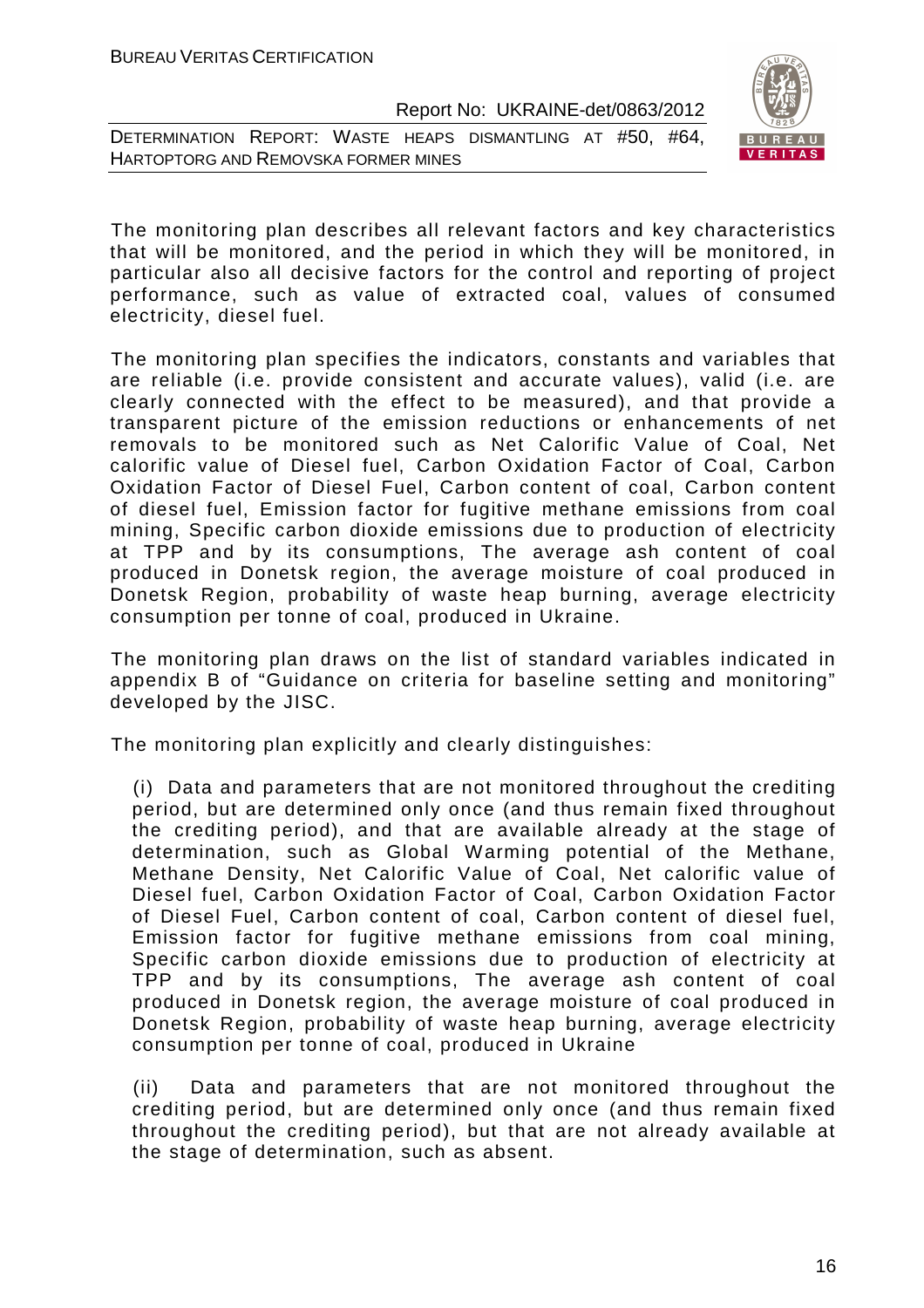DETERMINATION REPORT: WASTE HEAPS DISMANTLING AT #50, #64, HARTOPTORG AND REMOVSKA FORMER MINES



(iii) Data and parameters that are monitored throughout the crediting period, such as Additional amount of electricity consumed in project, amount of diesel fuel consumed in project year, value of produced coal.

The monitoring plan describes the methods employed for data monitoring (including its frequency) and recording, such as direct monitoring of electricity consumption by meters, sampling of produced coal, etc. Description of employed methods is provided in the section D.1 of the PDD.

The monitoring plan elaborates all algorithms and formulae used for the estimation/calculation of baseline emissions/removals and project emissions/removals or direct monitoring of emission reductions from the project, leakage, as appropriate, such as described below

The annual emission reductions are calculated as follows:

$$
ER_y = BE_y - PE_y - LE_y, \tag{5}
$$

where:

 $ER<sub>v</sub>$  - emissions reductions of the JI project in year y (tCO2 equivalent);

 $BE<sub>v</sub>$  - baseline emission in year y (tCO2 equivalent);

 $PE<sub>v</sub>$  - project emission in year y (tCO2 equivalent);

 $LE_v$  - leakages in year y, (tCO2 equivalent).

Emissions in the baseline scenario are calculated as follows:

$$
BE_y = BE_{WHB,y},\tag{6}
$$

Where:

 $BE<sub>WHB,v</sub>$  - baseline emissions due to burning of the waste heap in the year y (tCO2 equivalent ),

Baseline emissions due to burning dumps in year y calculated by the formula:

 $BE_{WHB,y} = FC_{BE,Coal,y}/1000 \cdot \rho$  whe  $\cdot$  NCV  $_{Coal} \cdot$  OXID  $_{Coal} \cdot K_{Coal}^c \cdot 44/12$  (7) where:

 $FC_{BE, coal,v}$  - amount of coal that has been mined in the baseline scenario and combusted for energy use, equivalent to the amount of coal extracted from the wast heap because of the project activity in the year y, t calculated at formulae 3 in the section 4.3 of this Report;

 $\rho$  <sub>WHB</sub> - probability of waste heap burning, d/l;

 $NCV_{Coal}$  - net Calorific Value of coal, TJ/kt, calculated at formulae 4 in the section 4.3 of this Report;

OXID  $_{Coal}$  - carbon Oxidation factor of coal, d/l;

 $K_{\text{Coal}}^c$  - carbon content of coal, tC/TJ;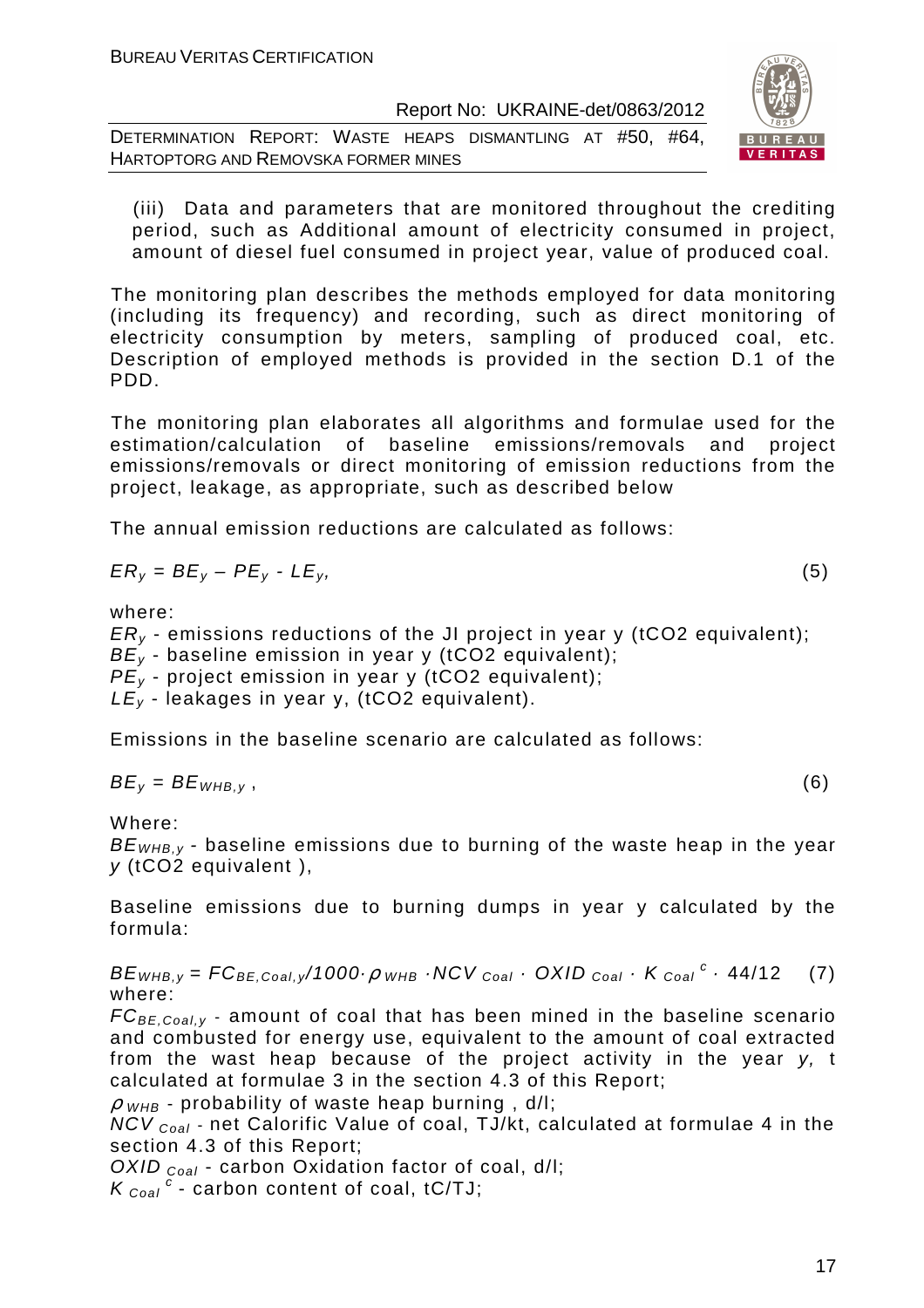DETERMINATION REPORT: WASTE HEAPS DISMANTLING AT #50, #64, HARTOPTORG AND REMOVSKA FORMER MINES

1/1000 - conversion factor from tons in kilotonnes, d / l 44/12 - stoichiometric relationship between the molecular weight of carbon dioxide and carbon.

Emissions from the project activity are calculated as follows:

$$
PE_{y} = PE_{EL,y} + PE_{Diesel,y}
$$
 (8)

where:

 $PE<sub>v</sub>$  - project emissions due to project activity in the year y (tCO2 equivalent),

PE*Е*L,y - project emissions due to consumption of electricity from the grid by the project activity in the year y (tCO2 equivalent),

 $PE_{\text{Diagonal}}$ , project emissions due to consumption of diesel fuel by the project activity in the year y (tCO2 equivalent).

The Project emissions due to consumption of electricity from a grid in a year y are calculated as follows:

$$
PE_{EL,y} = EC_{PE,y} \cdot EF_{CO2,EL}
$$
 (9)

where:

 $EC_{PE,v}$  - additional amount of electricity, consumed in project in year y, MWh;

EF<sup>C</sup>*О*2,EL - Specific carbon dioxide emissions due to production of electricity at TPP and by its consumption, tCO2/MWh;

Project emissions due to consumption of diesel fuel by the project activity in the year y are calculated as follows:

$$
PE_{\text{Diesel}, y} = FC_{BE, \text{Diesel}, y} / 1000 \cdot NCV_{\text{Diesel}} \cdot OXID_{\text{Diesel}} \cdot K_{\text{Diesel}}^c \cdot 44 / 12 \quad (10)
$$

where:

 $FC_{BE, Diesel, y}$  - amount of diesel fuel, consumed in project in year y, t;  $NCV_{Diesel}$  - Net Calorific Value of diesel fuel, TJ/kt;  $OXID<sub>Diesel</sub>$  - carbon Oxidation factor of diesel fuel, d/l;  $K_{Diesel}^c$  - carbon content of diesel, tC/TJ; 44/12 - stoichiometric relationship between the molecular weight of carbon dioxide and carbon. 1/1000 - conversion factor from tons in kilotonnes, d / l

Leakages in year y are calculated as follows:

 $LE_y = LE_{CH4,y} + LE_{EL,y}$  (11)

where::

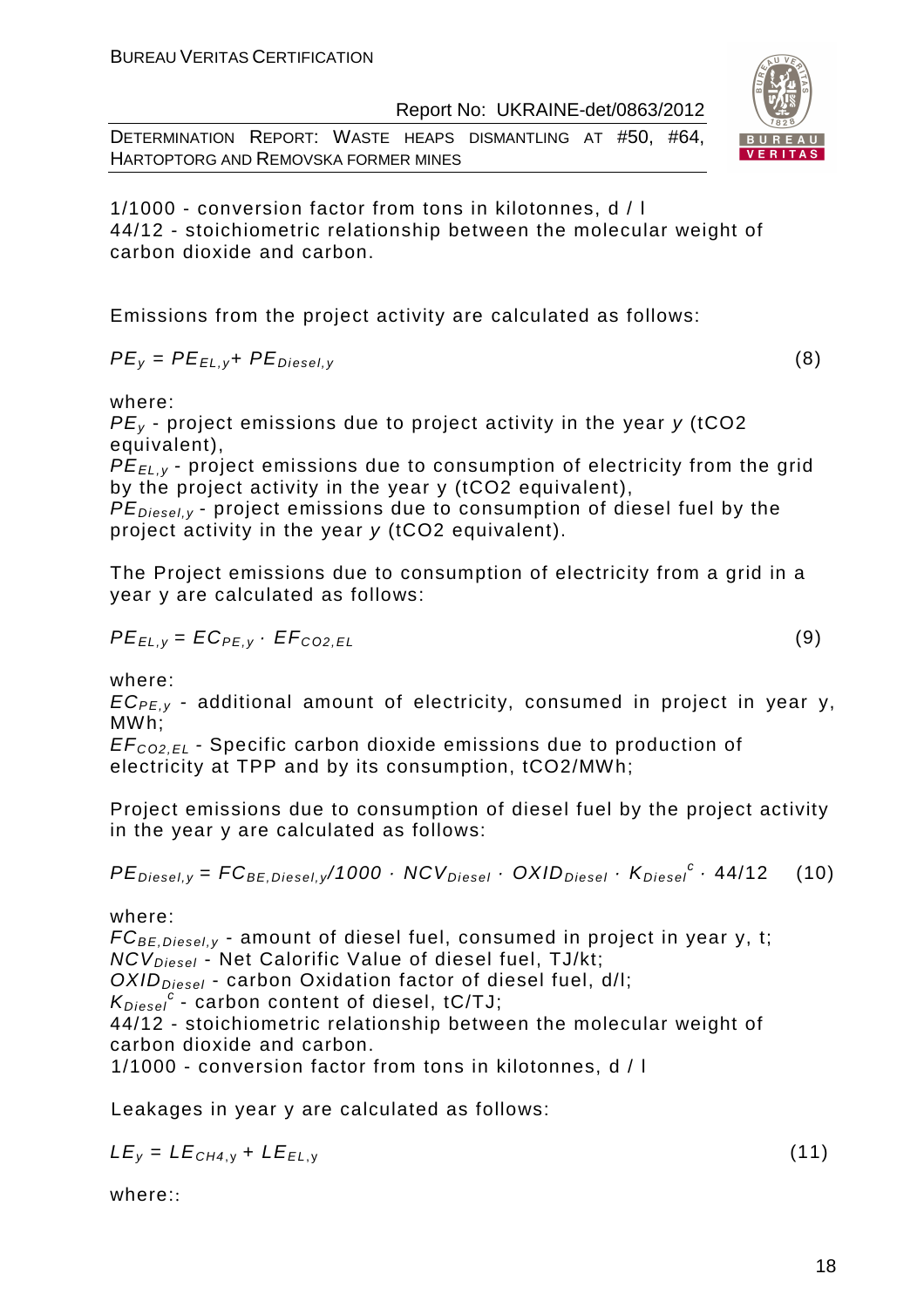DETERMINATION REPORT: WASTE HEAPS DISMANTLING AT #50, #64, HARTOPTORG AND REMOVSKA FORMER MINES



 $LE<sub>v</sub>$  - leakages in year y, (t CO2e);

 $LE_{CH4y}$  - leakages due to fugitive emissions of methane in the mining activities in the year y, (t СО2е);

 $LE_{EL, y}$  - leakages due to consumption of electricity from a grid at coal mine in a year y,(t СО2е);

Leakages due to fugitive emissions of methane in the mining activities in the year y are calculated as follows:

$$
LE_{\text{CH4},y} = -FC_{BE,Coal,y} \cdot EF_{CH4} \cdot \rho_{CH4} \cdot GWP_{CH4}, \qquad (12)
$$

 $FC_{BE, coal,v}$  - amount of coal that has been mined in the baseline scenario and combusted for energy use, equivalent to the amount of coal extracted from the waste heaps because of the project activity in the year y, t, calculated as (4);

 $EF<sub>CH4</sub>$  - emission factor for fugitive methane emissions from coal mining, m3/t;

 $\rho_{CH4}$  - methane density at standard conditions t/m3;

GWPCH4 - Global Warming Potential of Methane, tСО2/ tСН4.

Leakages due to consumption of electricity from a grid at coal mine in a year y are calculated as follows:

$$
LE_{EL,y} = -FC_{BE,Coal,y} \cdot N_{Coal,y}^{E} \cdot EF_{CO2,EL,y}
$$
 (13)

Where

 $FC_{BE,Coal,v}$  - amount of coal that has been mined in the baseline scenario and combusted for energy use, equivalent to the amount of coal extracted from the waste heaps because of the project activity in the year y, t, calculated as (2);

N<sub>Coal,y</sub><sup>E</sup> - Average electricity consumption per tonne of coal, produced in Ukraine in the year y, MWh/t;

EF<sup>C</sup>*О*2,EL, <sup>у</sup> - Specific carbon dioxide emissions due to production of electricity at TPP and by its consumption, tСО2/MWh

The monitoring plan presents the quality assurance and control procedures for the monitoring process described in the section D.2 of the PDD. This includes, as appropriate, information on calibration and on how records on data and/or method validity and accuracy are kept and made available on request.

The monitoring plan clearly identifies the responsibilities and the authority regarding the monitoring activities. Clear and transparent scheme of monitoring data flow is provided in the section D.3 of the PDD.

On the whole, the monitoring plan reflects good monitoring practices appropriate to the project type.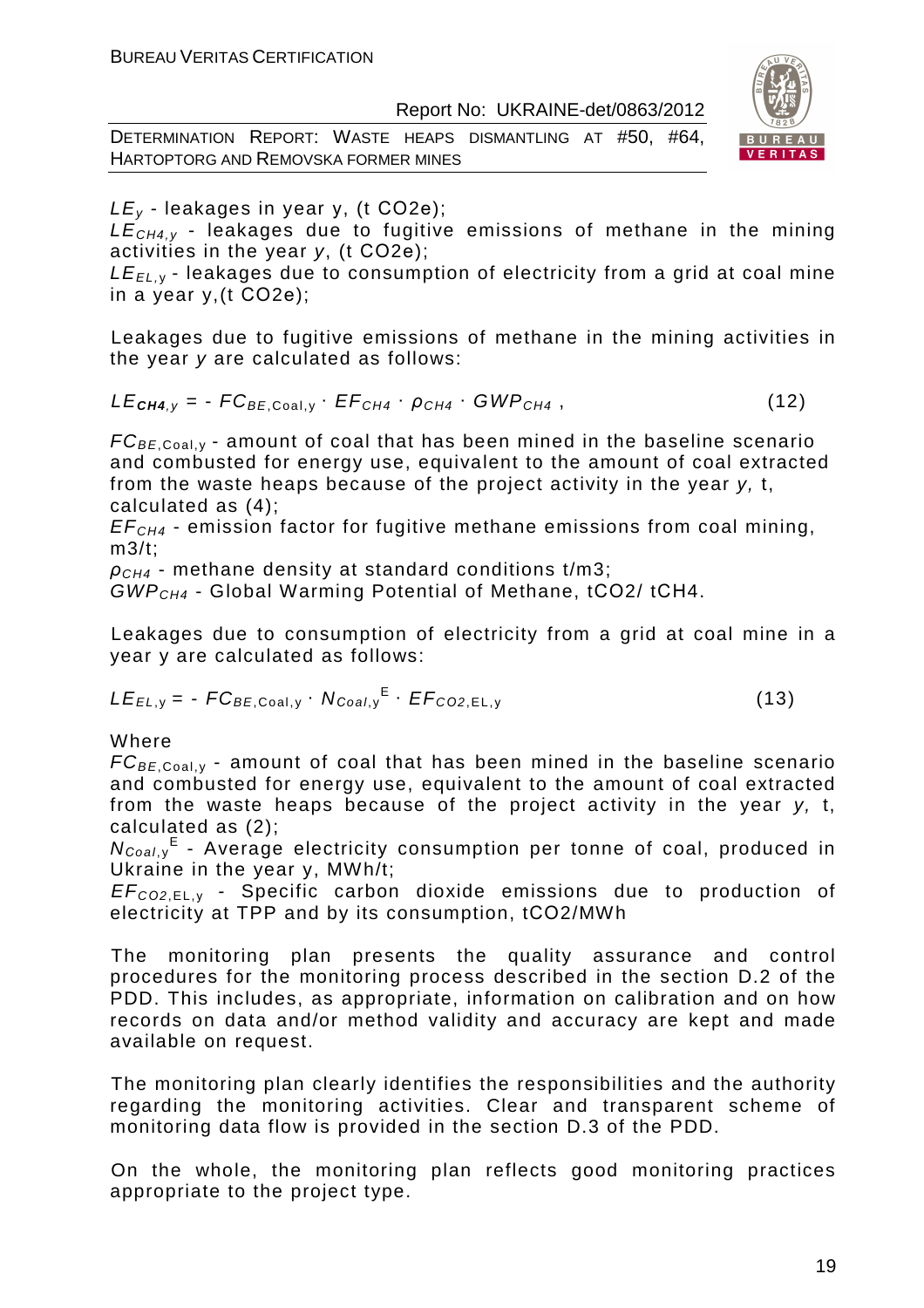DETERMINATION REPORT: WASTE HEAPS DISMANTLING AT #50, #64, HARTOPTORG AND REMOVSKA FORMER MINES



The monitoring plan provides, in tabular form, a complete compilation of the data that need to be collected for its application, including data that are measured or sampled and data that are collected from other sources (e.g. official statistics, expert judgment, proprietary data, IPCC, commercial and scientific literature etc.) but not including data that are calculated with equations.

The monitoring plan indicates that the data monitored and required for verification are to be kept for two years after the last transfer of ERUs for the project.

Identified problem areas for project monitoring plan, project participants' responses and conclusions of Bureau Veritas Certification are described in Annex A to the Determination Report (refer to CAR07-CAR12)

### **4.8 Leakage (40-41)**

This project will result in a net change in fugitive methane emissions due to the mining activities. As coal in the baseline scenario is only coming from mines it causes fugitive emissions of methane. These are calculated as standard country specific emission factor applied to the amount of coal that is extracted from the waste heaps in the project scenario (which is the same as the amount of coal that would have been mined in the baseline scenario. Source of the leakage are the fugitive methane emissions due to coal mining. These emissions are specific to the coal that is being mined. Coal produced by the project activity is not mined but extracted from the waste heap through the advanced beneficiation process. Therefore, coal produced by the project activity substitutes the coal would have been otherwise mined in the baseline. Coal that is mined in the baseline has fugitive methane emissions associated with it and the coal produced by the project activity does not have such emissions associated with it.

As reliable and accurate national data on fugitive CH4 emissions associated with the production of coal are available, project participants used this data to calculate the amount of fugitive CH4 emission as described below.

This leakage is measurable: through the same procedure as used in 2006 IPCC Guidelines (See Volume 2, Chapter 4, Page 4-11) and also used in CDM approved methodology ACM0009, Version 4.0.0. Activity data (in our case amount of coal extracted from the waste heap which is monitored directly) is multiplied by the emission factor (which is sourced from the relevant national study – National Inventory Report of Ukraine under the Kyoto Protocol) and any conversion coefficients.

Electricity consumption and related greenhouse gas emissions due to dismantling of waste heap to be taken into account in calculating the project emissions. Carbon dioxide emissions due to electricity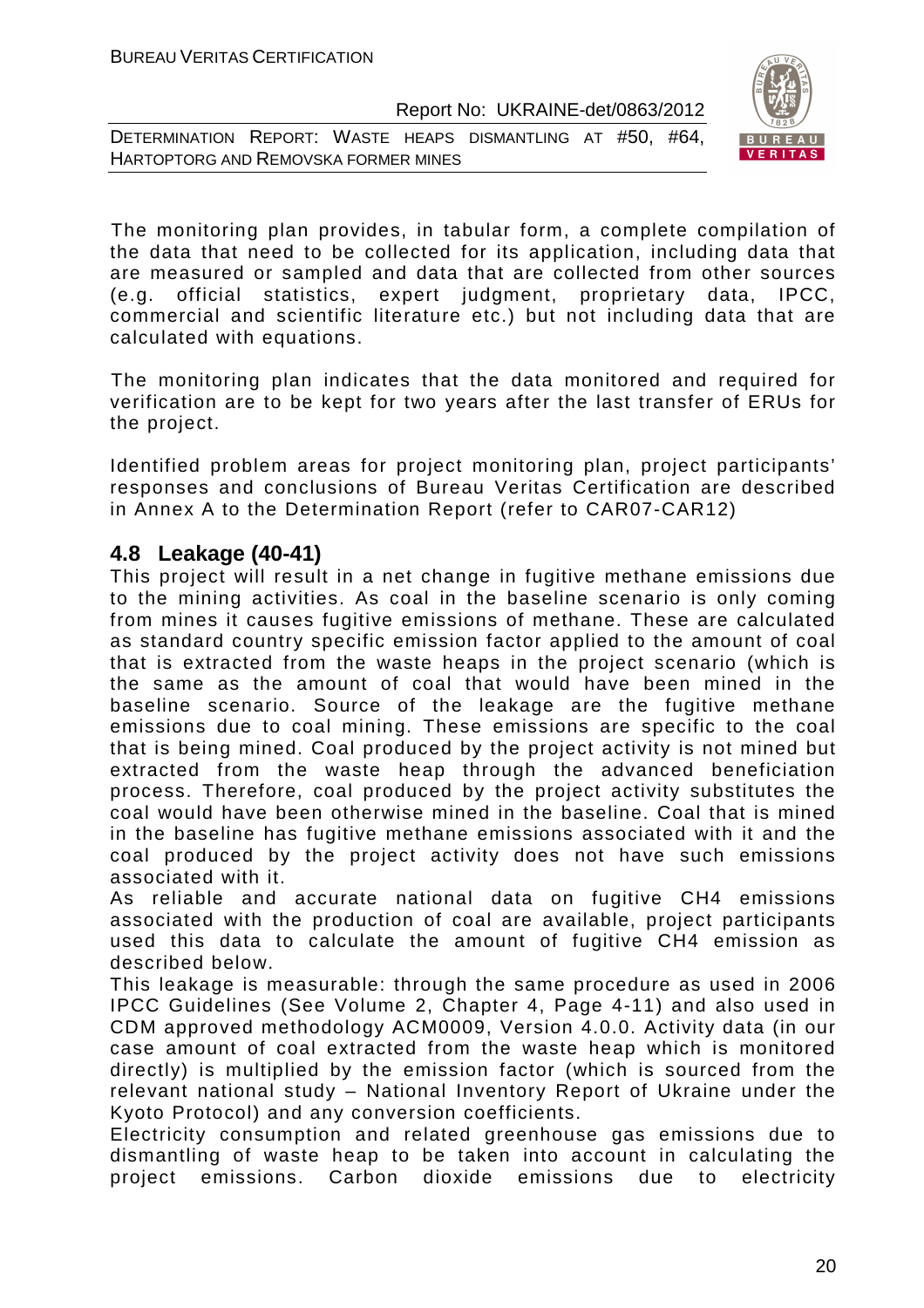DETERMINATION REPORT: WASTE HEAPS DISMANTLING AT #50, #64, HARTOPTORG AND REMOVSKA FORMER MINES



consumption in the coal mine way in an amount, equivalent to the design of coal - a leakage that can be taken into account at base of the State Statistics Committee data, concerning unit costs of electricity at coal mines in Ukraine in the relevant year.

This leakage is directly attributable to the JI project activity according to the following assumption: the coal produced by the project activity from the waste heap will substitute the coal produced by underground mines of the region in the baseline scenario. This assumption is explained by the following logic: Energy coal market is demand driven as it is not feasible to produce coal without demand for it. Coal is a commodity that can be freely transported to the source of demand and coal of identical quality can substitute some other coal easily. The project activity cannot influence demand for coal on the market and supplies coal extracted from the waste heaps. In the baseline scenario demand for coal will stay the same and will be met by the traditional source – underground mines of the region. Therefore, the coal supplied by the project in the project scenario will have to substitute the coal mined in the baseline scenario. According to this approach equivalent product supplied by the project activity (with lower associated specific green-house gas emissions) will substitute the baseline product (with higher associated specific green-house gas emissions). This methodological approach is very common and is applied in all renewable energy projects (substitution of grid electricity with renewable-source electricity), projects in cement sector (e.g. JI0144 Slag usage and switch from wet to semi-dry process at JSC "Volyn-Cement", Ukraine), projects in metallurgy sector (e.g. UA1000181 Implementation of Arc Furnace Steelmaking Plant "Electrostal" at Kurakhovo, Donetsk Region) and others.

These leakages are significant and are estimated in the estimation of emissions adjustable to the project activity. Formulae on leakages calculations are provided ion the section 4.7 of this Report.

# **4.9 Estimation of emission reductions or enhancements of net removals (42-47)**

The PDD indicates assessment of emissions or net removals in the baseline scenario and in the project scenario as the approach chosen to estimate the emission reductions or enhancement of net removals generated by the project.

The PDD provides the ex ante estimates of 04/11/2008-31/12/2012:

a) Emissions for the project scenario within the project boundary which is 182 188 tonnes of CO2 equivalent;

b) Leakages which is -1 715 824 tonnes of CO2 equivalent:

c) Emissions for the baseline scenario which is 5 493 039 tonnes of CO2 equivalent;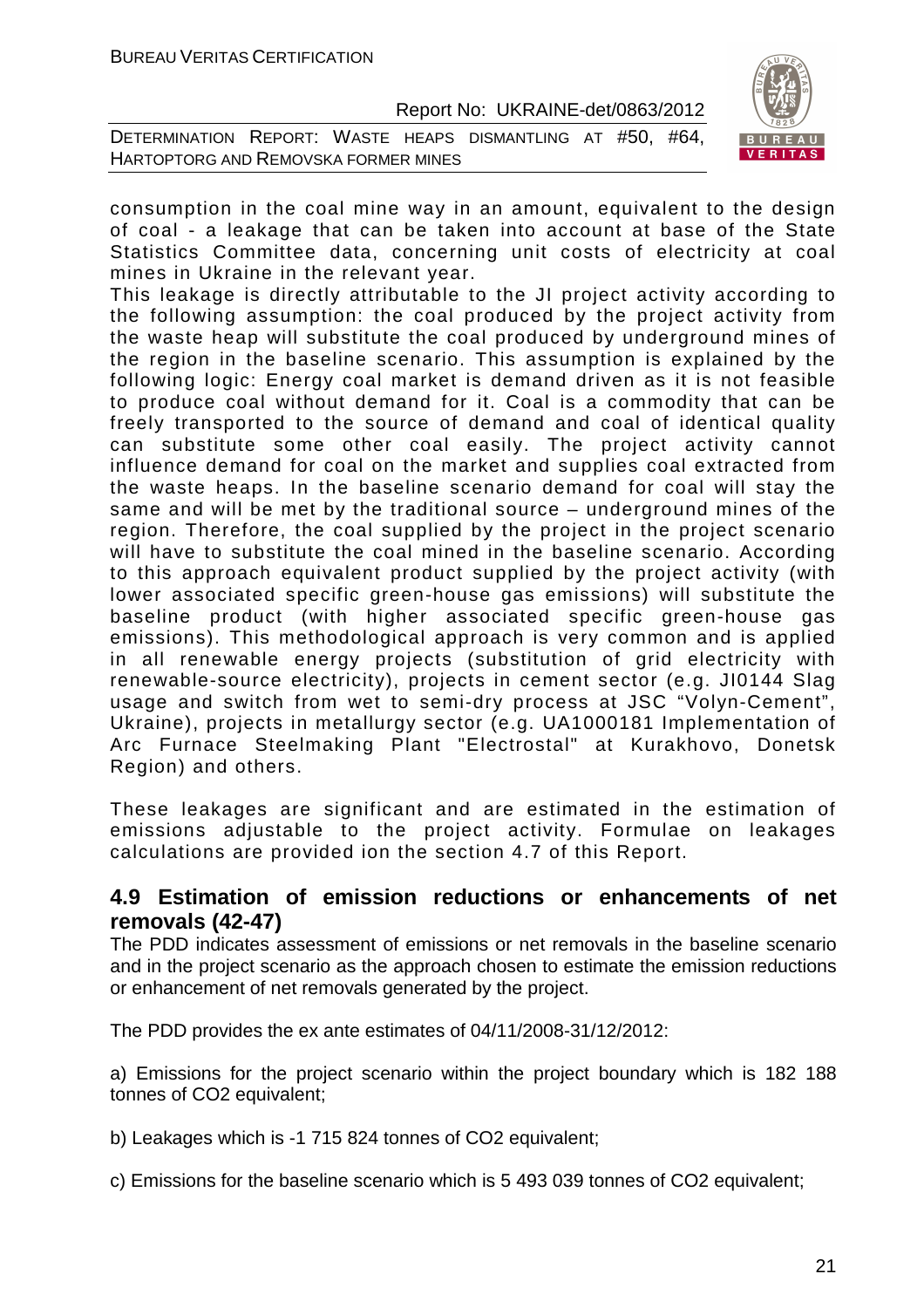DETERMINATION REPORT: WASTE HEAPS DISMANTLING AT #50, #64, HARTOPTORG AND REMOVSKA FORMER MINES



d) Emission reductions adjusted by leakages which is 7 026 675 tonnes of CO2 equivalent/

The PDD provides the ex ante estimates of:

The estimates referred to above are given:

- (a) On a yearly basis;
- (b) From 04/11/2008 to 31/12/2012, covering the whole crediting period;
- (c) On a source-by-source/sink-by-sink basis;
- (d) For each GHG gas, which is CO2, СН4

(e) In tonnes of CO2 equivalent, using global warming potentials defined by decision 2/CP.3 or as subsequently revised in accordance with Article 5 of the Kyoto Protocol;

The formula used for calculating the estimates referred above, which are described in the section 4.7 of this Determination Report, are consistent throughout the PDD.

For calculating the estimates referred to above, key factors, e.g. local prices for electricity, coal and diesel fuel, available production resources, influencing the baseline emissions or removals and the activity level of the project and the emissions or net removals as well as risks associated with the project were taken into account, as appropriate.

Data sources used for calculating the estimates referred to above, such as work and laboratory logbooks, work and laboratory monthly and yearly reports, production sailing invoices are clearly identified, reliable and transparent.

Emission factors, such as emission factor for electricity consumption, Carbon Oxidation Factor of Coal, Carbon Oxidation Factor of Diesel Fuel, etc, were selected by carefully balancing accuracy and reasonableness, and appropriately justified of the choice.

The estimation referred to above is based on conservative assumptions and the most plausible scenarios in a transparent manner.

The estimates referred to above are consistent throughout the PDD.

The annual average of estimated emission reductions or enhancements of net removals over the crediting period is calculated by dividing the total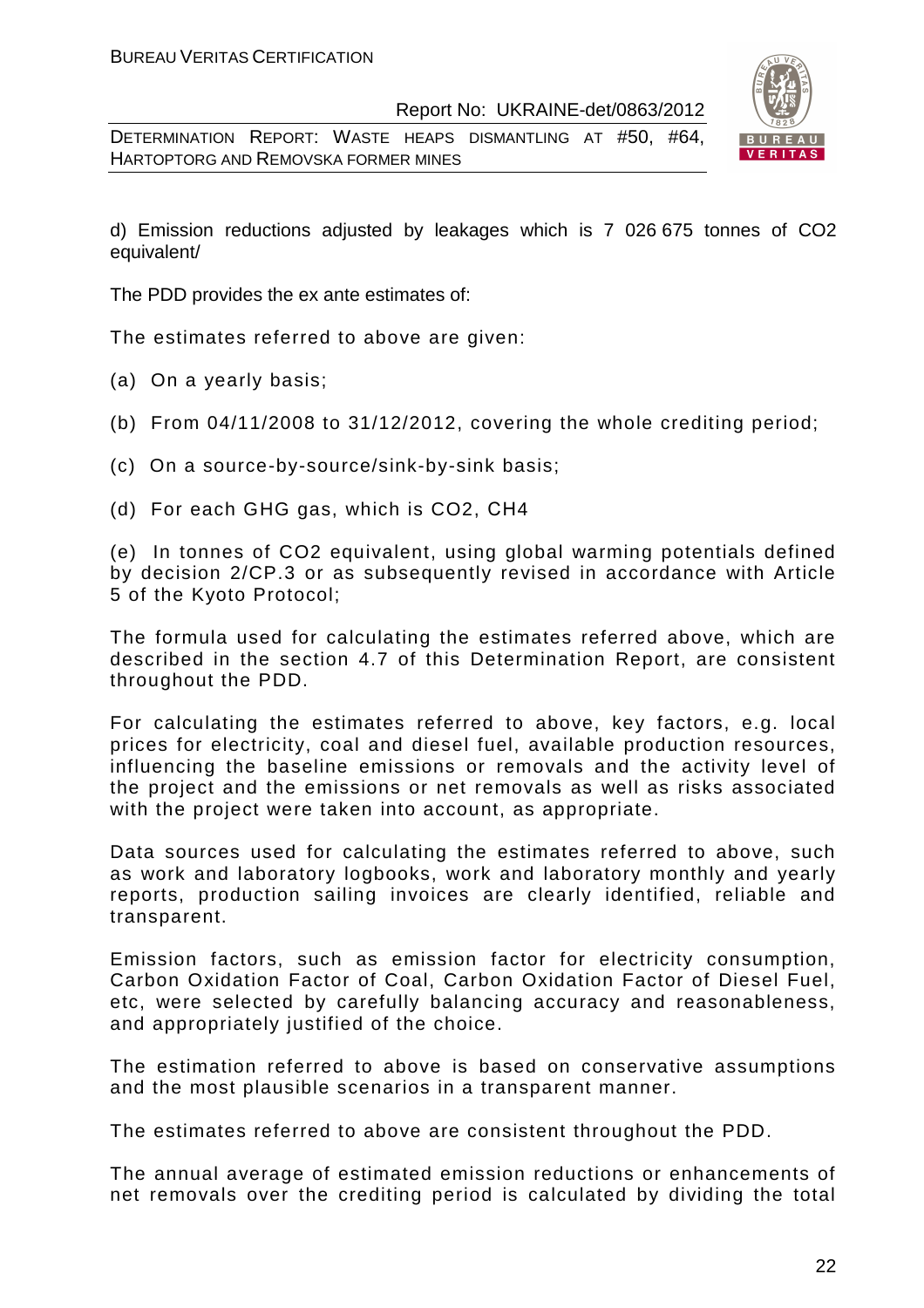DETERMINATION REPORT: WASTE HEAPS DISMANTLING AT #50, #64, HARTOPTORG AND REMOVSKA FORMER MINES



estimated emission reductions or enhancements of net removals over the crediting period by the total months of the crediting period, and multiplying by twelve.

# **4.10 Environmental impacts (48)**

The PDD lists and attaches documentation on the analysis of the environmental impacts of the project, including transboundary impacts, in accordance with procedures as determined by the host Party, such as permit on pollutant by stationary sources, analysis of the environmental impacts, a part of separation fabric work project which is mentioned in the PDD.

The PDD provides conclusion and all references to supporting documentation of an environmental impact assessment undertaken in accordance with the procedures as required by the host Party, if the analysis referred to above indicates that the environmental impacts are considered significant by the project participants or the host Party.

The problem areas for environmental impacts of the project were not identified

# **4.11 Stakeholder consultation (49)**

The host Party for the project is Ukraine. The project meets the applicable standards and requirements, set forth in Ukraine. The Host Party does not put forward the requirement to consult with stakeholders to JI projects. The project was presented to the local authorities, and was approved (approval on building, etc).

Any comments from local authorities or stakeholders were not obtained.

#### **4.12 Determination regarding small scale projects (50-57)**  "Not applicable"

# **4.13 Determination regarding land use, land-use change and forestry (LULUCF) projects (58-64)**

"Not applicable"

#### **4.14 Determination regarding programmes of activities (65-73)**  "Not applicable"

# **5 SUMMARY AND REPORT OF HOW DUE ACCOUNT WAS TAKEN OF COMMENTS RECEIVED PURSUANT TO PARAGRAPH 32 OF THE JI GUIDELINES**

No comments, pursuant to paragraph 32 of the JI Guidelines, were received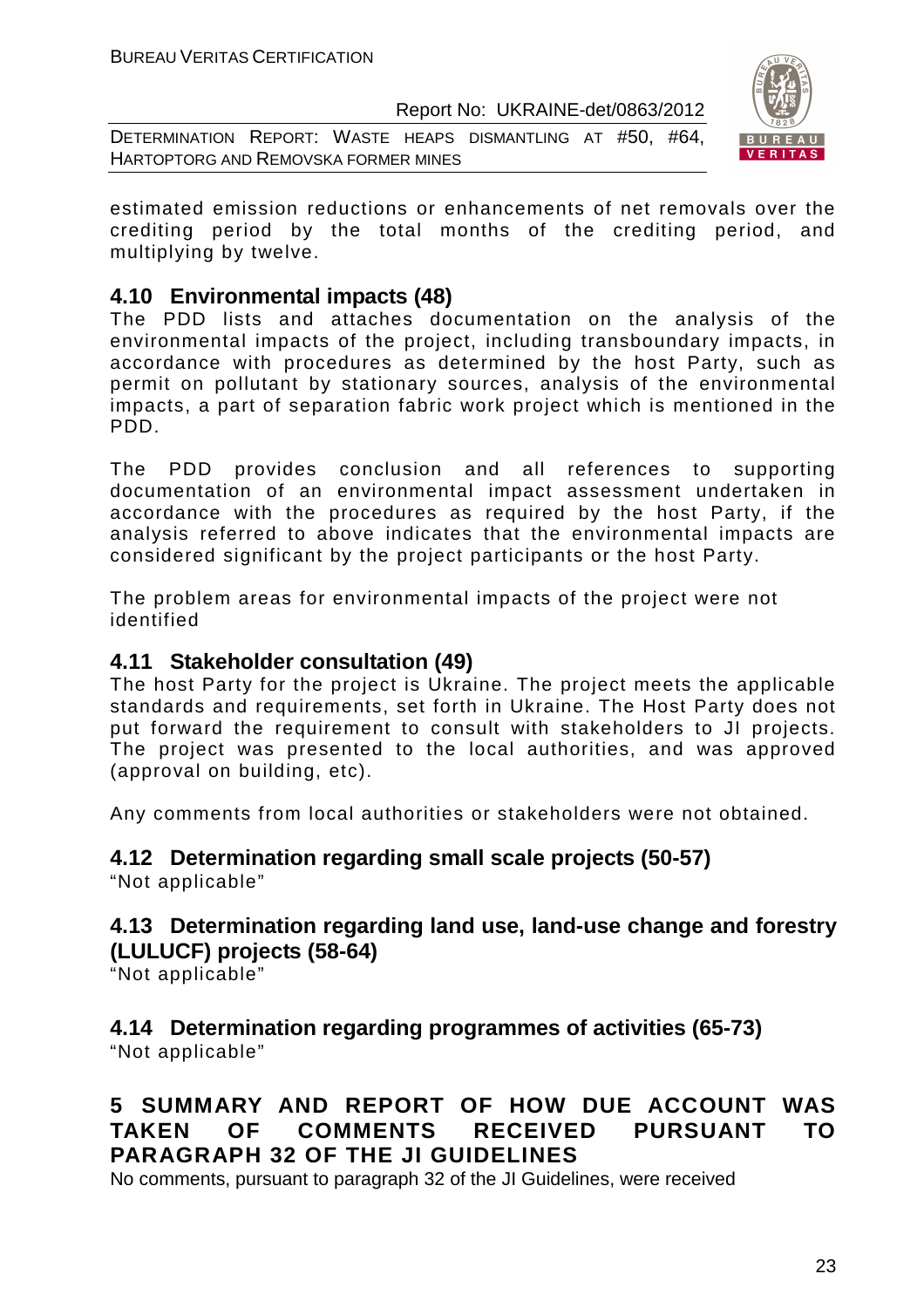DETERMINATION REPORT: WASTE HEAPS DISMANTLING AT #50, #64, HARTOPTORG AND REMOVSKA FORMER MINES



# **6 DETERMINATION OPINION**

Bureau Veritas Certification has performed a determination of the "Waste heaps dismantling at #50, #64, Hartoptorg and Removska former mines" Project in Snizhne town, Donetsk Region, Ukraine. The determination was performed on the basis of UNFCCC criteria and host country criteria and also on the criteria given to provide for consistent project operations, monitoring and reporting.

The determination consisted of the following three phases: i) a desk review of the project design and the baseline and monitoring plan; ii) follow-up interviews with project stakeholders; iii) the resolution of outstanding issues and the issuance of the final determination report and opinion.

Project participant/s used the latest tool for demonstration of the additionality. In line with this tool, the PDD provides barrier analysis AND common practice analysis, to determine that the project activity itself is not the baseline scenario.

Emission reductions attributable to the project are hence additional to any that would occur in the absence of the project activity. Given that the project is implemented and maintained as designed, the project is likely to achieve the estimated amount of emission reductions.

The determination revealed two pending issues related to the current determination stage of the project: the issue of the written approval of the project and the authorization of the project participant by the host Party. If the written approval and the authorization by the host Party are awarded, it is our opinion that the project as described in the Project Design Document, Version 2.0 meets all the relevant UNFCCC requirements for the determination stage and the relevant host Party criteria.

The review of the project design documentation (version 2.0) and the subsequent follow-up interviews have provided Bureau Veritas Certification with sufficient evidence to determine the fulfillment of stated criteria. In our opinion, the project correctly applies and meets the relevant UNFCCC requirements for the JI and the relevant host country criteria.

The determination is based on the information made available to us and the engagement conditions detailed in this report.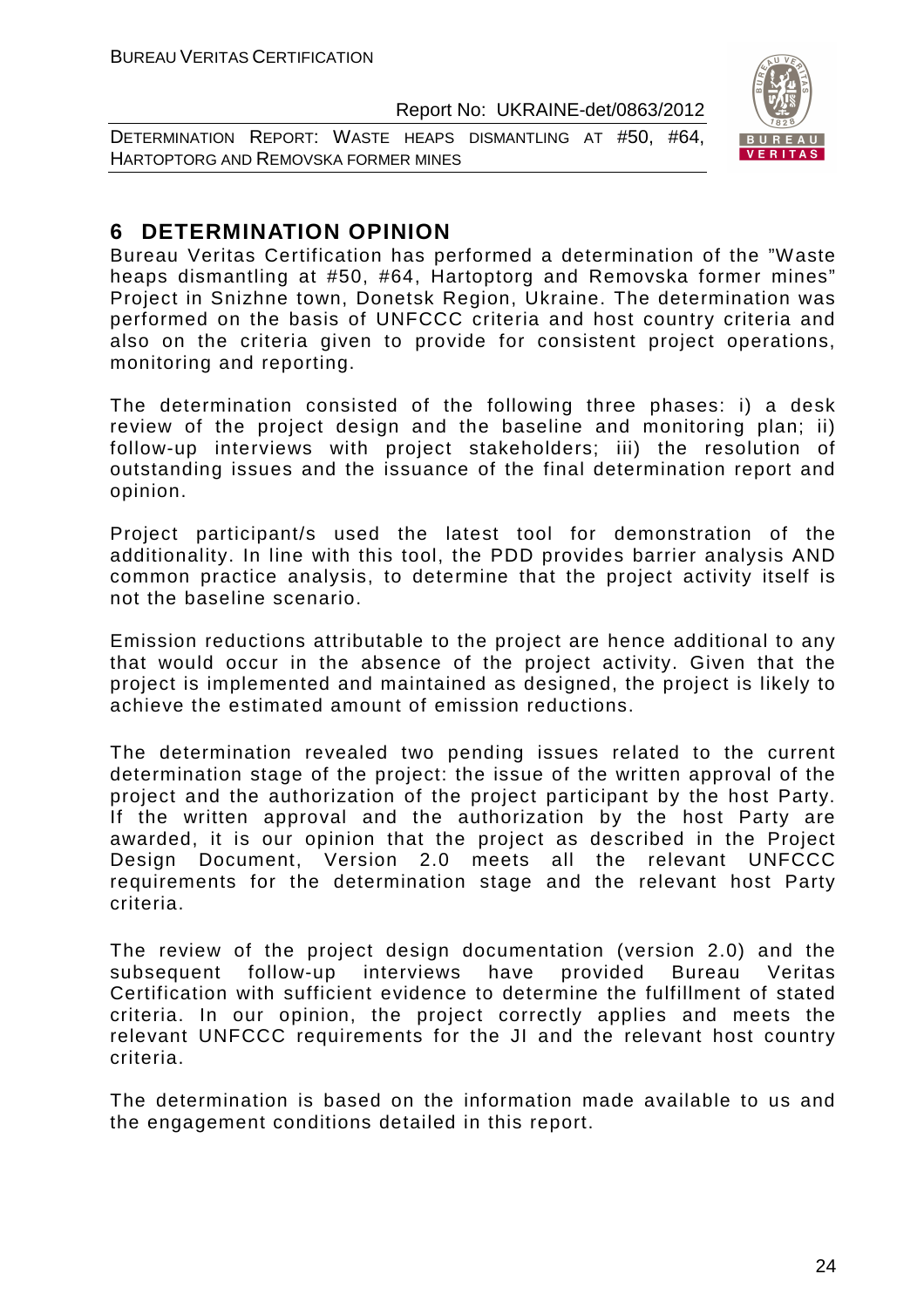DETERMINATION REPORT: WASTE HEAPS DISMANTLING AT #50, #64, HARTOPTORG AND REMOVSKA FORMER MINES



# **7 REFERENCES**

#### **Category 1 Documents:**

Documents provided by SIA "Vidzeme Eko" that relate directly to the GHG components of the project.

- /1/ Project Design Document "Waste heaps dismantling at #50, #64, Hartoptorg and Removska former mines" version 1.0 dated 03/12/2012
- /2/ Project Design Document "Waste heaps dismantling at #50, #64, Hartoptorg and Removska former mines" version 2.0 dated 04/12/2012
- /3/ ERUs calculation Excel-file "Calculation\_T42\_.xls"
- /4/ Letter of Endorsement #3700/23/7 dated 03/12/2012 issued by State Environment Investment Agency of Ukraine

#### **Category 2 Documents:**

Background documents related to the design and/or methodologies employed in the design or other reference documents.

- /1/ Delivery agreement #147 from 03/10/08 between "Servis-kom" Ltd and "Bidl grup" Ltd.
- /2/ Subcontract of works # 148 from 03/10/2008 between "Servis-kom" Ltd. and CE "Byryuzovo" for waste heap dismantling.
- /3/ Contract of works# 146 from 03/10/2008 between "Azovtreyd" Ltd (customer) and "Servis-kom" Ltd (performer) for waste heap dismantling.
- /4/ Verification certificate of working measuring electronic scales ANG 200C, valid till 25/07/08.
- /5/ Verification certificate of working measuring electronic scales ANG 200C, valid till 25/08/09.
- /6/ Verification certificate of working measuring electronic scales ANG 200C, valid till 10/09/10.
- /7/ Verification certificate of working measuring electronic scales ANG 200C, valid till 27/10/11.
- /8/ Verification certificate of working measuring electronic scales ANG 200C, valid till 27/12/12.
- /9/ Passport and certificates of electronic scales ANG 200C
- /10/ Diary of IO and SIEVES for coal chemical laboratory "TANDEM" Ltd.
- /11/ Passport and certificates of vibratory mill 75T-DRM.
- /12/ Passport and certificates of laboratory furnace SNOL 7,2/1100.
- /13/ Passport and certificates of laboratory sieve.
- /14/ Passport and certificates of drying box SNOL 58/350.
- /15/ Passport and certificates of drying box SNOL 100/350.
- /16/ Passports on dismantled waste heaps
- /17/ Monthly acts on consumed electricity, November 2008-October 2012
- /18/ Sale invoices on coal 0-30 mm, November 2008-October 2012
- /19/ Sale invoices on diesel fuel, November 2008-October 2012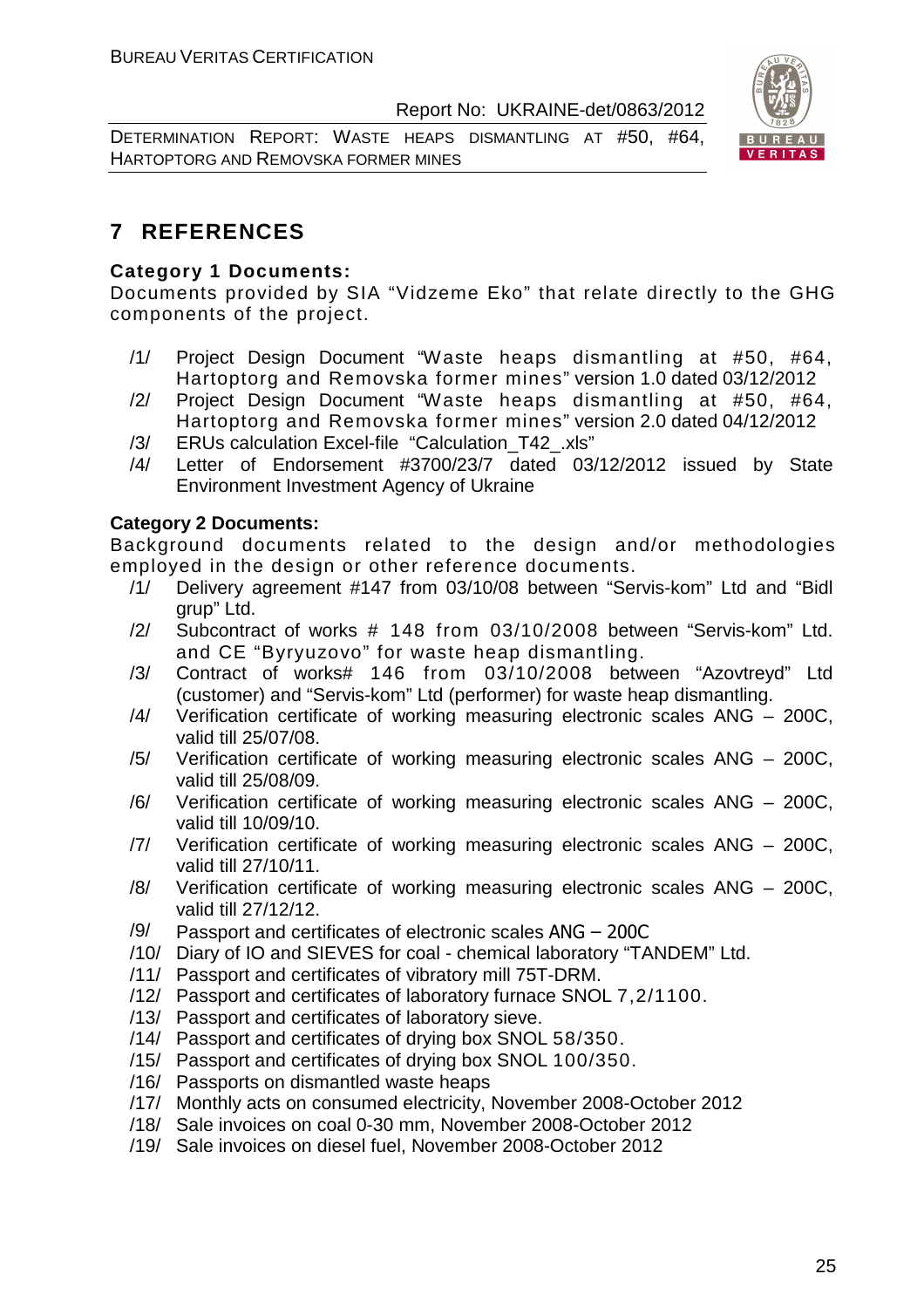DETERMINATION REPORT: WASTE HEAPS DISMANTLING AT #50, #64, HARTOPTORG AND REMOVSKA FORMER MINES



#### **Persons interviewed:**

List persons interviewed during the determination or persons that contributed with other information that are not included in the documents listed above.

- /1/ Gints KIavinsh SIA "Vidzeme Eko" JI Project Manager
- /2/ Stah Yuri Mykhailovych SIA "Vidzeme Eko" JI Consultant
- /3/ Olena Mykolaivna Petrenko PE "Tandem 2006" Ltd. Head of Laboratory
- /4/ Oksana Olegіvna Koval manager of TCD CE "Byryuzovo"
- /5/ Igor Petrovych Kryuk -record keeper at weigh station, CE "Byryuzovo".
- /6/ Inna Olegovna Domochkina Director of "Azovtreyd" LLC

1. o0o -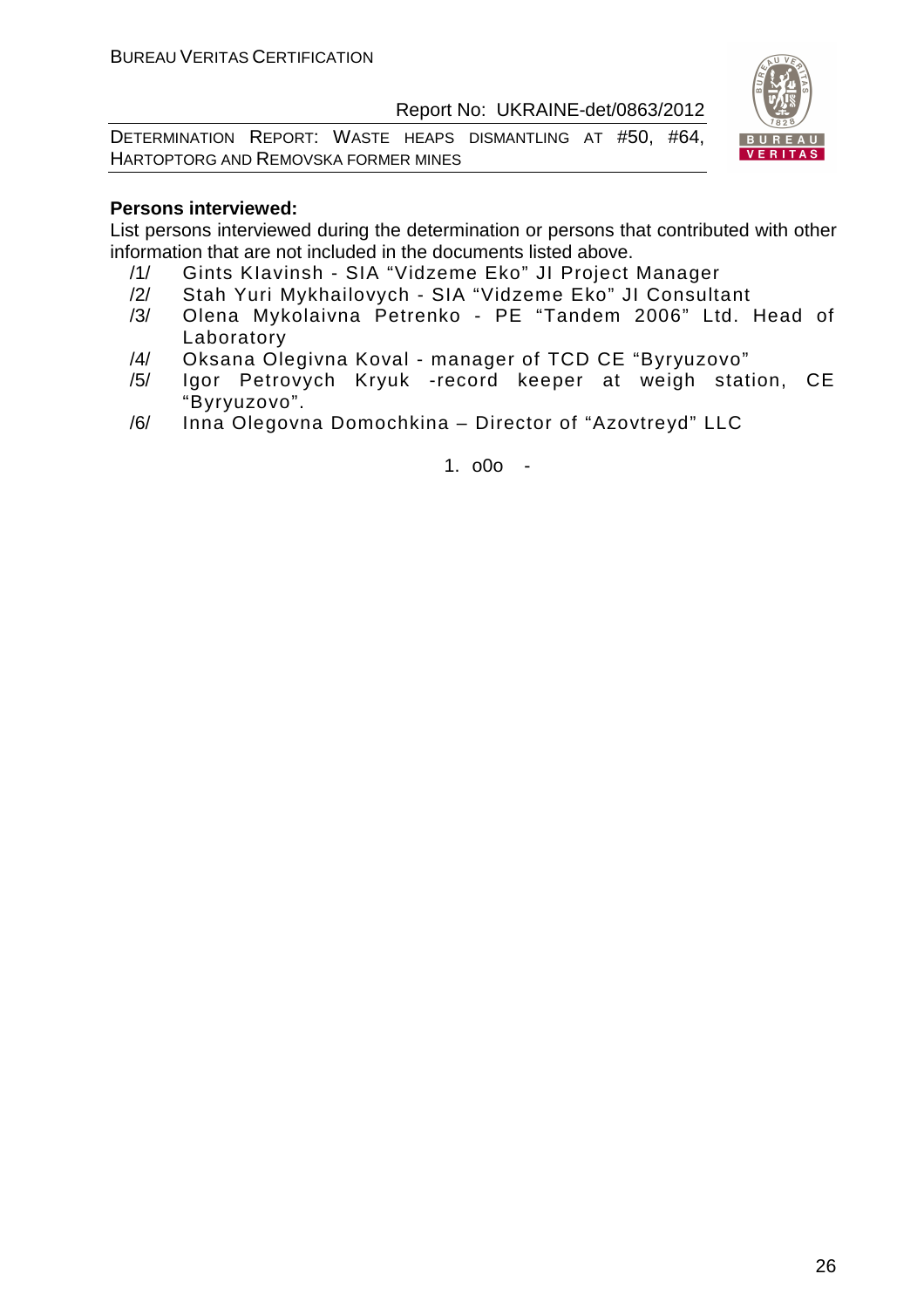#### DETERMINATION REPORT: WASTE HEAPS DISMANTLING AT #50, #64, HARTOPTORG AND REMOVSKA FORMER MINES



# **DETERMINATION PROTOCOL**

**Check list for determination, according JOINT IMPLEMENTATION DETERMINATION AND VERIFICATION MANUAL (Version 01)** 

| <b>DVM</b>           | <b>Check Item</b>                                                                                                                                                                                                                                                                                        | <b>Initial finding</b>                                                                                                                                                                                                                                                                                                                                                                                                                                                                                                                                                                                                                                                                                                                                                                                                                                                                                                                                                                                    | <b>Draft</b>      | <b>Final</b>      |  |  |  |
|----------------------|----------------------------------------------------------------------------------------------------------------------------------------------------------------------------------------------------------------------------------------------------------------------------------------------------------|-----------------------------------------------------------------------------------------------------------------------------------------------------------------------------------------------------------------------------------------------------------------------------------------------------------------------------------------------------------------------------------------------------------------------------------------------------------------------------------------------------------------------------------------------------------------------------------------------------------------------------------------------------------------------------------------------------------------------------------------------------------------------------------------------------------------------------------------------------------------------------------------------------------------------------------------------------------------------------------------------------------|-------------------|-------------------|--|--|--|
| Paragraph            |                                                                                                                                                                                                                                                                                                          |                                                                                                                                                                                                                                                                                                                                                                                                                                                                                                                                                                                                                                                                                                                                                                                                                                                                                                                                                                                                           | <b>Conclusion</b> | <b>Conclusion</b> |  |  |  |
|                      | <b>General description of the project</b>                                                                                                                                                                                                                                                                |                                                                                                                                                                                                                                                                                                                                                                                                                                                                                                                                                                                                                                                                                                                                                                                                                                                                                                                                                                                                           |                   |                   |  |  |  |
| Title of the project |                                                                                                                                                                                                                                                                                                          |                                                                                                                                                                                                                                                                                                                                                                                                                                                                                                                                                                                                                                                                                                                                                                                                                                                                                                                                                                                                           |                   |                   |  |  |  |
|                      | Is the title of the project presented?                                                                                                                                                                                                                                                                   | The title of project is "WASTE HEAPS DISMANTLING AT<br>#50, #64, HARTOPTORG AND REMOVSKA FORMER<br>MINES"                                                                                                                                                                                                                                                                                                                                                                                                                                                                                                                                                                                                                                                                                                                                                                                                                                                                                                 | OK                | OK                |  |  |  |
| $\blacksquare$       | Is the sectoral scope to which the project<br>pertains presented?                                                                                                                                                                                                                                        | The sectoral scope is 8. Mining/mineral production                                                                                                                                                                                                                                                                                                                                                                                                                                                                                                                                                                                                                                                                                                                                                                                                                                                                                                                                                        | OK                | OK                |  |  |  |
|                      | Is the current version number of the document<br>presented?                                                                                                                                                                                                                                              | The current version number is 1.0                                                                                                                                                                                                                                                                                                                                                                                                                                                                                                                                                                                                                                                                                                                                                                                                                                                                                                                                                                         | <b>OK</b>         | OK                |  |  |  |
|                      | Is the date when the document was completed<br>presented?                                                                                                                                                                                                                                                | The date when the document is completed is 03/12/2012                                                                                                                                                                                                                                                                                                                                                                                                                                                                                                                                                                                                                                                                                                                                                                                                                                                                                                                                                     | <b>OK</b>         | OK                |  |  |  |
|                      | <b>Description of the project</b>                                                                                                                                                                                                                                                                        |                                                                                                                                                                                                                                                                                                                                                                                                                                                                                                                                                                                                                                                                                                                                                                                                                                                                                                                                                                                                           |                   |                   |  |  |  |
|                      | Is the purpose of the project included with a<br>concise, summarizing explanation (max. 1-2<br>pages) of the:<br>a) Situation existing prior to the starting date of<br>the project;<br>b) Baseline scenario; and<br>Project scenario (expected<br>C)<br>outcome,<br>including a technical description)? | The situation existing prior to the starting date of the project<br>Very often it was not economically feasible to extract all<br>100% of coal from the rock mass. Therefore, waste heaps of<br>Donbass region contains a large amount of coal, which is<br>self-ignited later on. All the waste heaps that were self-<br>ignited or the ones that are close to self-ignition are the<br>centre of uncontrolled pollutants and greenhouse gas<br>emissions<br>The baseline scenario assumed that the common practice<br>will be continued - heap can be spontaneously ignited with a<br>certain probability, and the process of burning will continue<br>till all coal, contained there, will be burned. The process of<br>combustion is accompanied by release the carbon dioxide<br>into atmosphere.<br>Project scenario-provides complete dismantling of the dump.<br>During dismantling of the dump, the rocks will be divided into<br>fractions, which will be used for blending with steam coal and | CAR01             | OK                |  |  |  |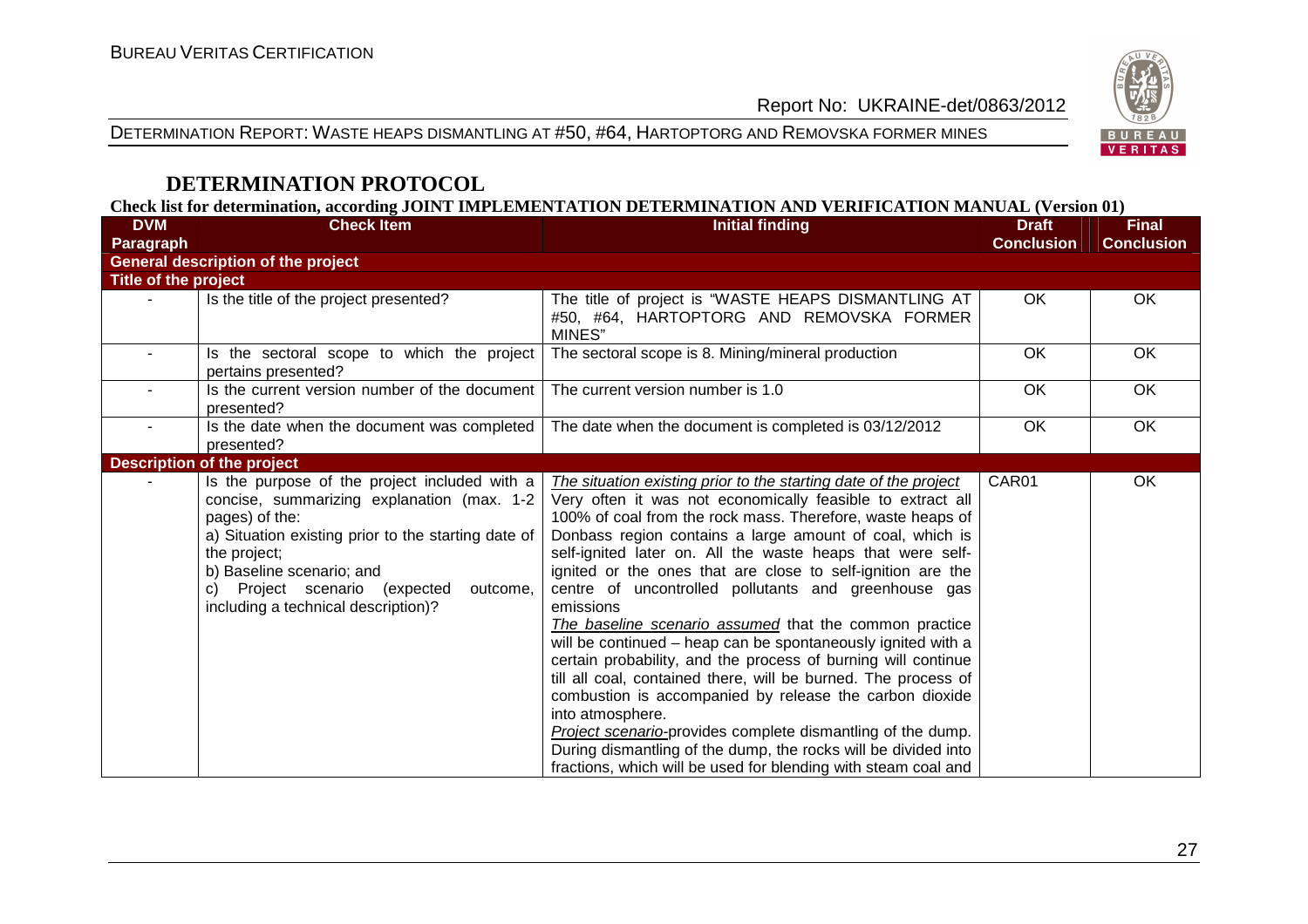

| DETERMINATION REPORT: WASTE HEAPS DISMANTLING AT #50, #64, HARTOPTORG AND REMOVSKA FORMER MINES |                                                                               |                                                                                                                                                                                                                                                                                                                                                                                                                                                                                                                                             |                                   | $\vee$ 829/<br>BUREAU             |
|-------------------------------------------------------------------------------------------------|-------------------------------------------------------------------------------|---------------------------------------------------------------------------------------------------------------------------------------------------------------------------------------------------------------------------------------------------------------------------------------------------------------------------------------------------------------------------------------------------------------------------------------------------------------------------------------------------------------------------------------------|-----------------------------------|-----------------------------------|
| <b>DVM</b><br>Paragraph                                                                         | <b>Check Item</b>                                                             | <b>Initial finding</b>                                                                                                                                                                                                                                                                                                                                                                                                                                                                                                                      | <b>Draft</b><br><b>Conclusion</b> | <b>Final</b><br><b>Conclusion</b> |
|                                                                                                 |                                                                               | subsequently supplied to heat power plants and boiler<br>houses for burning as fuel. After sorting, the large fractions<br>will be used for building and repairing of roads. As the result,<br>rock mass of the dump will be fully utilized, and the received<br>coal will replace coal, which otherwise would have had to be<br>mined. As the result of the project, the opportunity of self-<br>ignition of heap will be eliminated<br>CAR01<br>Please add data on subcontractors of "Azovtreyd" Ltd<br>involved to the project activity. |                                   |                                   |
|                                                                                                 | Is the history of the project (incl. its JI<br>component) briefly summarized? | The history of project JI component is briefly summarized<br>CAR02<br>Please add history of waste heaps dismantled in project<br>frames. According to "Моделювання температурного<br>поля згасаючих териконів, В.В. Попович, А.Д. Кузик,<br>канд. фіз.-мат. наук, доцент, О.О. Карабин, канд. фіз.-<br>мат. наук, доцент, О.Ю. Чмир, канд. фіз.-мат. наук<br>(Львівський державний університет безпеки<br>життедіяльності)" time of waste heap burning is about 15-<br>20 years after finishing of waste heap mantling                      | CAR02                             | OK                                |
| <b>Project participants</b>                                                                     | Are project participants and Party(ies) involved<br>in the project listed?    | "Azovtreyd" Ltd and SIA "Vidzeme Eko" is indicated as the<br>project participants and Ukraine and Republic Latvia are<br>indicated as Parties involved                                                                                                                                                                                                                                                                                                                                                                                      | OK                                | OK                                |
| $\sim$                                                                                          | Is the data of the project participants presented<br>in tabular format?       | The data of the project participants are presented in tabular<br>format                                                                                                                                                                                                                                                                                                                                                                                                                                                                     | OK                                | OK                                |
| $\blacksquare$                                                                                  | Is contact information provided in Annex 1 of<br>the PDD?                     | The contact information on project participants are indicated<br>in the Annex 1                                                                                                                                                                                                                                                                                                                                                                                                                                                             | OK                                | OK                                |
|                                                                                                 | Is it indicated, if it is the case, if the Party<br>involved is a host Party? | The Host Party Ukraine is indicated as the Party Involved                                                                                                                                                                                                                                                                                                                                                                                                                                                                                   | OK                                | OK                                |
|                                                                                                 | <b>Technical description of the project</b>                                   |                                                                                                                                                                                                                                                                                                                                                                                                                                                                                                                                             |                                   |                                   |
| <b>Location of the project</b>                                                                  |                                                                               |                                                                                                                                                                                                                                                                                                                                                                                                                                                                                                                                             |                                   |                                   |
|                                                                                                 | Host Party(ies)                                                               | Ukraine                                                                                                                                                                                                                                                                                                                                                                                                                                                                                                                                     | OK                                | OK                                |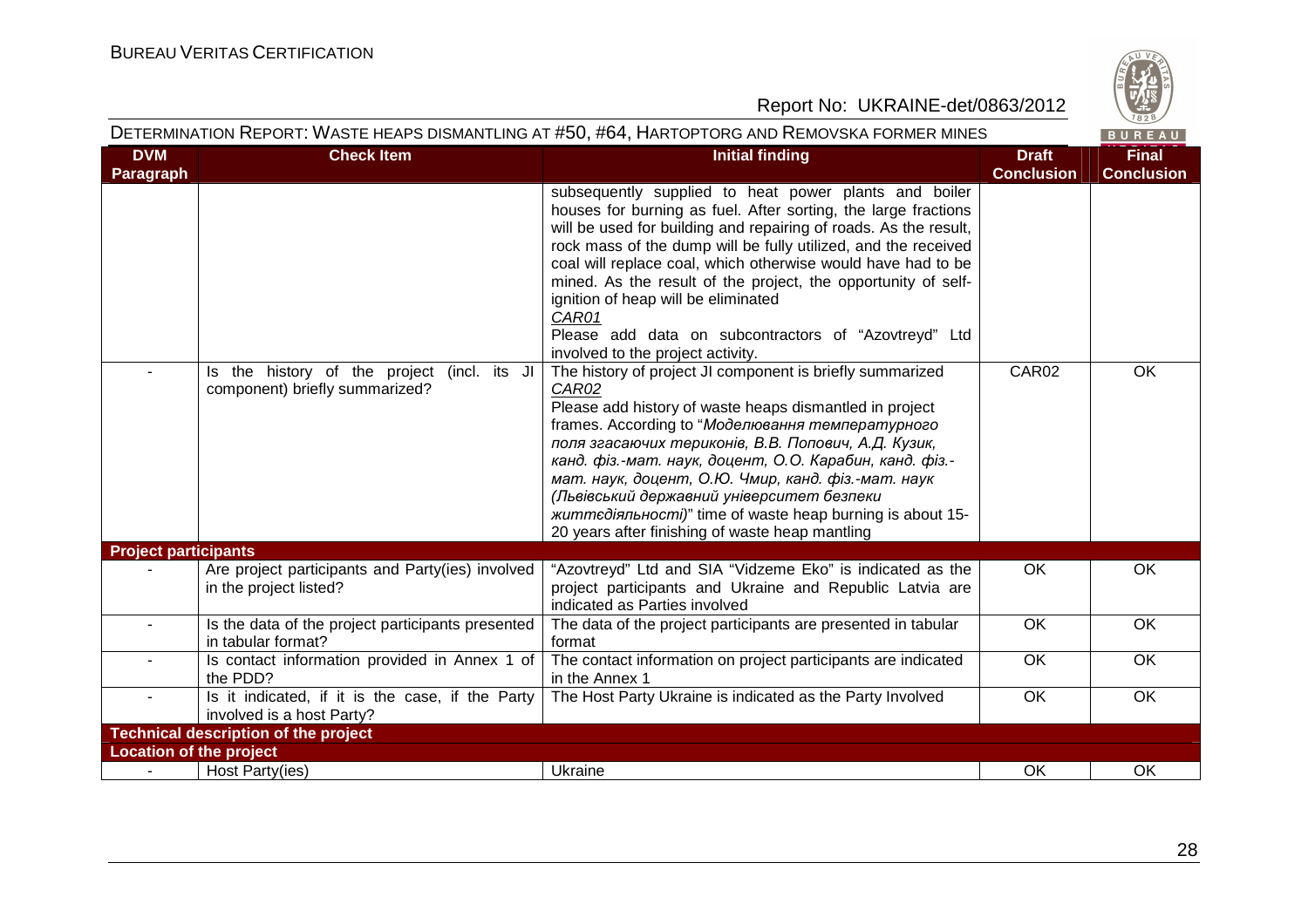

|                         | DETERMINATION REPORT: WASTE HEAPS DISMANTLING AT #50, #64, HARTOPTORG AND REMOVSKA FORMER MINES                                                                                                               |                                                                                                                                                                                                                                                                                                                                                                                                                                                                                                         |                                   | BUREAU                            |
|-------------------------|---------------------------------------------------------------------------------------------------------------------------------------------------------------------------------------------------------------|---------------------------------------------------------------------------------------------------------------------------------------------------------------------------------------------------------------------------------------------------------------------------------------------------------------------------------------------------------------------------------------------------------------------------------------------------------------------------------------------------------|-----------------------------------|-----------------------------------|
| <b>DVM</b><br>Paragraph | <b>Check Item</b>                                                                                                                                                                                             | <b>Initial finding</b>                                                                                                                                                                                                                                                                                                                                                                                                                                                                                  | <b>Draft</b><br><b>Conclusion</b> | <b>Final</b><br><b>Conclusion</b> |
|                         | Region/State/Province etc.                                                                                                                                                                                    | Donetsk Region, Dobropilskyi district                                                                                                                                                                                                                                                                                                                                                                                                                                                                   | OK                                | OK                                |
|                         | City/Town/Community etc.                                                                                                                                                                                      | Snizhne town                                                                                                                                                                                                                                                                                                                                                                                                                                                                                            | OK                                | OK                                |
|                         | Detail of the physical location, including<br>information allowing the unique identification of<br>the project. (This section should not exceed<br>one page)                                                  | Geographical coordinates of the waste heaps and<br>enrichment plant are provided in the section A.4.1.4<br>CAR03<br>Please add coordinates of sorting unit and clarify source of<br>project geographical data                                                                                                                                                                                                                                                                                           | CAR03                             | <b>OK</b>                         |
|                         | Technologies to be employed, or measures, operations or actions to be implemented by the project                                                                                                              |                                                                                                                                                                                                                                                                                                                                                                                                                                                                                                         |                                   |                                   |
|                         | Are the technology (ies) to be employed, or<br>measures, operations or actions to<br>be<br>implemented by the project, including all<br>relevant technical data and the implementation<br>schedule described? | Technology used in this project is describe in the section<br>A.4.2<br>CL <sub>01</sub><br>Please add data on quantities of sieves GIL-52 involved in<br>the project and shift-cycle on enrichment plant                                                                                                                                                                                                                                                                                                | CL <sub>01</sub>                  | OK.                               |
|                         |                                                                                                                                                                                                               | Brief explanation of how the anthropogenic emissions of greenhouse gases by sources are to be reduced by the proposed JI project, including                                                                                                                                                                                                                                                                                                                                                             |                                   |                                   |
| circumstances           |                                                                                                                                                                                                               | why the emission reductions would not occur in the absence of the proposed project, taking into account national and/or sectoral policies and                                                                                                                                                                                                                                                                                                                                                           |                                   |                                   |
|                         | Is it stated how anthropogenic GHG emission<br>reductions are to be achieved? (This section<br>should not exceed one page)                                                                                    | The proposed project is aimed at reducing anthropogenic<br>emissions. Emission reductions created by:<br>- Elimination of greenhouse gases sources associated with<br>burning waste heaps, by extracting coal from the rock<br>dumps;<br>- Reduction of uncontrolled methane emissions due to<br>replacement of coal that would have been extracted through<br>mining;<br>- Reduction of electricity consumption at waste heap<br>dismantling in comparison to electricity consumption at coal<br>mine. | <b>OK</b>                         | OK                                |
| $\blacksquare$          | Is it provided the estimation of emission<br>reductions over the crediting period?                                                                                                                            | The estimation of emission reduction over crediting period<br>04/11/2008-31/12/2012 is 7 026 675 tonnes of CO2<br>equivalent                                                                                                                                                                                                                                                                                                                                                                            | OK                                | OK                                |
|                         | Is it provided the estimated annual reduction for<br>the chosen credit period in tCO2e?                                                                                                                       | The estimated annual reduction for chosen crediting period<br>is 1 686 402 tonnes of CO2 equivalent.                                                                                                                                                                                                                                                                                                                                                                                                    | OK                                | OK                                |
|                         | Are the data from questions above presented in                                                                                                                                                                | The data from questions above is presented in tabular format                                                                                                                                                                                                                                                                                                                                                                                                                                            | OK                                | OK                                |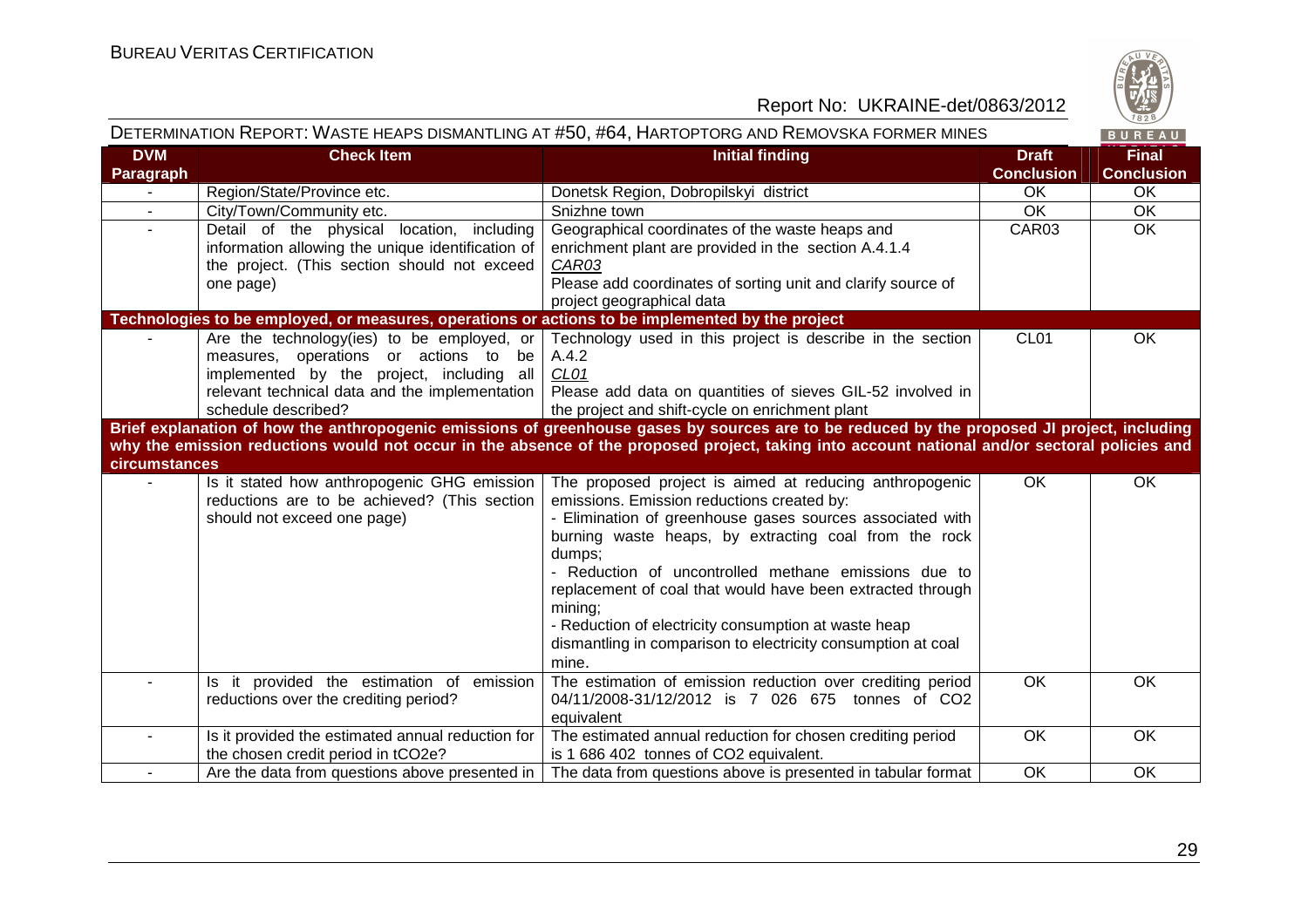

| DETERMINATION REPORT: WASTE HEAPS DISMANTLING AT #50, #64, HARTOPTORG AND REMOVSKA FORMER MINES |                                                                                                                                                                                                                                                                                                                                                                                                             |                                                                                                                                                                                                                         |                                   |                                   |
|-------------------------------------------------------------------------------------------------|-------------------------------------------------------------------------------------------------------------------------------------------------------------------------------------------------------------------------------------------------------------------------------------------------------------------------------------------------------------------------------------------------------------|-------------------------------------------------------------------------------------------------------------------------------------------------------------------------------------------------------------------------|-----------------------------------|-----------------------------------|
| <b>DVM</b><br>Paragraph                                                                         | <b>Check Item</b>                                                                                                                                                                                                                                                                                                                                                                                           | <b>Initial finding</b>                                                                                                                                                                                                  | <b>Draft</b><br><b>Conclusion</b> | <b>Final</b><br><b>Conclusion</b> |
|                                                                                                 | tabular format?                                                                                                                                                                                                                                                                                                                                                                                             |                                                                                                                                                                                                                         |                                   |                                   |
|                                                                                                 | Estimated amount of emission reductions over the crediting period                                                                                                                                                                                                                                                                                                                                           |                                                                                                                                                                                                                         |                                   |                                   |
|                                                                                                 | Is the length of the crediting period Indicated?                                                                                                                                                                                                                                                                                                                                                            | The length of crediting period is 4 years and 2 months or 50<br>months from 04/11/2008 till 31/12/2012                                                                                                                  | OK                                | OK                                |
| $\sim$                                                                                          | Are estimates of total as well as annual and                                                                                                                                                                                                                                                                                                                                                                | The estimates of total as well as annual and average annual                                                                                                                                                             | OK                                | OK                                |
|                                                                                                 | average annual emission reductions in tonnes                                                                                                                                                                                                                                                                                                                                                                | emission reductions are provided in tonnes of CO2                                                                                                                                                                       |                                   |                                   |
|                                                                                                 | of CO2 equivalent provided?                                                                                                                                                                                                                                                                                                                                                                                 | equivalent                                                                                                                                                                                                              |                                   |                                   |
|                                                                                                 | <b>Project approvals by Parties</b>                                                                                                                                                                                                                                                                                                                                                                         |                                                                                                                                                                                                                         |                                   |                                   |
| 19                                                                                              | Have the DFPs of all Parties listed as "Parties<br>involved" in the PDD provided written project<br>approvals?                                                                                                                                                                                                                                                                                              | The project obtained Letter of Endorsement #3700/23/7<br>dated 03/12/2012 from State Environment Investment<br>Agency of Ukraine<br>CAR04<br>Please provide written project approvals from the both<br>Parties Involved | CAR04                             | Pending                           |
| 19                                                                                              | Does the PDD identify at least the host Party<br>as a "Party involved"?                                                                                                                                                                                                                                                                                                                                     | The Host party Ukraine is indicated as the Party Involved                                                                                                                                                               | OK                                | OK                                |
| 19                                                                                              | Has the DFP of the host Party issued a written<br>project approval?                                                                                                                                                                                                                                                                                                                                         | See CAR04                                                                                                                                                                                                               | Pending                           | Pending                           |
| 20                                                                                              | Are all the written project approvals by Parties<br>involved unconditional?                                                                                                                                                                                                                                                                                                                                 | See CAR04                                                                                                                                                                                                               | Pending                           | Pending                           |
|                                                                                                 | Authorization of project participants by Parties involved                                                                                                                                                                                                                                                                                                                                                   |                                                                                                                                                                                                                         |                                   |                                   |
| 21                                                                                              | Is each of the legal entities listed as project<br>participants in the PDD authorized by a Party<br>involved, which is also listed in the PDD,<br>through:<br>- A written project approval by a Party<br>involved, explicitly indicating the name of the<br>legal entity? or<br>- Any other form of project participant<br>authorization in writing, explicitly indicating the<br>name of the legal entity? | authorisation of legal entities, indicated as Parties involved<br>will be provided by project written approvals                                                                                                         | Pending                           | Pending                           |
| <b>Baseline setting</b>                                                                         |                                                                                                                                                                                                                                                                                                                                                                                                             |                                                                                                                                                                                                                         |                                   |                                   |
| 22                                                                                              | Does the PDD explicitly indicate which of the                                                                                                                                                                                                                                                                                                                                                               | The PDD explicitly indicates that JI specific approach was                                                                                                                                                              | OK.                               | OK                                |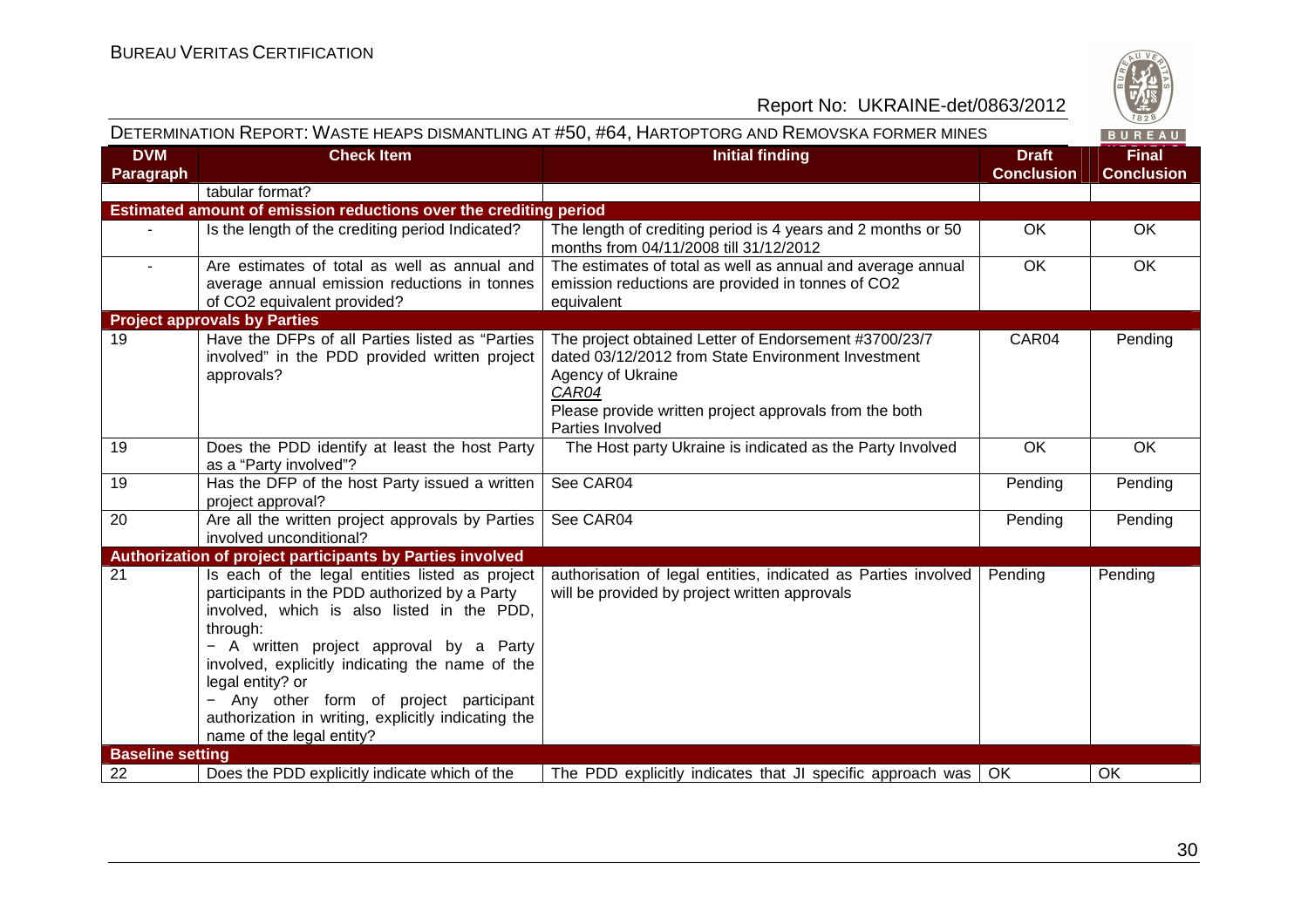

|                         | DETERMINATION REPORT: WASTE HEAPS DISMANTLING AT #50, #64, HARTOPTORG AND REMOVSKA FORMER MINES                                                                                                                                                                                                                                                                                                                                                                                                                                                                                                                                                                                                                                                                                                                                                                                                                                                      |                                                                                                                                                                                                                                                                                                                                                                                                                                                                                                                                                                                                                                                                                                                                                                                                                                                                                                                                                         |                                   | BUREAU                            |
|-------------------------|------------------------------------------------------------------------------------------------------------------------------------------------------------------------------------------------------------------------------------------------------------------------------------------------------------------------------------------------------------------------------------------------------------------------------------------------------------------------------------------------------------------------------------------------------------------------------------------------------------------------------------------------------------------------------------------------------------------------------------------------------------------------------------------------------------------------------------------------------------------------------------------------------------------------------------------------------|---------------------------------------------------------------------------------------------------------------------------------------------------------------------------------------------------------------------------------------------------------------------------------------------------------------------------------------------------------------------------------------------------------------------------------------------------------------------------------------------------------------------------------------------------------------------------------------------------------------------------------------------------------------------------------------------------------------------------------------------------------------------------------------------------------------------------------------------------------------------------------------------------------------------------------------------------------|-----------------------------------|-----------------------------------|
| <b>DVM</b><br>Paragraph | <b>Check Item</b>                                                                                                                                                                                                                                                                                                                                                                                                                                                                                                                                                                                                                                                                                                                                                                                                                                                                                                                                    | <b>Initial finding</b>                                                                                                                                                                                                                                                                                                                                                                                                                                                                                                                                                                                                                                                                                                                                                                                                                                                                                                                                  | <b>Draft</b><br><b>Conclusion</b> | <b>Final</b><br><b>Conclusion</b> |
|                         | following approaches is used for identifying the<br>baseline?<br>- JI specific approach<br>- Approved CDM methodology approach                                                                                                                                                                                                                                                                                                                                                                                                                                                                                                                                                                                                                                                                                                                                                                                                                       | used for baseline establishing                                                                                                                                                                                                                                                                                                                                                                                                                                                                                                                                                                                                                                                                                                                                                                                                                                                                                                                          |                                   |                                   |
|                         | JI specific approach only                                                                                                                                                                                                                                                                                                                                                                                                                                                                                                                                                                                                                                                                                                                                                                                                                                                                                                                            |                                                                                                                                                                                                                                                                                                                                                                                                                                                                                                                                                                                                                                                                                                                                                                                                                                                                                                                                                         |                                   |                                   |
| 23                      | Does the PDD provide a detailed theoretical<br>description in a complete and transparent<br>manner?                                                                                                                                                                                                                                                                                                                                                                                                                                                                                                                                                                                                                                                                                                                                                                                                                                                  | The PDD contains a detailed theoretical description of<br>proposed baseline                                                                                                                                                                                                                                                                                                                                                                                                                                                                                                                                                                                                                                                                                                                                                                                                                                                                             | OK.                               | OK                                |
| 23                      | Does the PDD provide justification that the<br>baseline is established:<br>(a) By listing and describing plausible future<br>scenarios on the basis of conservative<br>assumptions and selecting the most plausible<br>one?<br>(b) Taking into account relevant national and/or<br>sectoral policies and circumstance?<br>- Are key factors that affect a baseline taken<br>into account?<br>(c) In a transparent manner with regard to the<br>choice<br>approaches,<br>assumptions,<br>of<br>methodologies, parameters, date sources and<br>key factors?<br>(d) Taking into account of uncertainties and<br>using conservative assumptions?<br>(e) In such a way that ERUs cannot be earned<br>for decreases in activity levels outside the<br>project or due to force majeure?<br>(f) By drawing on the list of standard variables<br>contained in appendix B to "Guidance on<br>criteria for baseline setting and monitoring", as<br>appropriate? | The PDD provides justification of baseline establishing<br>(a) By listing and describing five plausible future<br>scenarious<br>(b) Taking into account national and sectoral policies.<br>Ukrainian policies doesn't require or encourage<br>waste heaps dismantling<br>(c) In transparent manner, with regard to the<br>approaches, methodologies, parameters, data<br>sources and key factors<br>(d) Uncertaintites and conservative assumptions are<br>taken into account<br>(e) ERUs cannot be earned for decreasing in activity<br>levels outside the project, because in case of<br>projects stop, generation of emission reduction will<br>be stopped also.<br>(f) Variables used for baseline calculations in line within<br>appendix B to "Guidance on criteria for baseline<br>setting and monitoring"<br>CAR05<br>Please provide analysis of additional alternatives<br>CL <sub>02</sub><br>Please provide explanation on coal NCV lowering | CAR05<br>CL <sub>02</sub>         | <b>OK</b><br>OK                   |
| 24                      | If selected<br>elements<br>or combinations<br>of l<br><b>CDM</b><br>methodologies<br>approved<br>or                                                                                                                                                                                                                                                                                                                                                                                                                                                                                                                                                                                                                                                                                                                                                                                                                                                  | The selected elements of CDM methodology ACM0009 ver.<br>4.0.0 were used.                                                                                                                                                                                                                                                                                                                                                                                                                                                                                                                                                                                                                                                                                                                                                                                                                                                                               | OK                                | OK                                |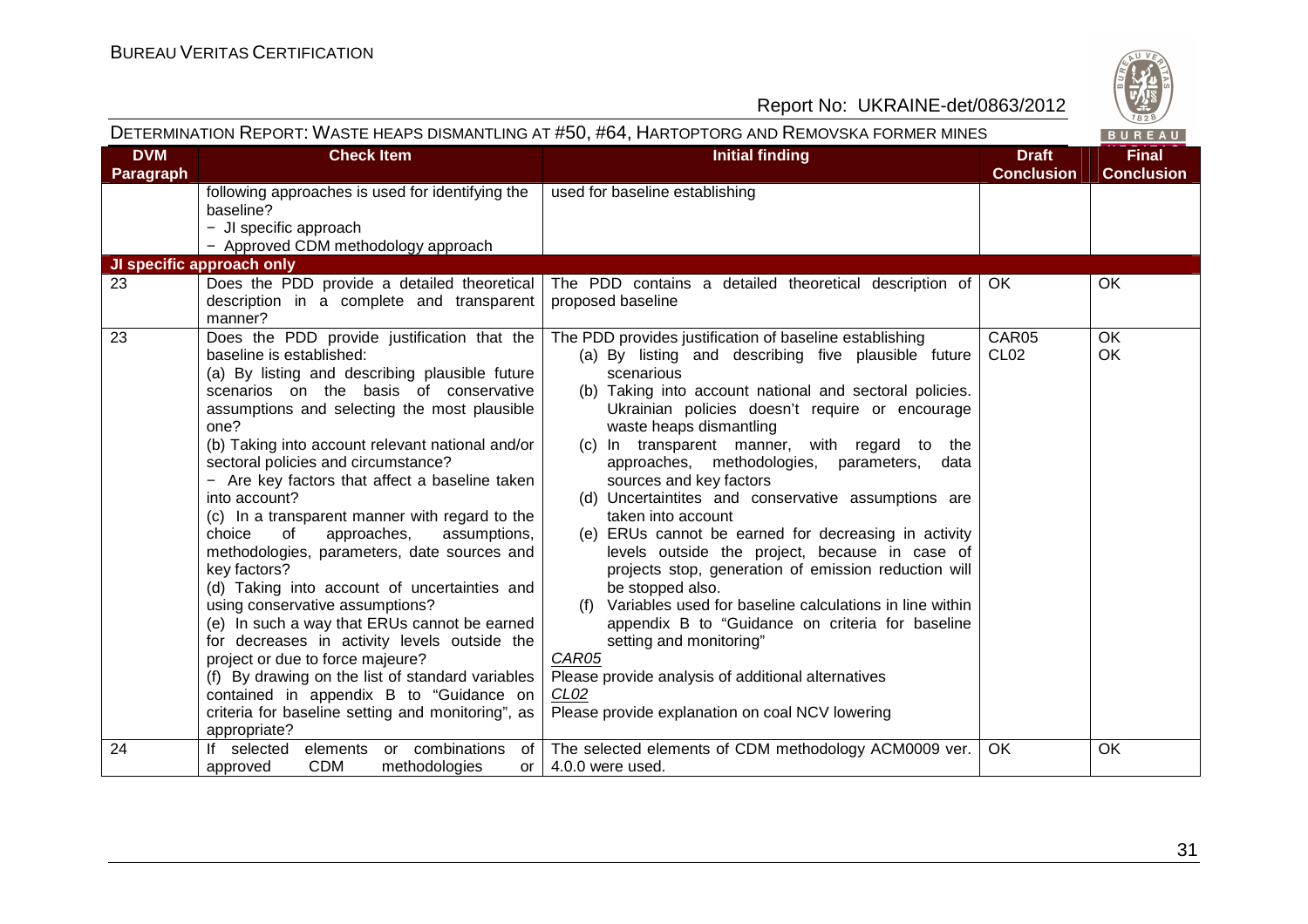

| <b>DVM</b><br><b>Check Item</b><br><b>Initial finding</b><br><b>Final</b><br><b>Draft</b><br>Paragraph<br><b>Conclusion</b><br><b>Conclusion</b><br>methodological tools for baseline setting are                                                                                                                                                                                                                                                                                                                                                                                                                                                                                                                                                                                                                                                                                                                                                                                                                                                                                                                                                                                                                                              |  |
|------------------------------------------------------------------------------------------------------------------------------------------------------------------------------------------------------------------------------------------------------------------------------------------------------------------------------------------------------------------------------------------------------------------------------------------------------------------------------------------------------------------------------------------------------------------------------------------------------------------------------------------------------------------------------------------------------------------------------------------------------------------------------------------------------------------------------------------------------------------------------------------------------------------------------------------------------------------------------------------------------------------------------------------------------------------------------------------------------------------------------------------------------------------------------------------------------------------------------------------------|--|
|                                                                                                                                                                                                                                                                                                                                                                                                                                                                                                                                                                                                                                                                                                                                                                                                                                                                                                                                                                                                                                                                                                                                                                                                                                                |  |
| used, are the selected<br>elements or<br>combinations together with the elements<br>supplementary developed by the project<br>participants in line with 23 above?                                                                                                                                                                                                                                                                                                                                                                                                                                                                                                                                                                                                                                                                                                                                                                                                                                                                                                                                                                                                                                                                              |  |
| 25<br>If a multi-project emission factor is used, does<br>The multi-project emission factors used in line with National<br>OK<br>OK.<br>the PDD provide appropriate justification?<br>GHG Inventory Report for 1990-2010 years, approved by<br><b>SEIA</b>                                                                                                                                                                                                                                                                                                                                                                                                                                                                                                                                                                                                                                                                                                                                                                                                                                                                                                                                                                                     |  |
| Approved CDM methodology approach only_Paragraphs 26(a) - 26(d)_Not applicable                                                                                                                                                                                                                                                                                                                                                                                                                                                                                                                                                                                                                                                                                                                                                                                                                                                                                                                                                                                                                                                                                                                                                                 |  |
| <b>Additionality</b>                                                                                                                                                                                                                                                                                                                                                                                                                                                                                                                                                                                                                                                                                                                                                                                                                                                                                                                                                                                                                                                                                                                                                                                                                           |  |
| JI specific approach only                                                                                                                                                                                                                                                                                                                                                                                                                                                                                                                                                                                                                                                                                                                                                                                                                                                                                                                                                                                                                                                                                                                                                                                                                      |  |
| 28<br>Does the PDD indicate which of the following<br>The PDD indicates that approach (b) Provision of traceable<br><b>OK</b><br>OK.<br>approaches for demonstrating additionality is<br>and transparent information that an AIE has already<br>used?<br>positively determined that a comparable project (to be)<br>implemented under comparable circumstances<br>(a)<br>Provision of traceable and transparent<br>has<br>information showing the baseline was identified<br>additionality; was used for demonstration of addtionality<br>on the basis of conservative assumptions, that<br>the project scenario is not part of the identified<br>baseline scenario and that the project will lead<br>to emission reductions or enhancements of<br>removals;<br>(b) Provision of traceable and transparent<br>information that an AIE has already positively<br>determined that a comparable project (to be)<br>implemented under comparable circumstances<br>has additionality;<br>(c) Application of the most recent version of<br>the "Tool for the demonstration and<br>assessment of additionality. (allowing for a two-<br>month grace period) or any other method for<br>proving additionality approved by the CDM<br>Executive Board". |  |
| 29(a)<br>Does the PDD provide a justification of the The justification of proposed approach applicability is<br>OK.<br>OK.                                                                                                                                                                                                                                                                                                                                                                                                                                                                                                                                                                                                                                                                                                                                                                                                                                                                                                                                                                                                                                                                                                                     |  |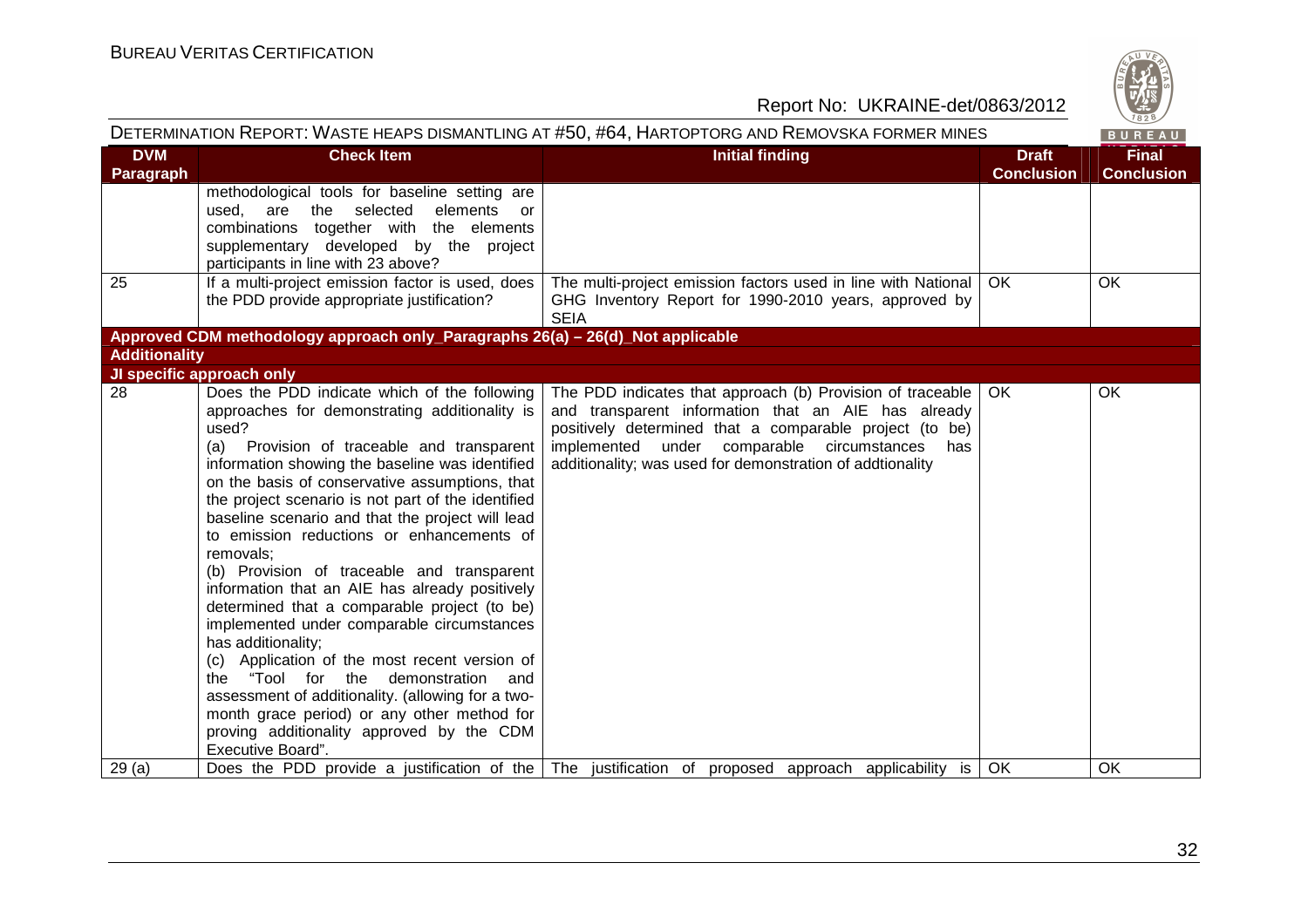

|                                |                                                                                                                                                                                                                                                         | DETERMINATION REPORT: WASTE HEAPS DISMANTLING AT #50, #64, HARTOPTORG AND REMOVSKA FORMER MINES                                                                                                                                                                                                                                                                                                                                                                                                                                                                           |                                   | BUREAU                            |
|--------------------------------|---------------------------------------------------------------------------------------------------------------------------------------------------------------------------------------------------------------------------------------------------------|---------------------------------------------------------------------------------------------------------------------------------------------------------------------------------------------------------------------------------------------------------------------------------------------------------------------------------------------------------------------------------------------------------------------------------------------------------------------------------------------------------------------------------------------------------------------------|-----------------------------------|-----------------------------------|
| <b>DVM</b><br><b>Paragraph</b> | <b>Check Item</b>                                                                                                                                                                                                                                       | <b>Initial finding</b>                                                                                                                                                                                                                                                                                                                                                                                                                                                                                                                                                    | <b>Draft</b><br><b>Conclusion</b> | <b>Final</b><br><b>Conclusion</b> |
|                                | applicability of the approach with a clear and<br>transparent description?                                                                                                                                                                              | provided                                                                                                                                                                                                                                                                                                                                                                                                                                                                                                                                                                  |                                   |                                   |
| 29(b)                          | Are additionality proofs provided?                                                                                                                                                                                                                      | GHG mitigation measure. The project boundary is<br>a)<br>virtually identical, the expected annual average GHG<br>emission reduction is differ by 7.702%. Criteria is<br>satisfied<br>Geography and time. Both projects is implemented<br>b)<br>in Ukraine, starting date are divided by 9 months.<br>Criteria is satisfied<br>Scale. The projects envisage production of the same<br>C)<br>product (coal).<br>d) Regulatory framework. There were no significant<br>changes in regulatory framework between the<br>starting dates of two projects. Criteria is satisfied. | OK                                | OK                                |
| 29 <sub>(c)</sub>              | Is the additionality demonstrated appropriately<br>as a result?                                                                                                                                                                                         | The additionality is demonstrated in appropriate way                                                                                                                                                                                                                                                                                                                                                                                                                                                                                                                      | OK                                | OK                                |
| $\overline{30}$                | If the approach 28 (c) is chosen, are all<br>explanations, descriptions and analyses made<br>in accordance with the selected tool or<br>method?                                                                                                         | The Approach 28(b) was chosen                                                                                                                                                                                                                                                                                                                                                                                                                                                                                                                                             | $\overline{OK}$                   | OK                                |
|                                | Approved CDM methodology approach only_ Paragraphs 31(a) - 31(e)_Not applicable                                                                                                                                                                         |                                                                                                                                                                                                                                                                                                                                                                                                                                                                                                                                                                           |                                   |                                   |
|                                | Project boundary (applicable except for JI LULUCF projects                                                                                                                                                                                              |                                                                                                                                                                                                                                                                                                                                                                                                                                                                                                                                                                           |                                   |                                   |
|                                | JI specific approach only                                                                                                                                                                                                                               |                                                                                                                                                                                                                                                                                                                                                                                                                                                                                                                                                                           |                                   |                                   |
| 32(a)                          | Does the project boundary defined in the PDD<br>encompass all anthropogenic emissions<br>by sources of GHGs that are:<br>Under the control of the project<br>(i)<br>participants?<br>(ii) Reasonably attributable to the project?<br>(iii) Significant? | The project boundaries defined in the PDD encompass all<br>anthropogenic emissions by GHG sources that are<br>Under control of the project participants, such as<br>(i)<br>emissions of electricity and diesel fuel<br>consumption during waste heap dismantling<br>Reasonably attributable to the project, such as<br>(ii)<br>emissions from waste heap burning or methane<br>emissions as result of coal industry<br>Significant<br>(III)<br>CAR06                                                                                                                      | CAR06                             | OK                                |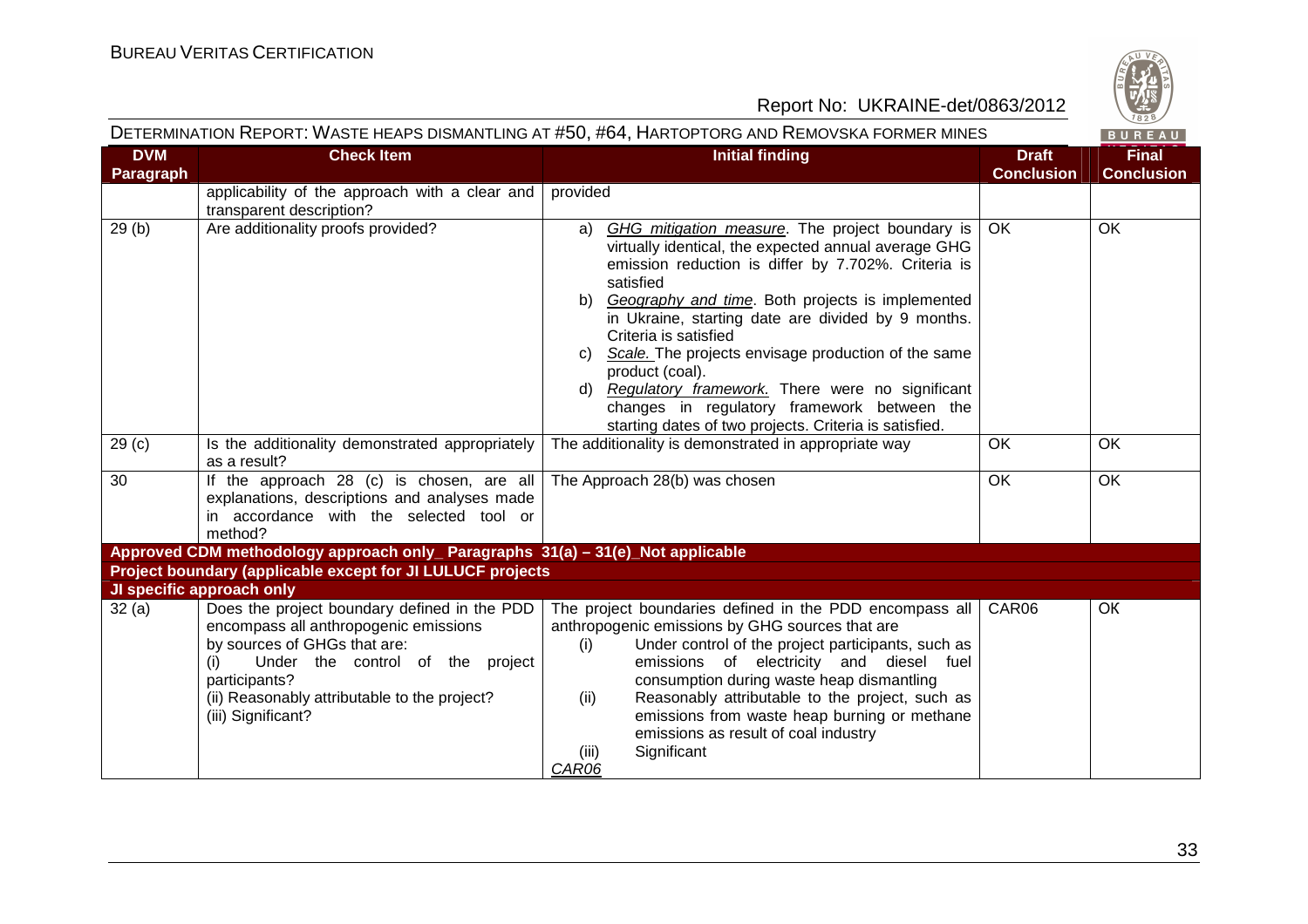

| DETERMINATION REPORT: WASTE HEAPS DISMANTLING AT #50, #64, HARTOPTORG AND REMOVSKA FORMER MINES |                                                                                                                                                                                          |                                                                                                                                                        |                                   | $\vee$ 829/<br>BUREAU             |
|-------------------------------------------------------------------------------------------------|------------------------------------------------------------------------------------------------------------------------------------------------------------------------------------------|--------------------------------------------------------------------------------------------------------------------------------------------------------|-----------------------------------|-----------------------------------|
| <b>DVM</b><br>Paragraph                                                                         | <b>Check Item</b>                                                                                                                                                                        | <b>Initial finding</b>                                                                                                                                 | <b>Draft</b><br><b>Conclusion</b> | <b>Final</b><br><b>Conclusion</b> |
|                                                                                                 |                                                                                                                                                                                          | Please provide evidences that coal obtained in project<br>frames will be used in Ukraine                                                               |                                   |                                   |
| 32(b)                                                                                           | Is the project boundary defined on the basis of<br>a case-by-case assessment with regard to the<br>criteria referred to in 32 (a) above?                                                 | The project boundary is defined on the basis of a case-by-<br>case assessment with regard to the criteria in 32(a) above                               | <b>OK</b>                         | OK                                |
| 32(c)                                                                                           | Are the delineation of the project boundary and<br>the gases and sources included appropriately<br>described and justified in the PDD by using a<br>figure or flow chart as appropriate? | The delineation of project boundaries and gases and<br>sources excluded is clearly described in the PDD, using flow<br>charts.                         | OK                                | OK                                |
| 32(d)                                                                                           | Are all gases and sources included explicitly<br>stated, and the exclusions of any sources<br>related to the baseline or the project are<br>appropriately justified?                     | All gases and sources inclusions are explicitly stated in the<br>project and baseline scenarios                                                        | OK                                | OK                                |
|                                                                                                 | Approved CDM methodology approach only_Paragraph 33_ Not applicable                                                                                                                      |                                                                                                                                                        |                                   |                                   |
| <b>Crediting period</b>                                                                         |                                                                                                                                                                                          |                                                                                                                                                        |                                   |                                   |
| 34(a)                                                                                           | Does the PDD state the starting date of the<br>project as the date on which the<br>implementation or construction or real action of<br>the project will begin or began?                  | The project starting date is stated in 10/10/2008 the day<br>when the project equipment installation begun.                                            | OK                                | OK                                |
| 34(a)                                                                                           | Is the starting date after the beginning of 2000?                                                                                                                                        | The starting date is after beginning of 2000                                                                                                           | OK                                | OK                                |
| 34(b)                                                                                           | Does the PDD state the expected operational<br>lifetime of the project in years and months?                                                                                              | The project equipment expected operational lifetime is<br>indicated in 4 years and 2 months (50 months)                                                | OK                                | <b>OK</b>                         |
| 34(c)                                                                                           | Does the PDD state the length of the crediting<br>period in years and months?                                                                                                            | The length of crediting period is identical with project<br>operational lifetime                                                                       | OK                                | OK                                |
| 34(c)                                                                                           | Is the starting date of the crediting period on or<br>after the date of the first emission reductions or<br>enhancements of net removals generated by<br>the project?                    | The starting date of crediting period is 04/11/2008, the date<br>when the waste heap dismantling begun and first emission<br>reductions were generated | <b>OK</b>                         | OK                                |
| 34 <sub>(d)</sub>                                                                               | Does the PDD state that the crediting period for<br>issuance of ERUs starts only after the<br>beginning of 2008 and does not extend beyond<br>the operational lifetime of the project?   | Yes, the crediting period starts after the 2008 year beginning<br>and doesn't extend the project operational lifetime.                                 | OK                                | OK                                |
| 34(d)                                                                                           | If the crediting period extends beyond 2012,                                                                                                                                             | The crediting period doesn't extends beyond 2012                                                                                                       | OK                                | OK                                |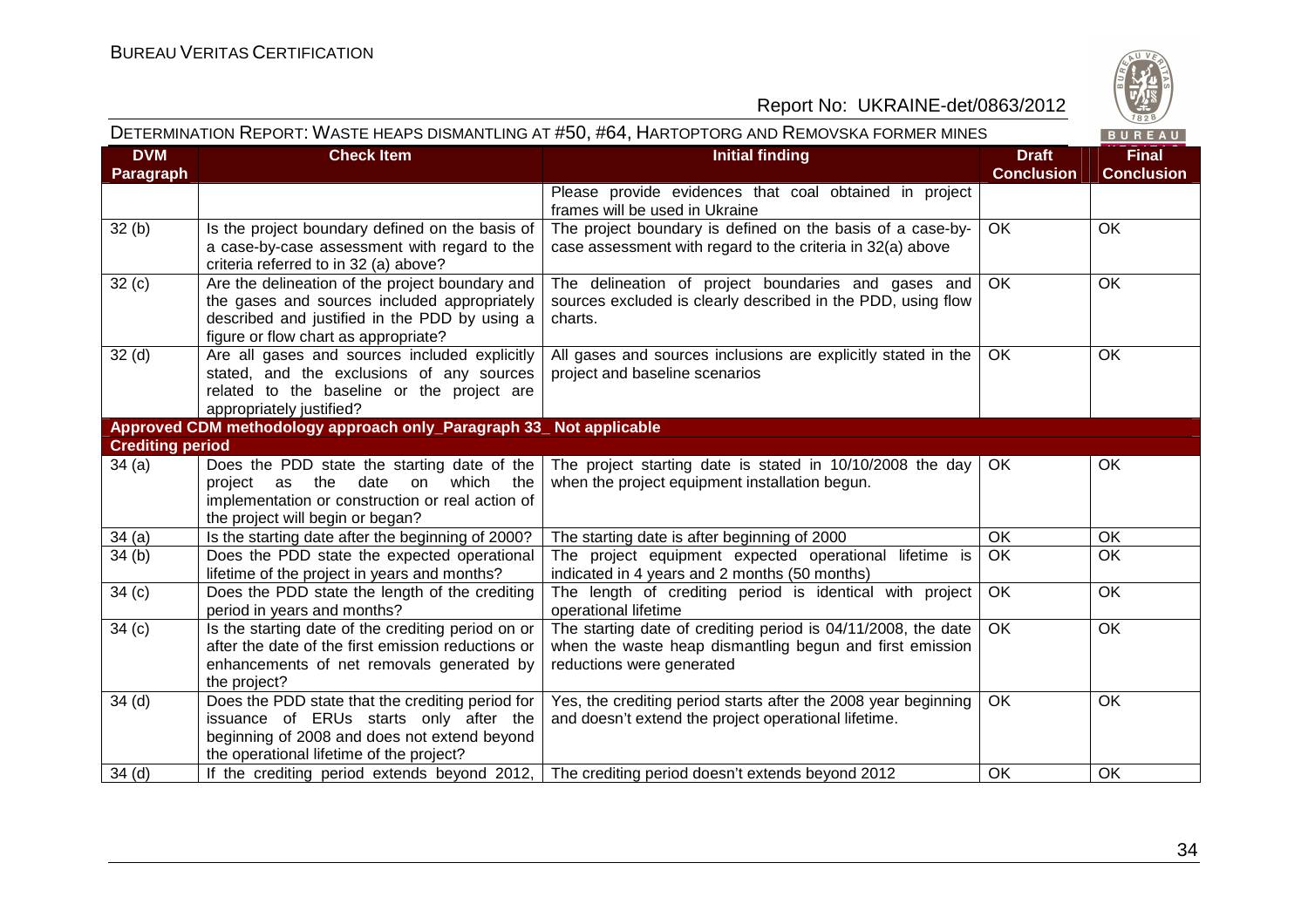

| DETERMINATION REPORT: WASTE HEAPS DISMANTLING AT #50, #64, HARTOPTORG AND REMOVSKA FORMER MINES |                                                                                                                                                                                                                                                     |                                                                                                                                                                                                                                                                                                                                                                                                                                                                                   | BUREAU                            |                                   |
|-------------------------------------------------------------------------------------------------|-----------------------------------------------------------------------------------------------------------------------------------------------------------------------------------------------------------------------------------------------------|-----------------------------------------------------------------------------------------------------------------------------------------------------------------------------------------------------------------------------------------------------------------------------------------------------------------------------------------------------------------------------------------------------------------------------------------------------------------------------------|-----------------------------------|-----------------------------------|
| <b>DVM</b><br>Paragraph                                                                         | <b>Check Item</b>                                                                                                                                                                                                                                   | <b>Initial finding</b>                                                                                                                                                                                                                                                                                                                                                                                                                                                            | <b>Draft</b><br><b>Conclusion</b> | <b>Final</b><br><b>Conclusion</b> |
|                                                                                                 | does the PDD state that the extension is<br>subject to the host Party approval?<br>Are the estimates of emission reductions or<br>enhancements of net removals presented<br>separately for those until 2012 and those after<br>2012?                |                                                                                                                                                                                                                                                                                                                                                                                                                                                                                   |                                   |                                   |
| <b>Monitoring plan</b>                                                                          |                                                                                                                                                                                                                                                     |                                                                                                                                                                                                                                                                                                                                                                                                                                                                                   |                                   |                                   |
| 35                                                                                              | Does the PDD explicitly indicate which of the<br>following approaches is used?<br>- JI specific approach<br>- Approved CDM methodology approach                                                                                                     | The JI specific approach was used for monitoring plan<br>identification                                                                                                                                                                                                                                                                                                                                                                                                           | OK.                               | <b>OK</b>                         |
|                                                                                                 | JI specific approach only                                                                                                                                                                                                                           |                                                                                                                                                                                                                                                                                                                                                                                                                                                                                   |                                   |                                   |
| 36(a)                                                                                           | Does the monitoring plan describe:<br>- All relevant factors and key characteristics<br>that will be monitored?<br>- The period in which they will be monitored?<br>- All decisive factors for the control and<br>reporting of project performance? | The monitoring plan describes all relevant factors and key<br>characteristics that will be monitored, such as:<br>electricity and fuel consumed in project activity;<br>value of extracted fraction 0-30 mm, its ash content<br>and moisture.<br>The period in which they will be monitored are indicated,<br>frequency of measuring procedures is identified<br>All decisive factors for the control and reporting of project<br>performance are described                       | OK                                | OK                                |
| 36 <sub>(b)</sub>                                                                               | Does the monitoring plan specify the indicators,<br>constants and variables used that are reliable.<br>valid and provide transparent picture of the<br>emission reductions or enhancements of net<br>removals to be monitored?                      | The monitoring plan specify the indicators, constants and<br>variables used, that are reliable, valid and provide<br>transparent picture of the emission reductions to be<br>monitored<br>CAR07<br>Please provide to AIE documents, that describe project key<br>parameters, such as<br>sale invoices on consumed coal containing rock<br>mass<br>sale invoices on delivered coal concentrate<br>invoices on consumed diesel fuel<br>monthly acts on electric energy consumptions | CAR07<br>CAR08                    | OK<br>OK                          |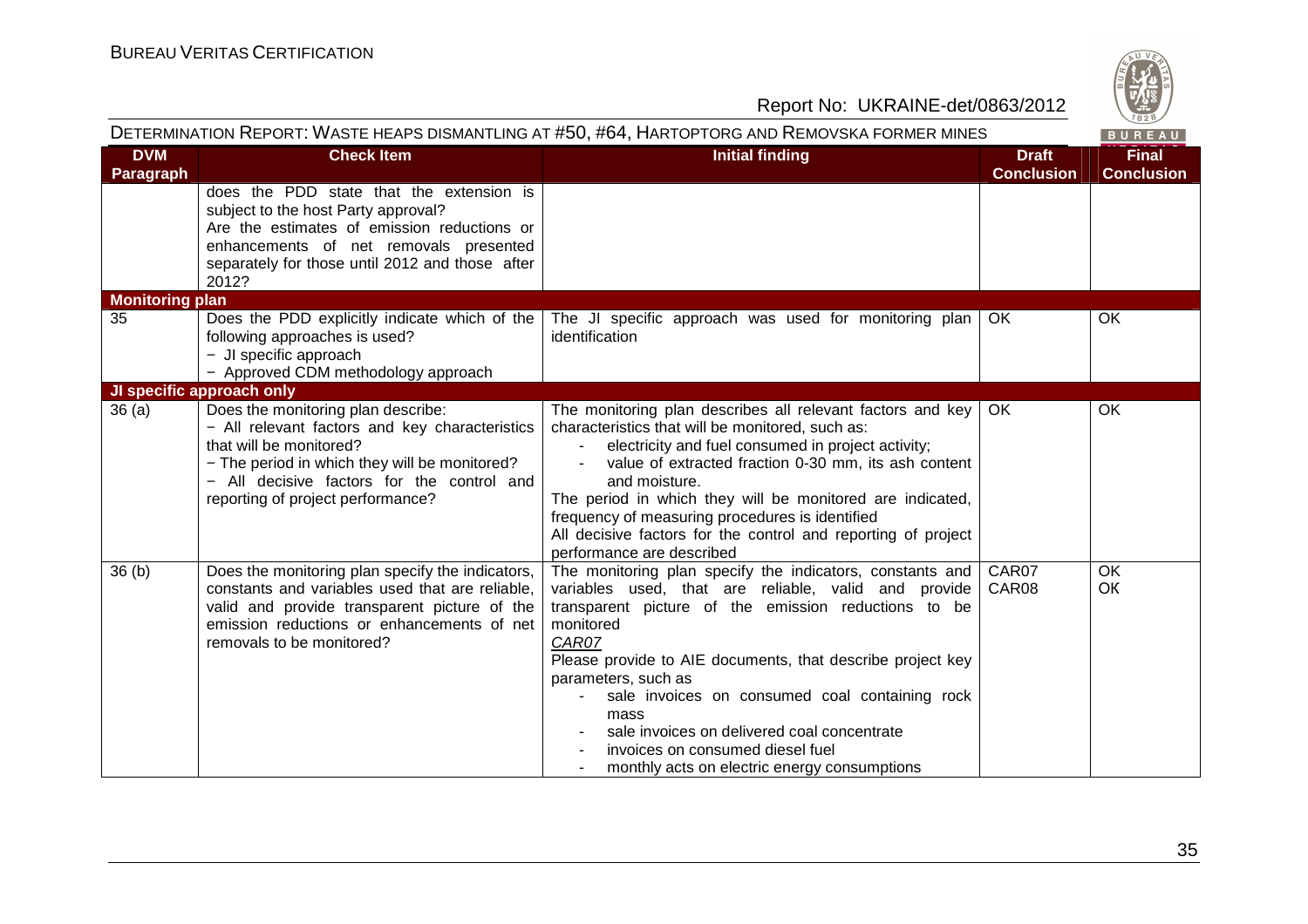

|                         |                                                                                                                                                                                                                                                                                                                                                         | DETERMINATION REPORT: WASTE HEAPS DISMANTLING AT #50, #64, HARTOPTORG AND REMOVSKA FORMER MINES                                                                                                                                                                                                                                                                                                                                               |                                   | BUREAU                            |
|-------------------------|---------------------------------------------------------------------------------------------------------------------------------------------------------------------------------------------------------------------------------------------------------------------------------------------------------------------------------------------------------|-----------------------------------------------------------------------------------------------------------------------------------------------------------------------------------------------------------------------------------------------------------------------------------------------------------------------------------------------------------------------------------------------------------------------------------------------|-----------------------------------|-----------------------------------|
| <b>DVM</b><br>Paragraph | <b>Check Item</b>                                                                                                                                                                                                                                                                                                                                       | <b>Initial finding</b>                                                                                                                                                                                                                                                                                                                                                                                                                        | <b>Draft</b><br><b>Conclusion</b> | <b>Final</b><br><b>Conclusion</b> |
|                         |                                                                                                                                                                                                                                                                                                                                                         | CAR08<br>PDD indicates that annual average data for Donetsk Region<br>was used for coal moisture and ash content. Also, PDD<br>contains description of procedures following for laboratory<br>samples. Please correct this misamendment, also please<br>provide laboratory certificates on coal quality if possible                                                                                                                           |                                   |                                   |
| 36(b)                   | If default values are used:<br>- Are accuracy and reasonableness carefully<br>balanced in their selection?<br>Do the default values originate from<br>recognized sources?<br>- Are the default values supported by statistical<br>analyses providing reasonable confidence<br>levels?<br>- Are the default values presented in a<br>transparent manner? | The default values, such as:<br>global warming potential of methane<br>methane density in standard conditions<br>carbon emission factors for electricity consumption<br>$\blacksquare$<br>carbon oxidation factors for coal and diesel fuel<br>carbon content of diesel fuel and coal, etc<br>$\overline{\phantom{a}}$<br>these default values is in line within National GHG inventory<br>Report developed and approved by Ukraine DFP(SEIA) | OK                                | OK                                |
| 36 (b) (i)              | For those values that are to be provided by the<br>project participants, does the monitoring plan<br>clearly indicate how the values are to be<br>selected and justified?                                                                                                                                                                               | For monitored data provided by the project participants<br>monitoring plan identify selection and justification                                                                                                                                                                                                                                                                                                                               | OK.                               | OK                                |
| 36 (b) (ii)             | For other values,<br>- Does the monitoring plan clearly indicate the<br>precise references from which these values are<br>taken?<br>- Is the conservativeness of the values<br>provided justified?                                                                                                                                                      | References on values obtained from sources another from<br>indicated above is provided. Conservativeness of this value<br>is justified                                                                                                                                                                                                                                                                                                        | <b>OK</b>                         | OK                                |
| 36 (b) (iii)            | For all data sources, does the monitoring plan<br>specify the procedures to be followed if<br>expected data are unavailable?                                                                                                                                                                                                                            | The procedures following if expected data is unavailable are<br>described in the section D.1 of the PDD                                                                                                                                                                                                                                                                                                                                       | OK.                               | OK                                |
| 36 (b) (iv)             | Are International System Unit (SI units) used?                                                                                                                                                                                                                                                                                                          | Some units from International System Unit are used                                                                                                                                                                                                                                                                                                                                                                                            | OK                                | OK                                |
| 36(b)(v)                | Does the monitoring plan note any parameters,<br>coefficients, variables, etc. that are used to<br>calculate baseline emissions or net removals                                                                                                                                                                                                         | The monitoring plan clearly indicate next parameters that<br>obtained through monitoring but used for baseline<br>calculations:                                                                                                                                                                                                                                                                                                               | OK                                | OK                                |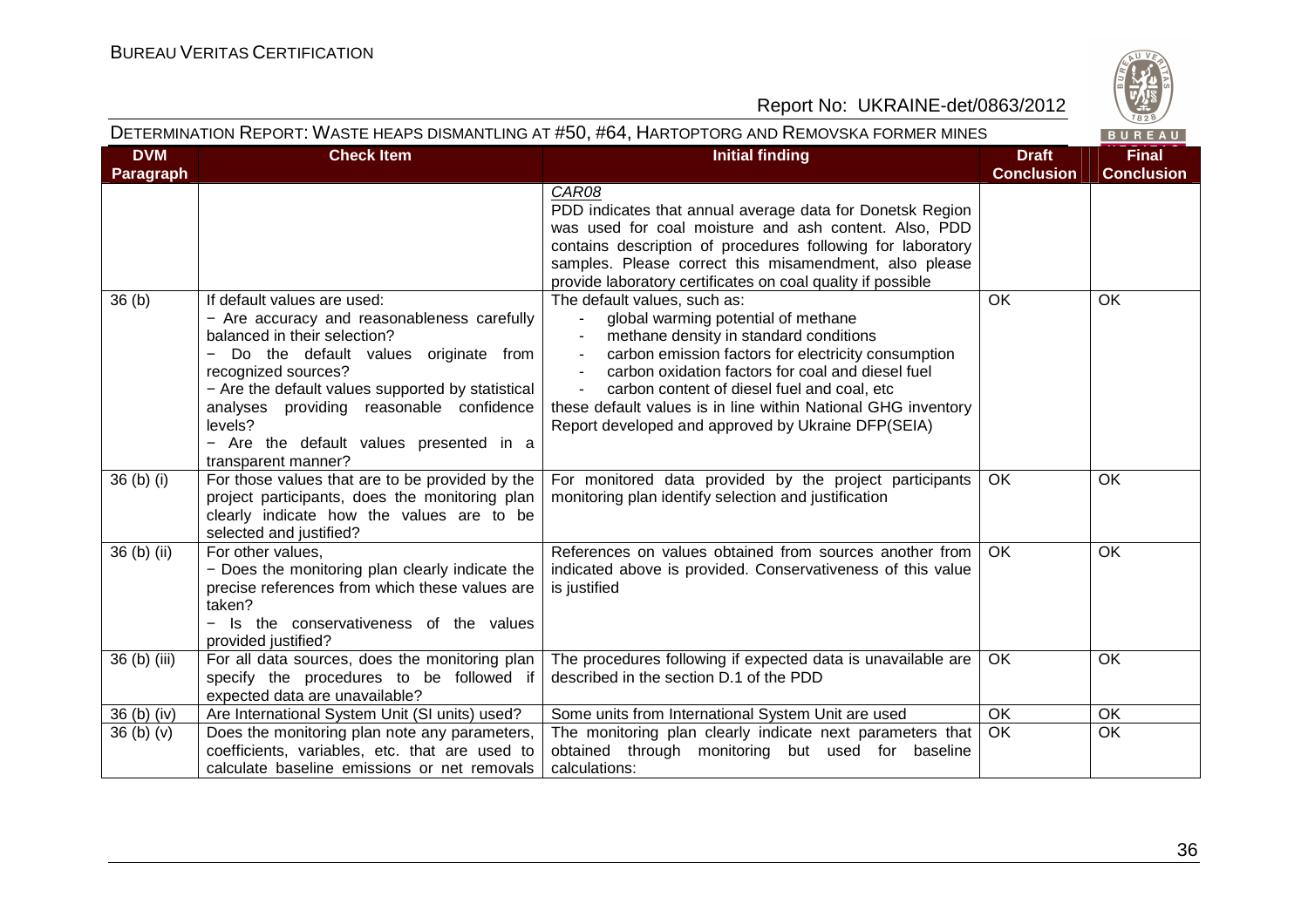

|                                |                                                                                                                                                                                                                                                                                                                                                                                                                                                                                                                                                                                                                                                                   | DETERMINATION REPORT: WASTE HEAPS DISMANTLING AT #50, #64, HARTOPTORG AND REMOVSKA FORMER MINES                                                                                                                                                                                                                                                                                                                                                                                                                                                                                                                                                  |                                   | BUREAU                            |
|--------------------------------|-------------------------------------------------------------------------------------------------------------------------------------------------------------------------------------------------------------------------------------------------------------------------------------------------------------------------------------------------------------------------------------------------------------------------------------------------------------------------------------------------------------------------------------------------------------------------------------------------------------------------------------------------------------------|--------------------------------------------------------------------------------------------------------------------------------------------------------------------------------------------------------------------------------------------------------------------------------------------------------------------------------------------------------------------------------------------------------------------------------------------------------------------------------------------------------------------------------------------------------------------------------------------------------------------------------------------------|-----------------------------------|-----------------------------------|
| <b>DVM</b><br><b>Paragraph</b> | <b>Check Item</b>                                                                                                                                                                                                                                                                                                                                                                                                                                                                                                                                                                                                                                                 | <b>Initial finding</b>                                                                                                                                                                                                                                                                                                                                                                                                                                                                                                                                                                                                                           | <b>Draft</b><br><b>Conclusion</b> | <b>Final</b><br><b>Conclusion</b> |
|                                | but are obtained through monitoring?                                                                                                                                                                                                                                                                                                                                                                                                                                                                                                                                                                                                                              | amount of coal that has been mined in the baseline<br>scenario and combusted for energy use, equivalent<br>to the amount of coal extracted from the waste heap<br>because of the project activity<br>net Calorific Value of coal<br>carbon Oxidation factor of coal<br>carbon content of coal<br>the average ash content of sorted fractions<br>the average humidity of sorted fractions                                                                                                                                                                                                                                                         |                                   |                                   |
| 36(b)(v)                       | coefficients,<br>parameters,<br>ls l<br>the<br>use of<br>variables, etc. consistent between the baseline<br>and monitoring plan?                                                                                                                                                                                                                                                                                                                                                                                                                                                                                                                                  | The use of parameters, coefficients, variables is consistent<br>between the baseline and the monitoring plan                                                                                                                                                                                                                                                                                                                                                                                                                                                                                                                                     | OK                                | OK                                |
| 36 <sub>(c)</sub>              | Does the monitoring plan draw on the list of<br>standard variables contained in appendix B of<br>"Guidance on criteria for baseline setting and<br>monitoring"?                                                                                                                                                                                                                                                                                                                                                                                                                                                                                                   | The monitoring plan was drawn in accordance with the list of<br>standard variables contained in appendix B of "Guidance on<br>criteria for baseline setting and monitoring"                                                                                                                                                                                                                                                                                                                                                                                                                                                                      | OK                                | OK                                |
| 36 <sub>(d)</sub>              | Does the monitoring plan explicitly and clearly<br>distinguish:<br>(i) Data and parameters that are not monitored<br>throughout the crediting period, but are<br>determined only once (and thus remain fixed<br>throughout the crediting period), and that are<br>available already at the stage of determination?<br>(ii) Data and parameters that are not monitored<br>throughout the crediting period, but are<br>determined only once (and thus remain fixed<br>throughout the crediting period), but that are<br>not already available at the stage of<br>determination?<br>(iii) Data and parameters that are monitored<br>throughout the crediting period? | The monitoring plan explicitly and clearly distinguish:<br>(i) Data and parameters that are not monitored throughout<br>the crediting period, but are determined only once (and thus<br>remain fixed throughout the crediting period), and that are<br>available already at the stage of determination?<br>(ii) Data and parameters that are not monitored throughout<br>the crediting period, but are determined only once (and thus<br>remain fixed throughout the crediting period), but that are not<br>already available at the stage of determination?<br>(iii) Data and parameters that are monitored throughout the<br>crediting period. | OK                                | OK                                |
| 36(e)                          | Does the monitoring plan describe the methods<br>employed for data monitoring (including its                                                                                                                                                                                                                                                                                                                                                                                                                                                                                                                                                                      | The monitoring plan clearly describes the methods employed<br>for data monitored, such as direct measuring with metering                                                                                                                                                                                                                                                                                                                                                                                                                                                                                                                         | CAR09                             | OK                                |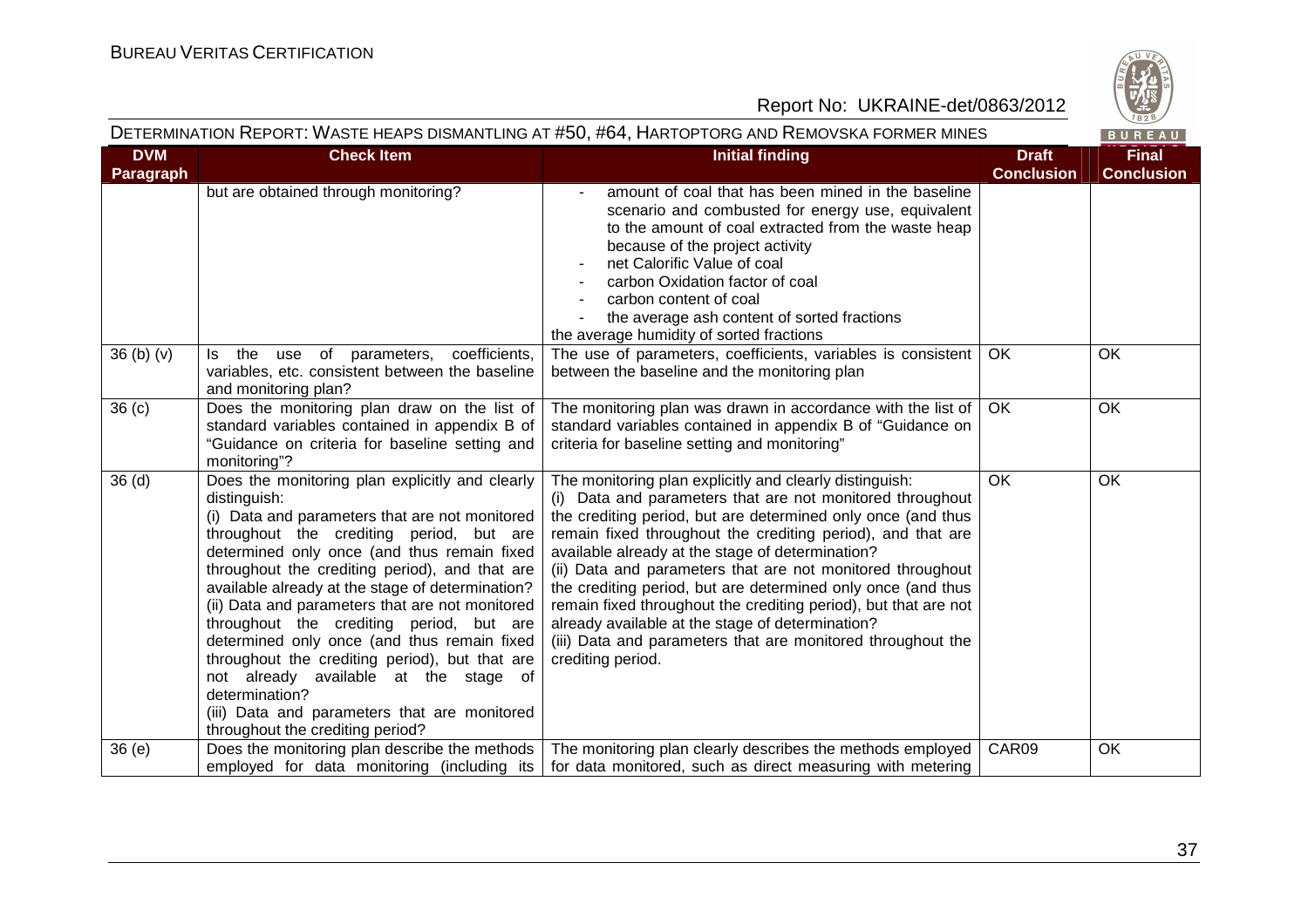

| DETERMINATION REPORT: WASTE HEAPS DISMANTLING AT #50, #64, HARTOPTORG AND REMOVSKA FORMER MINES<br>BUREAU |                                                                                                                                                                                                                                                                                             |                                                                                                                                                                                                                                                                         |                                   |                                   |
|-----------------------------------------------------------------------------------------------------------|---------------------------------------------------------------------------------------------------------------------------------------------------------------------------------------------------------------------------------------------------------------------------------------------|-------------------------------------------------------------------------------------------------------------------------------------------------------------------------------------------------------------------------------------------------------------------------|-----------------------------------|-----------------------------------|
| <b>DVM</b><br>Paragraph                                                                                   | <b>Check Item</b>                                                                                                                                                                                                                                                                           | <b>Initial finding</b>                                                                                                                                                                                                                                                  | <b>Draft</b><br><b>Conclusion</b> | <b>Final</b><br><b>Conclusion</b> |
|                                                                                                           | frequency) and recording?                                                                                                                                                                                                                                                                   | devices and laboratory samples, account from bookkeeper<br>invoices; frequency of monitoring procedures and recording.<br>CAR09<br>Please add in the section D.1 sub-section Measuring devices<br>reference on Annex 3 contained data on project measuring<br>equipment |                                   |                                   |
| 36(f)                                                                                                     | Does the monitoring plan elaborate<br>all<br>algorithms and formulae used<br>for the<br>estimation/calculation<br>of<br>baseline<br>emissions/removals<br>and<br>project<br>emissions/removals or direct monitoring of<br>emission reductions from the project, leakage,<br>as appropriate? | The monitoring plan elaborates all formulae required to<br>baseline and project emissions adjusted by leakages<br>calculation                                                                                                                                           | OK                                | OK                                |
| 36 (f) (i)                                                                                                | the<br>underlying<br>rationale<br>for<br>the<br>ls.<br>algorithms/formulae explained?                                                                                                                                                                                                       | The underlying rationale for the formulae is explained                                                                                                                                                                                                                  | <b>OK</b>                         | OK                                |
| 36 (f) (ii)                                                                                               | Are consistent variables, equation formats,<br>subscripts etc. used?                                                                                                                                                                                                                        | All variables, equation formats, subscripts are used in<br>consistent way                                                                                                                                                                                               | OK                                | OK                                |
| 36 (f) (iii)                                                                                              | Are all equations numbered?                                                                                                                                                                                                                                                                 | All equations are numbered                                                                                                                                                                                                                                              | OK                                | OK                                |
| 36 (f) (iv)                                                                                               | Are all variables, with units indicated defined?                                                                                                                                                                                                                                            | All variables with units are indentified                                                                                                                                                                                                                                | $\overline{OK}$                   | OK                                |
| 36 $(f)(v)$                                                                                               | the<br>conservativeness<br>of<br>ls.<br>the<br>algorithms/procedures justified?                                                                                                                                                                                                             | CAR <sub>10</sub><br>Please add information how values of coal concentrate will<br>be crosschecked                                                                                                                                                                      | CAR10                             | OK                                |
| 36 $(f)(v)$                                                                                               | To the extent possible, are methods to<br>quantitatively account for uncertainty in key<br>parameters included?                                                                                                                                                                             | Uncertainty level of Key parameters is indicated as low in the<br>section D.2 of the PDD. Only uncertainty level of probability<br>of waste heap self-ignition is indicated as medium                                                                                   | OK                                | OK                                |
| 36 (f) (vi)                                                                                               | Is consistency between the elaboration of the<br>baseline scenario and the procedure for<br>calculating the emissions or net removals of the<br>baseline ensured?                                                                                                                           | CAR11<br>The PDD in the section B notes that coal NCV is lowered<br>comparable with data of Ukrainian Statistic Service. Please<br>add data on coal NCV lowering in the section D                                                                                       | CAR11                             | OK                                |
| 36 (f) (vii)                                                                                              | Are any parts of the algorithms or formulae that<br>are not self-evident explained?                                                                                                                                                                                                         | The monitoring plan contains detailed explanation of each<br>part of formulae                                                                                                                                                                                           | OK                                | OK                                |
| 36 (f) (vii)                                                                                              | Is it justified that the procedure is consistent  <br>with standard technical procedures in the                                                                                                                                                                                             | The proposed monitoring plan is similar with monitoring<br>plans of JI projects implemented at SIA "Antracit", SIA                                                                                                                                                      | OK                                | OK                                |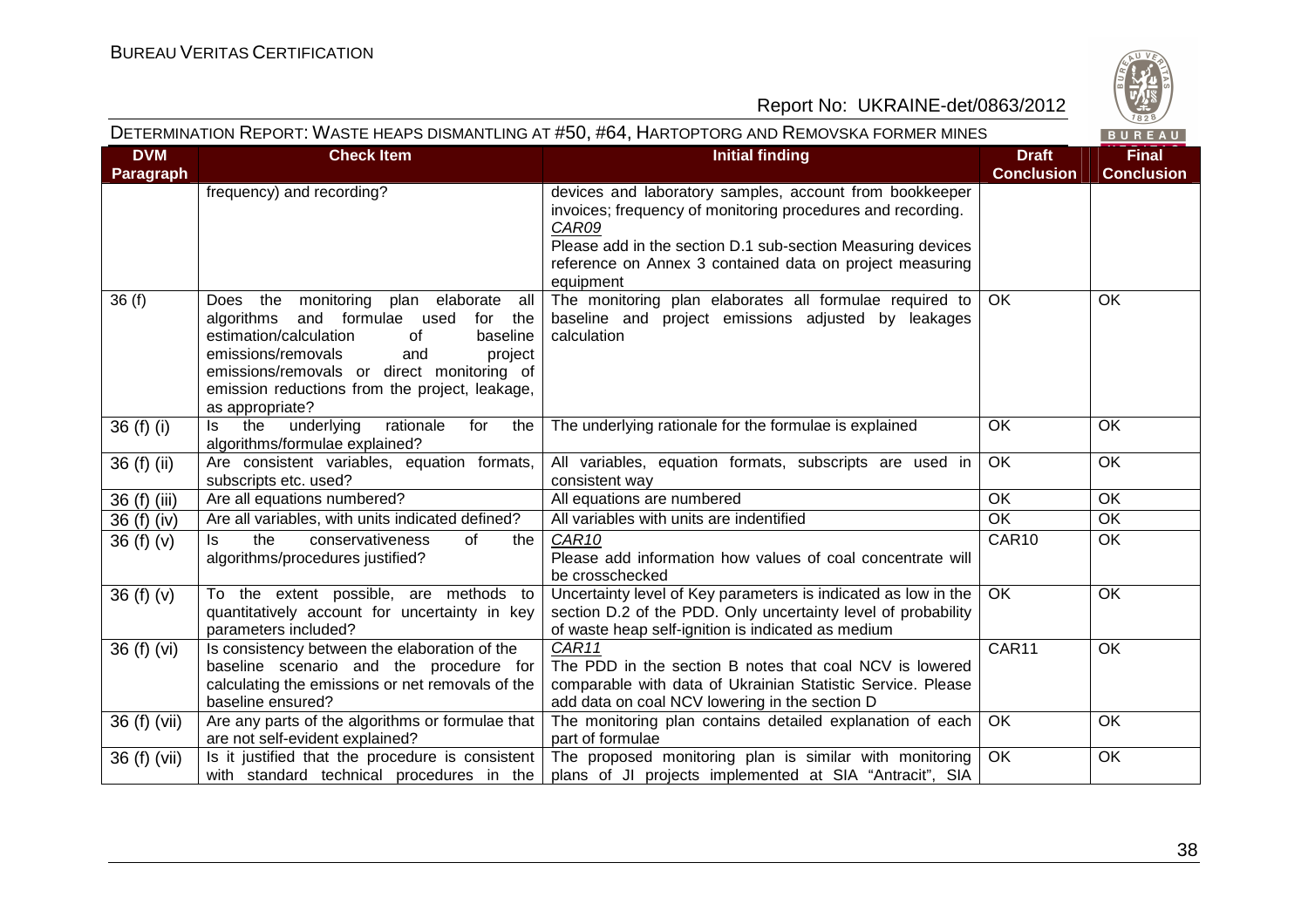

#### DETERMINATION REPORT: WASTE HEAPS DISMANTLING AT #50, #64, HARTOPTORG AND REMOVSKA FORMER MINES

BUREAU

| <b>DVM</b><br><b>Paragraph</b> | <b>Check Item</b>                                                                                                                                                                                                                                                                                 | <b>Initial finding</b>                                                                                                                                                                                                                                                        | <b>Draft</b><br><b>Conclusion</b> | <b>Final</b><br><b>Conclusion</b> |
|--------------------------------|---------------------------------------------------------------------------------------------------------------------------------------------------------------------------------------------------------------------------------------------------------------------------------------------------|-------------------------------------------------------------------------------------------------------------------------------------------------------------------------------------------------------------------------------------------------------------------------------|-----------------------------------|-----------------------------------|
|                                | relevant sector?                                                                                                                                                                                                                                                                                  | "Monolit", "Temp" LLC etc, determined by Global Carbon<br>B.V.                                                                                                                                                                                                                |                                   |                                   |
| 36 (f) (vii)                   | Are references provided as necessary?                                                                                                                                                                                                                                                             | The references are provided in relevant points                                                                                                                                                                                                                                | OK                                | <b>OK</b>                         |
| 36 (f) (vii)                   | Are implicit and explicit key assumptions<br>explained in a transparent manner?                                                                                                                                                                                                                   | The explicit and implicit key assumptions are explained in<br>transparent manner                                                                                                                                                                                              | OK                                | OK                                |
| $\overline{36}$ (f) (vii)      | Is it clearly stated which assumptions and<br>significant<br>procedures<br>have<br>uncertainty<br>with them, and<br>associated<br>how such<br>uncertainty is to be addressed?                                                                                                                     | The project participants describe uncertainty level of key<br>factors as low. Key project parameters monitoring equipment<br>is calibrated/verified in accordance with state rules and<br>approved methodologies of quality control and quality<br>assurance                  | OK                                | OK                                |
| 36 (f) (vii)                   | Is the uncertainty of key parameters described<br>and, where possible, is an uncertainty range at<br>95% confidence level for key parameters for<br>the calculation of emission reductions or<br>enhancements of net removals provided?                                                           | The uncertainty level of parameters monitored is indicated in<br>the section D.2, quality control and quality assurance<br>procedures. The uncertainty level of parameters monitored is<br>indicated as low, only Probability of waste heap burning is<br>indicated as medium | OK.                               | OK                                |
| 36(9)                          | Does the monitoring plan identify a national or<br>international monitoring standard if such<br>standard has to be and/or is applied to certain<br>aspects of the project?<br>Does the monitoring plan provide a reference<br>as to where a detailed description of the<br>standard can be found? | The monitoring plan identifies next state ruling documents:<br>GOST 11022-95 and GOST 11014-2001 for<br>(a)<br>sampling analysis process<br>GOST 305-82 on diesel fuel parameters<br>(b)<br>References on detailed description of mentioned standard<br>are provided          | <b>OK</b>                         | OK                                |
| 36(h)                          | Does the monitoring plan document statistical<br>techniques, if used for monitoring, and that they<br>are used in a conservative manner?                                                                                                                                                          | The monitoring plan uses some statistical data sources such<br>as researches of waste heap self-ignition probability from<br>Scientific Centre "Respirator", data from Ukrainian State<br><b>Statistic Service</b>                                                            | <b>OK</b>                         | <b>OK</b>                         |
| 36(i)                          | Does the monitoring plan present the quality<br>assurance and control procedures for the<br>monitoring process, including, as appropriate,<br>information on calibration and on how records<br>on data and/or method validity and accuracy<br>are kept and made available upon request?           | The quality control and quality assurance procedures of<br>monitoring process are presented. Information on project<br>measuring devices calibration is provided                                                                                                              | OK                                | OK                                |
| 36(j)                          | Does the monitoring plan clearly identify the                                                                                                                                                                                                                                                     | The monitoring plan clearly identifies the responsibilities and                                                                                                                                                                                                               | <b>OK</b>                         | OK                                |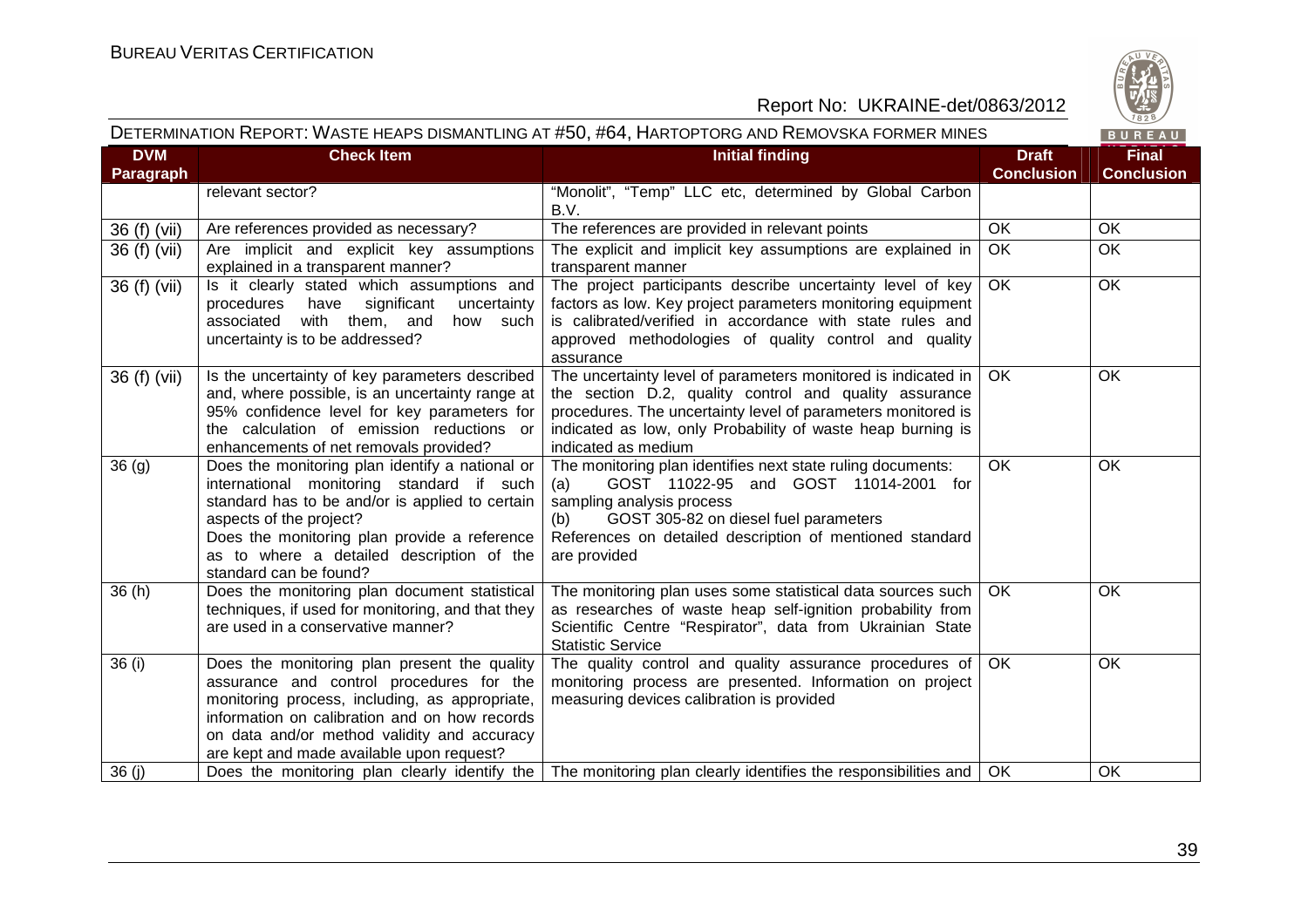

|                         |                                                                                                                                                                                                                                                                                                                               | DETERMINATION KEPORT: WASTE HEAPS DISMANTLING AT #50, #64, HARTOPTORG AND KEMOVSKA FORMER MINES                                                                                                                                                                                                             |                                   | BUREAU                            |
|-------------------------|-------------------------------------------------------------------------------------------------------------------------------------------------------------------------------------------------------------------------------------------------------------------------------------------------------------------------------|-------------------------------------------------------------------------------------------------------------------------------------------------------------------------------------------------------------------------------------------------------------------------------------------------------------|-----------------------------------|-----------------------------------|
| <b>DVM</b><br>Paragraph | <b>Check Item</b>                                                                                                                                                                                                                                                                                                             | <b>Initial finding</b>                                                                                                                                                                                                                                                                                      | <b>Draft</b><br><b>Conclusion</b> | <b>Final</b><br><b>Conclusion</b> |
|                         | responsibilities and the authority regarding the<br>monitoring activities?                                                                                                                                                                                                                                                    | the authorities regarding the monitoring activities, see please<br>figure 9, section D.3 of the PDD                                                                                                                                                                                                         |                                   |                                   |
| 36(k)                   | Does the monitoring plan, on the whole, reflect<br>good monitoring practices appropriate to the<br>project type?<br>If it is a JI LULUCF project, is the good practice<br>guidance developed by IPCC applied?                                                                                                                 | The monitoring plan is identical to monitoring plans in JI<br>projects implemented at SIA "Antracit", SIA "Monolit", "Temp"<br>LLC etc, determined by Global Carbon B.V.                                                                                                                                    | OK.                               | OK.                               |
| 36 (l)                  | Does the monitoring plan provide, in tabular<br>form, a complete compilation of the data that<br>need to be collected for its application,<br>including data that are measured or sampled<br>and data that are collected from other sources<br>but not including data that are calculated with<br>equations?                  | The monitoring plan provides in tabular form a complete<br>compilation of the data collected and required for emission<br>reduction calculation, including data that are measured or<br>sampled and data that are collected from other sources but<br>not including data that are calculated with equations | OK                                | OK                                |
| 36(m)                   | Does the monitoring plan indicate that the data<br>monitored and required for verification are to be<br>kept for two years after the last transfer of<br>ERUs for the project?                                                                                                                                                | The monitoring plan indicates that data monitored and<br>required for ERUs calculation will be kept two years after the<br>last ERUs transfer<br>CAR <sub>12</sub><br>Please add reference on relevant order describing data<br>collecting and keeping procedures                                           | CAR <sub>12</sub>                 |                                   |
| 37                      | elements or combinations<br>If selected<br>of<br><b>CDM</b><br>approved<br>methodologies<br>or<br>methodological tools are used for establishing<br>the monitoring plan, are the selected elements<br>or combination, together with elements<br>supplementary developed by the project<br>participants in line with 36 above? | Selected elements of CDM methodology ACM0009, Version<br>4.0.0 was used for leakages estimations in line within the<br>section 36 above                                                                                                                                                                     | <b>OK</b>                         | OK                                |
|                         | Approved CDM methodology approach only_Paragraphs 38(a) - 38(d)_Not applicable                                                                                                                                                                                                                                                |                                                                                                                                                                                                                                                                                                             |                                   |                                   |
|                         |                                                                                                                                                                                                                                                                                                                               | Applicable to both JI specific approach and approved CDM methodology approach Paragraph 39 Not applicable                                                                                                                                                                                                   |                                   |                                   |
| Leakage                 |                                                                                                                                                                                                                                                                                                                               |                                                                                                                                                                                                                                                                                                             |                                   |                                   |
|                         | JI specific approach only                                                                                                                                                                                                                                                                                                     |                                                                                                                                                                                                                                                                                                             |                                   |                                   |
| 40(a)                   |                                                                                                                                                                                                                                                                                                                               | Does the PDD appropriately describe an The PDD appropriately describe an assessment of project<br>assessment of the potential leakage of the leakages and explain which sources of leakage are to be                                                                                                        | OK.                               | OK                                |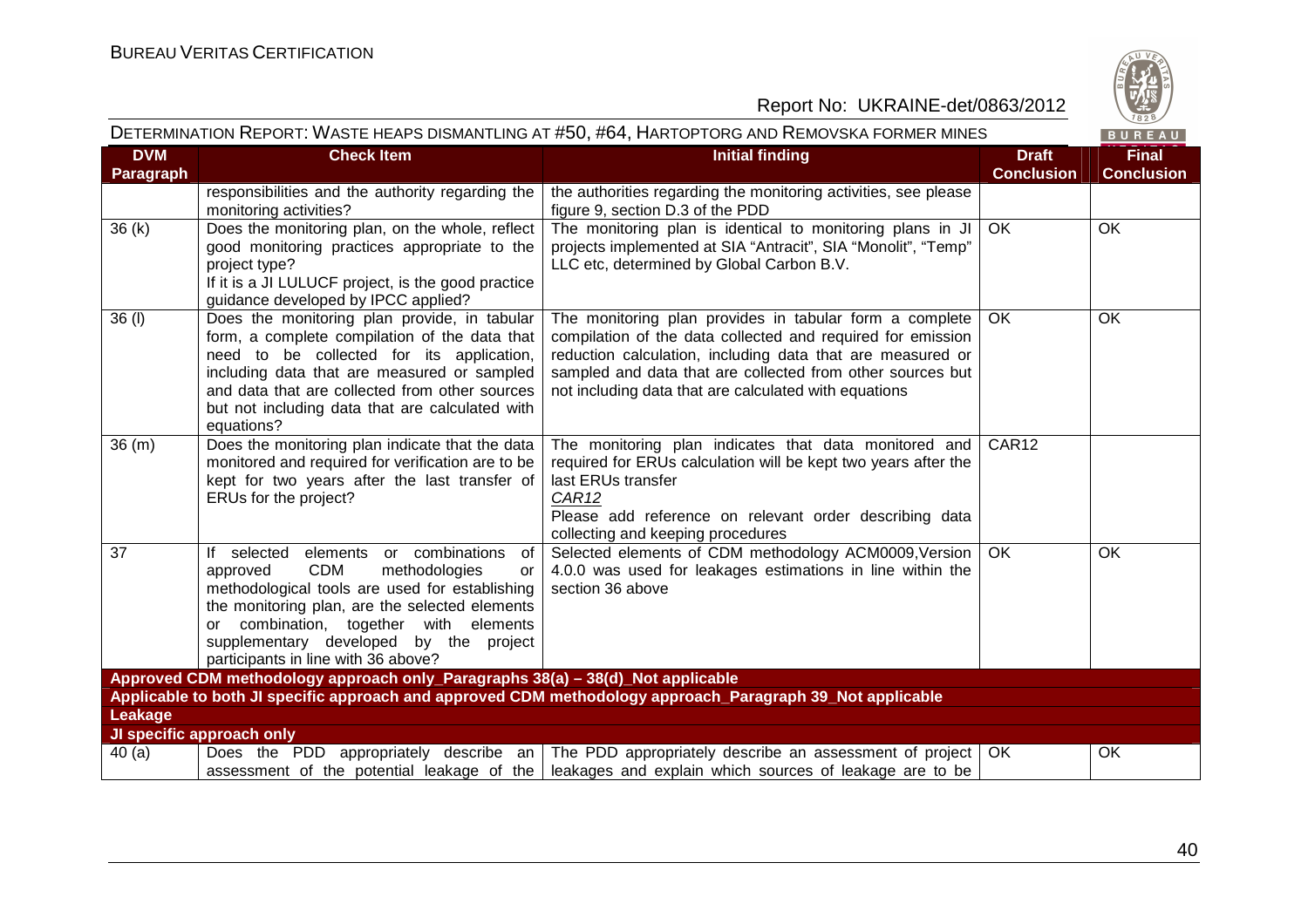

|                         | DETERMINATION REPORT: WASTE HEAPS DISMANTLING AT #50, #64, HARTOPTORG AND REMOVSKA FORMER MINES                                                                                                                                                                                                                                                                                               |                                                                                                                                                                                                                                                                                                                                                                                                                                                        |                                   | BUREAU                            |
|-------------------------|-----------------------------------------------------------------------------------------------------------------------------------------------------------------------------------------------------------------------------------------------------------------------------------------------------------------------------------------------------------------------------------------------|--------------------------------------------------------------------------------------------------------------------------------------------------------------------------------------------------------------------------------------------------------------------------------------------------------------------------------------------------------------------------------------------------------------------------------------------------------|-----------------------------------|-----------------------------------|
| <b>DVM</b><br>Paragraph | <b>Check Item</b>                                                                                                                                                                                                                                                                                                                                                                             | <b>Initial finding</b>                                                                                                                                                                                                                                                                                                                                                                                                                                 | <b>Draft</b><br><b>Conclusion</b> | <b>Final</b><br><b>Conclusion</b> |
|                         | project and appropriately explain which sources<br>of leakage are to be calculated and which can<br>be neglected?                                                                                                                                                                                                                                                                             | calculated or to be neglected                                                                                                                                                                                                                                                                                                                                                                                                                          |                                   |                                   |
| 40(b)                   | Does the PDD provide a procedure for an ex<br>ante estimate of leakage?                                                                                                                                                                                                                                                                                                                       | The procedure of ex ante leakages estimates are provided in<br>the PDD                                                                                                                                                                                                                                                                                                                                                                                 | <b>OK</b>                         | <b>OK</b>                         |
|                         | Approved CDM methodology approach only_Paragraph 41_Not applicable                                                                                                                                                                                                                                                                                                                            |                                                                                                                                                                                                                                                                                                                                                                                                                                                        |                                   |                                   |
|                         | <b>Estimation of emission reductions or enhancements of net removals</b>                                                                                                                                                                                                                                                                                                                      |                                                                                                                                                                                                                                                                                                                                                                                                                                                        |                                   |                                   |
| 42                      | Does the PDD indicate which of the following<br>approaches it chooses?<br>(a) Assessment of emissions or net removals in<br>the baseline scenario and in the project<br>scenario<br>(b) Direct assessment of emission reductions                                                                                                                                                              | The PDD indicates that assessment of emissions in the<br>baseline scenario and in the project scenario was chosen                                                                                                                                                                                                                                                                                                                                      | OK.                               | OK                                |
| 43                      | If the approach (a) in 42 is chosen, does the<br>PDD provide ex ante estimates of:<br>(a) Emissions or net removals for the project<br>scenario (within the project boundary)?<br>(b) Leakage, as applicable?<br>(c) Emissions or net removals for the baseline<br>scenario (within the project boundary)?<br>(d) Emission reductions or enhancements of<br>net removals adjusted by leakage? | The PDD provides ex ante estimates for period 04/11/2008-<br>31/12/2012<br>(a) Emissions for the project scenario within the project<br>boundary which is 182 188 tonnes of CO2<br>equivalent<br>(b) Leakages which is -1 715 824 tonnes of CO2<br>equivalent<br>(c) Emissions for the baseline scenario which is<br>5 493 039 tonnes of CO2 equivalent<br>(d) Emission reductions adjusted by leakages which is 7<br>026 675 tonnes of CO2 equivalent | <b>OK</b>                         | <b>OK</b>                         |
| 44                      | If the approach (b) in 42 is chosen, does the<br>PDD provide ex ante estimates of:<br>(a) Emission reductions or enhancements of<br>net removals (within the project boundary)?<br>(b) Leakage, as applicable?<br>(c) Emission reductions or enhancements of<br>net removals adjusted by leakage?                                                                                             | The approach 42(a) was chosen                                                                                                                                                                                                                                                                                                                                                                                                                          | <b>OK</b>                         | <b>OK</b>                         |
| 45                      | For both approaches in 42<br>(a) Are the estimates in 43 or 44 given:                                                                                                                                                                                                                                                                                                                         | a) The estimates are given on<br>(i) on a yearly basis                                                                                                                                                                                                                                                                                                                                                                                                 | OK                                | OK.                               |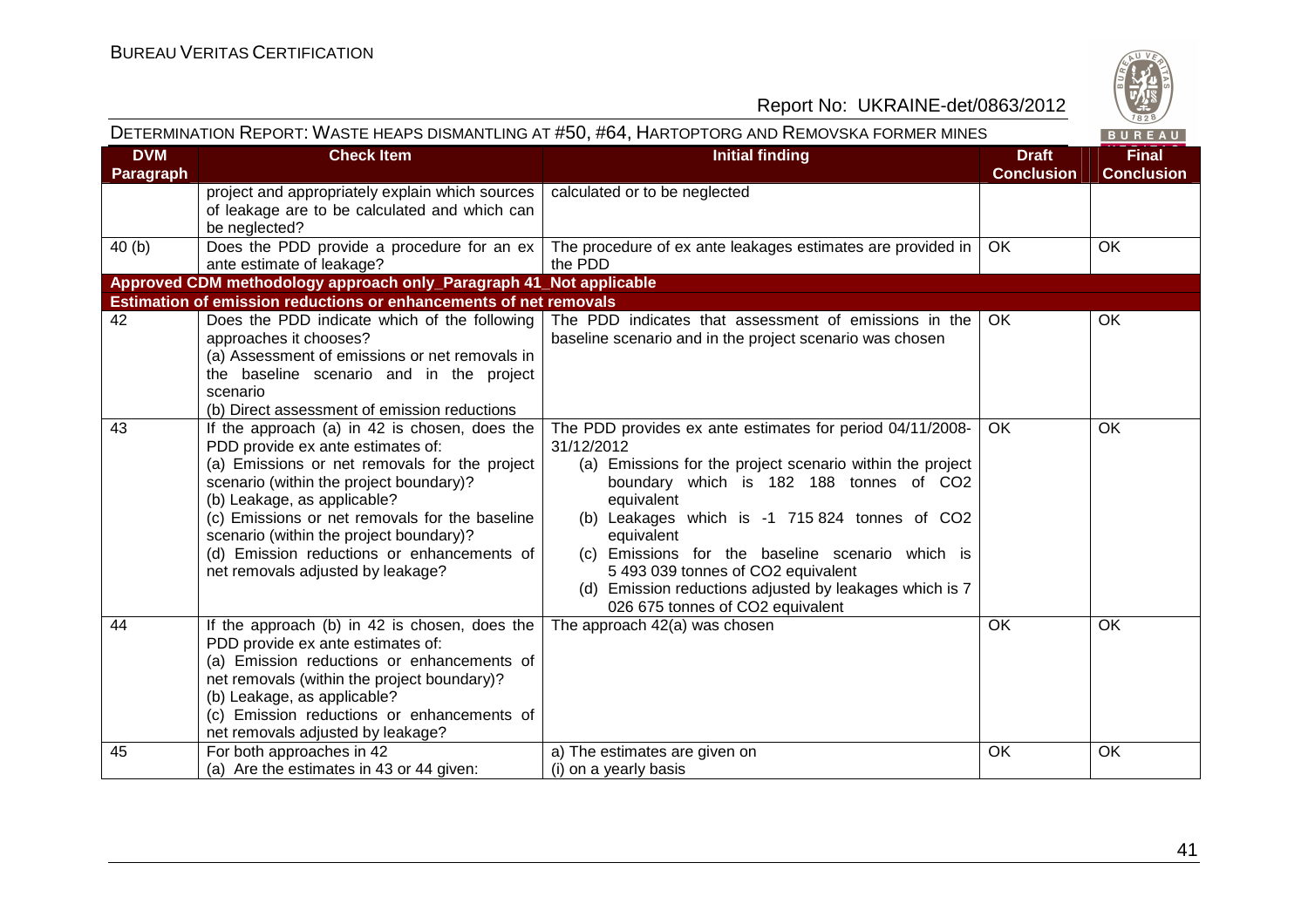

#### DETERMINATION REPORT: WASTE HEAPS DISMANTLING AT #50, #64, HARTOPTORG AND REMOVSKA FORMER MINES

|                         |                                                                                                                                                                                                                                                                                                                                                                                                                                                                                                                                                                                                                                                                                                                                                                                                                                                                                                                                                                                                                                                                                                                                                                                                                                                                                                                                                                                                          | DETERMINATION REPORT: WASTE HEAPS DISMANTLING AT #50, #64, HARTOPTORG AND REMOVSKA FORMER MINES                                                                                                                                                                                                                                                                                                                                                                                                                                                                                                                                                                                                                                                                                                                                                                                                                                                                                                                                                                                                                                                                                                                                                                                                   |                                   | BUREAU                            |
|-------------------------|----------------------------------------------------------------------------------------------------------------------------------------------------------------------------------------------------------------------------------------------------------------------------------------------------------------------------------------------------------------------------------------------------------------------------------------------------------------------------------------------------------------------------------------------------------------------------------------------------------------------------------------------------------------------------------------------------------------------------------------------------------------------------------------------------------------------------------------------------------------------------------------------------------------------------------------------------------------------------------------------------------------------------------------------------------------------------------------------------------------------------------------------------------------------------------------------------------------------------------------------------------------------------------------------------------------------------------------------------------------------------------------------------------|---------------------------------------------------------------------------------------------------------------------------------------------------------------------------------------------------------------------------------------------------------------------------------------------------------------------------------------------------------------------------------------------------------------------------------------------------------------------------------------------------------------------------------------------------------------------------------------------------------------------------------------------------------------------------------------------------------------------------------------------------------------------------------------------------------------------------------------------------------------------------------------------------------------------------------------------------------------------------------------------------------------------------------------------------------------------------------------------------------------------------------------------------------------------------------------------------------------------------------------------------------------------------------------------------|-----------------------------------|-----------------------------------|
| <b>DVM</b><br>Paragraph | <b>Check Item</b>                                                                                                                                                                                                                                                                                                                                                                                                                                                                                                                                                                                                                                                                                                                                                                                                                                                                                                                                                                                                                                                                                                                                                                                                                                                                                                                                                                                        | <b>Initial finding</b>                                                                                                                                                                                                                                                                                                                                                                                                                                                                                                                                                                                                                                                                                                                                                                                                                                                                                                                                                                                                                                                                                                                                                                                                                                                                            | <b>Draft</b><br><b>Conclusion</b> | <b>Final</b><br><b>Conclusion</b> |
|                         | (i) On a periodic basis?<br>(ii) At least from the beginning until the end of<br>the crediting period?<br>(iii) On a source-by-source/sink-by-sink<br>basis?<br>(iv) For each GHG?<br>(v) In tones of CO2 equivalent, using global<br>warming potentials defined by decision<br>2/CP.3 or as subsequently revised in<br>accordance with Article 5 of the Kyoto<br>Protocol?<br>(b) Are the formula used for calculating the<br>estimates in 43 or 44 consistent throughout the<br>PDD?<br>(c) For calculating estimates in 43 or 44, are<br>key factors influencing the baseline emissions<br>or removals and the activity level of the project<br>and the emissions or net removals as well as<br>risks associated with the project taken into<br>account, as appropriate?<br>(d) Are data sources used for calculating the<br>estimates in 43 or 44 clearly identified, reliable<br>and transparent?<br>(e) Are emission factors (including default<br>emission factors) if used for calculating the<br>estimates in 43 or 44 selected by carefully<br>balancing accuracy and reasonableness, and<br>appropriately justified of the choice?<br>(f) Is the estimation in 43 or 44 based on<br>conservative assumptions and the most<br>plausible scenarios in a transparent manner?<br>(g) Are the estimates in 43 or 44 consistent<br>throughout the PDD?<br>Is the annual average of estimated<br>(h) | (ii) from 04/11/2008 till 31/12/2012<br>(iii) On a source-by-source/sink-by-sink basis<br>- for each GHG, which are CH4 and CO2<br>- in tonnes of CO2 equivalent<br>- using global warming potentials defined by decision 2/CP.3<br>(b) The formula used for calculating in 43 is consistent<br>throughout the PDD<br>(c) The key factors influencing the baseline emissions and<br>the activity level of the project and the emissions as well as<br>risks associated with the project were taken into account for<br>calculating estimates in 43<br>(d) The data sources used for calculating the estimates in 43<br>are clearly identified, reliable and transparent.<br>(e) emission factors used for calculations in 43 are in line<br>with National GHG Inventory Report approved by Ukrainian<br><b>DFP</b><br>(f) The estimations in 43 are based on conservative<br>assumptions and the most plausible scenarios in a<br>transparent manner<br>(g) the estimates in 43 are consistent throughout the PDD<br>(h) the annual average value of estimated emission<br>reductions is calculated by dividing the total estimated<br>emission reductions or enhancements of net removals over<br>the crediting period by the total months of the crediting<br>period and multiplying by twelve. |                                   |                                   |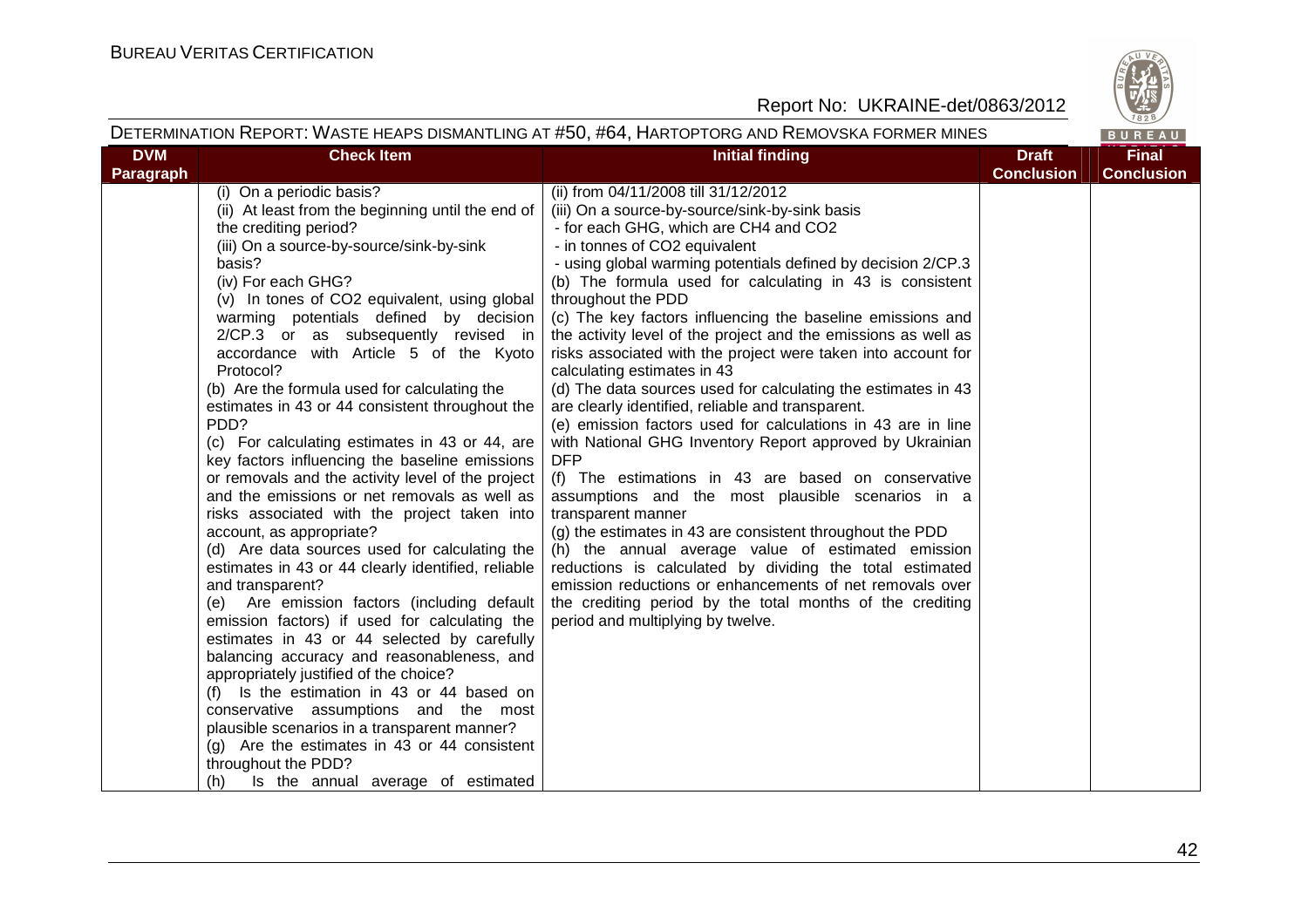

| DETERMINATION REPORT: WASTE HEAPS DISMANTLING AT #50, #64, HARTOPTORG AND REMOVSKA FORMER MINES |                                                                                                                                                                                                                                                                                                                                                                          |                                                                                                                                                                                                    | BUREAU                            |                                   |
|-------------------------------------------------------------------------------------------------|--------------------------------------------------------------------------------------------------------------------------------------------------------------------------------------------------------------------------------------------------------------------------------------------------------------------------------------------------------------------------|----------------------------------------------------------------------------------------------------------------------------------------------------------------------------------------------------|-----------------------------------|-----------------------------------|
| <b>DVM</b><br>Paragraph                                                                         | <b>Check Item</b>                                                                                                                                                                                                                                                                                                                                                        | <b>Initial finding</b>                                                                                                                                                                             | <b>Draft</b><br><b>Conclusion</b> | <b>Final</b><br><b>Conclusion</b> |
|                                                                                                 | emission reductions or enhancements of net<br>removals calculated by dividing the total<br>emission<br>estimated<br>reductions<br>or<br>enhancements of net removals over<br>the<br>crediting period by the total months of the<br>crediting period and multiplying by twelve?                                                                                           |                                                                                                                                                                                                    |                                   |                                   |
| 46                                                                                              | If the calculation of the baseline emissions or<br>net removals is to be performed ex post, does<br>the PDD include an illustrative ex ante<br>emissions or net removals calculation?                                                                                                                                                                                    | PDD contains ex-post calculations for 2008-2011 years. Ex-<br>ante calculations is provided for 2012 year                                                                                          | OK                                | OK                                |
|                                                                                                 | Approved CDM methodology approach only_Paragraphs 47(a) - 47(b)_Not applicable                                                                                                                                                                                                                                                                                           |                                                                                                                                                                                                    |                                   |                                   |
| <b>Environmental impacts</b><br>48 (a)                                                          | Does the PDD list and attach documentation on<br>the analysis of the environmental impacts of<br>the project, including transboundary impacts, in<br>accordance with procedures as determined by<br>the host Party?                                                                                                                                                      | The PDD lists documentation on the project environmental<br>impact analysis in accordance with actual Ukrainian<br>legislation.                                                                    | l OK                              | OK                                |
| 48 (b)                                                                                          | If the analysis in 48 (a) indicates that the<br>considered<br>environmental impacts<br>are<br>significant by the project participants or the<br>host Party, does the PDD provide conclusion<br>and all references to supporting documentation<br>of an environmental impact assessment<br>undertaken in accordance with the procedures<br>as required by the host Party? | The analysis mentioned in 48(a) indicates that impact on air<br>is significant. Assessment of impact on the environment<br>under the laws of Ukraine was held for the proposed project<br>in 2008. | OK                                | OK                                |
|                                                                                                 | <b>Stakeholder consultation</b>                                                                                                                                                                                                                                                                                                                                          |                                                                                                                                                                                                    |                                   |                                   |
| 49                                                                                              | If stakeholder consultation was undertaken in<br>accordance with the procedure as required by<br>the host Party, does the PDD provide:<br>A list of stakeholders from whom<br>(a)<br>comments on the projects have been received,<br>if any?<br>(b) The nature of the comments?                                                                                          | Actual Ukraine legislation doesn't require public information<br>for JI project. Any comments from local stakeholders are<br>obtained. Comments will be collect during determination<br>process    | OK                                | OK                                |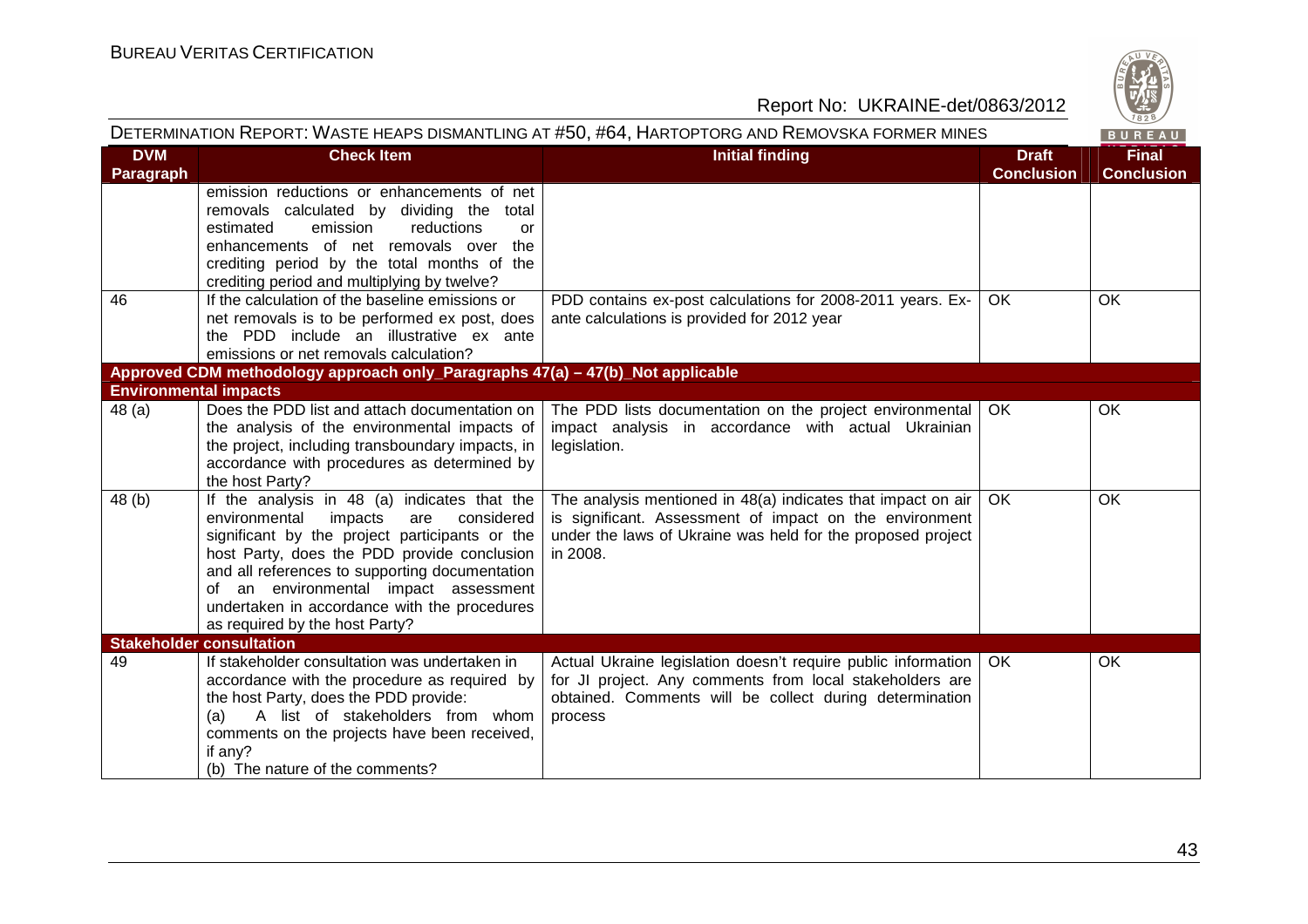

| DETERMINATION REPORT: WASTE HEAPS DISMANTLING AT #50, #64, HARTOPTORG AND REMOVSKA FORMER MINES                     |                                                                                    |                 |                                   | BUREAU                            |  |  |
|---------------------------------------------------------------------------------------------------------------------|------------------------------------------------------------------------------------|-----------------|-----------------------------------|-----------------------------------|--|--|
| <b>DVM</b><br>Paragraph                                                                                             | <b>Check Item</b>                                                                  | Initial finding | <b>Draft</b><br><b>Conclusion</b> | <b>Final</b><br><b>Conclusion</b> |  |  |
|                                                                                                                     | (c) A description on whether and how the<br>comments have been addressed?          |                 |                                   |                                   |  |  |
| Determination regarding small-scale projects (additional elements for assessment)_Paragraphs 50 - 57_Not applicable |                                                                                    |                 |                                   |                                   |  |  |
| Determination regarding land use, land-use change and forestry projects _Paragraphs 58 - 64(d)_Not applicable       |                                                                                    |                 |                                   |                                   |  |  |
|                                                                                                                     | Determination regarding programmes of activities_Paragraphs 66 - 73_Not applicable |                 |                                   |                                   |  |  |

#### **Table 2 Resolution of Corrective Action and Clarification Requests**

| <b>Draft</b><br>report clarifications and corrective<br>action requests by validation team                                                                                                                                                                                                                                                                                                                                                                    | Ref. to<br>checklist<br>question<br>in table 1 | Summary of project participant response                                                                                                                                                                                                                                                                                                                                                      | <b>Determination team</b><br>conclusion |
|---------------------------------------------------------------------------------------------------------------------------------------------------------------------------------------------------------------------------------------------------------------------------------------------------------------------------------------------------------------------------------------------------------------------------------------------------------------|------------------------------------------------|----------------------------------------------------------------------------------------------------------------------------------------------------------------------------------------------------------------------------------------------------------------------------------------------------------------------------------------------------------------------------------------------|-----------------------------------------|
| CAR01<br>Please add data on subcontractors of "Azovtreyd"<br>Ltd involved to the project activity.                                                                                                                                                                                                                                                                                                                                                            |                                                | "Servis-kom" Ltd. is the contractor of waste heap<br>sorting and dismantling. Contract for work #146<br>from 03/10/08 between "Servis-kom" Ltd. and<br>"Azovtreyd" Ltd.                                                                                                                                                                                                                      | The issue is closed                     |
| CAR02<br>Please add history of waste heaps dismantled in<br>project frames. According to "Моделювання<br>температурного поля згасаючих териконів,<br>В.В. Попович, А.Д. Кузик, канд. фіз.-мат. наук,<br>доцент, О.О. Карабин, канд. фіз.-мат. наук,<br>доцент, О.Ю. Чмир, канд. фіз.-мат. наук<br>(Львівський державний університет безпеки<br>життедіяльності)" time of waste heap burning<br>is about 15-20 years after finishing of waste heap<br>mantling |                                                | The beginning of waste heaps dumping - 1924 year,<br>the end - 1979. Concerning duration of burning waste<br>heaps, it is still controversial subject. In the literature<br>there are numbers from 5 to 50 years. In terms of the<br>project, an important matter is the time of waste heap<br>ignition. However, in this project waste heaps that are<br>being dismantled were not burning. | The issue is closed                     |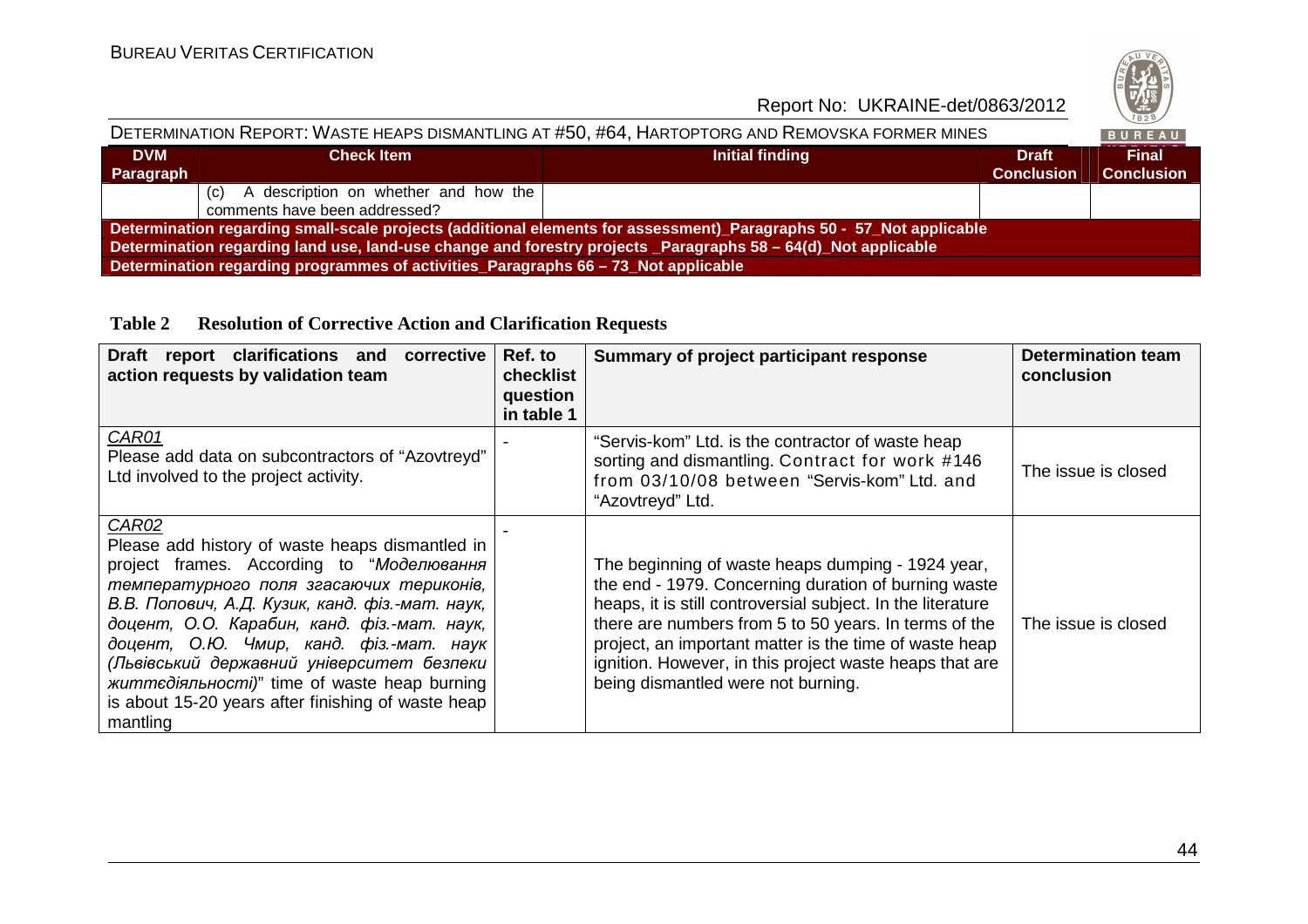

|                                                                                                                                                                                                                                                                                                                           |                   | DETERMINATION REPORT: WASTE HEAPS DISMANTLING AT #50, #64, HARTOPTORG AND REMOVSKA FORMER MINES                                                                                                                                                                                                                              | $\vee$ 829/<br>BUREAU                 |
|---------------------------------------------------------------------------------------------------------------------------------------------------------------------------------------------------------------------------------------------------------------------------------------------------------------------------|-------------------|------------------------------------------------------------------------------------------------------------------------------------------------------------------------------------------------------------------------------------------------------------------------------------------------------------------------------|---------------------------------------|
| CAR03<br>Please add coordinates of sorting unit and clarify<br>source of project geographical data                                                                                                                                                                                                                        |                   | Added in Section A 4.1.4: geographical coordinates of<br>sorting unit: 48° 1' 57.01" N. Lt and 38° 49' 37.23"<br>E.Ln. Source of geographical coordinates - the<br>program Google Earth, Version 6.0                                                                                                                         | <b>VERITAS</b><br>The issue is closed |
| CAR04<br>Please provide written project approvals from the<br>both Parties Involved                                                                                                                                                                                                                                       | 19                | Project approvals from the both Parties Involved are<br>provided in PDD, Section A.5                                                                                                                                                                                                                                         | pending                               |
| <b>CAR05</b><br>Please provide analysis of additional alternatives                                                                                                                                                                                                                                                        | 23                | -inverse filling rock in the mine is progressive but<br>highly expensive method compared to dumping rocks<br>into piles.                                                                                                                                                                                                     |                                       |
|                                                                                                                                                                                                                                                                                                                           |                   | -afforestation is possible only under complete burnup<br>of coal in Waste heaps. The probability of waste<br>heaps ignition in Donetsk region is very high (0.83%<br>by research institute Respirator), so we can not<br>consider afforestation on burning heaps, which are<br>considered in the project, as an alternative. | The issue is closed                   |
| CAR06<br>Please provide evidences that coal obtained in<br>project frames will be used in Ukraine                                                                                                                                                                                                                         | 29(b)             | Carbonaceous fraction, which is the end product of<br>this project, does not meet European standards for<br>coal quality. As the result, it may be consumed only in<br>the region where the project activities take place.                                                                                                   | The issue is closed                   |
| CAR07<br>Please provide to AIE documents, that describe<br>project key parameters, such as<br>sale<br>invoices<br>consumed<br><b>on</b><br>coal<br>containing rock mass<br>invoices<br>delivered<br>sale<br>coal<br>on<br>concentrate<br>invoices on consumed diesel fuel<br>monthly acts on electric energy consumptions | 36 <sub>(b)</sub> | All necessary documentation has been submitted to<br><b>AIE</b>                                                                                                                                                                                                                                                              | The issue is closed                   |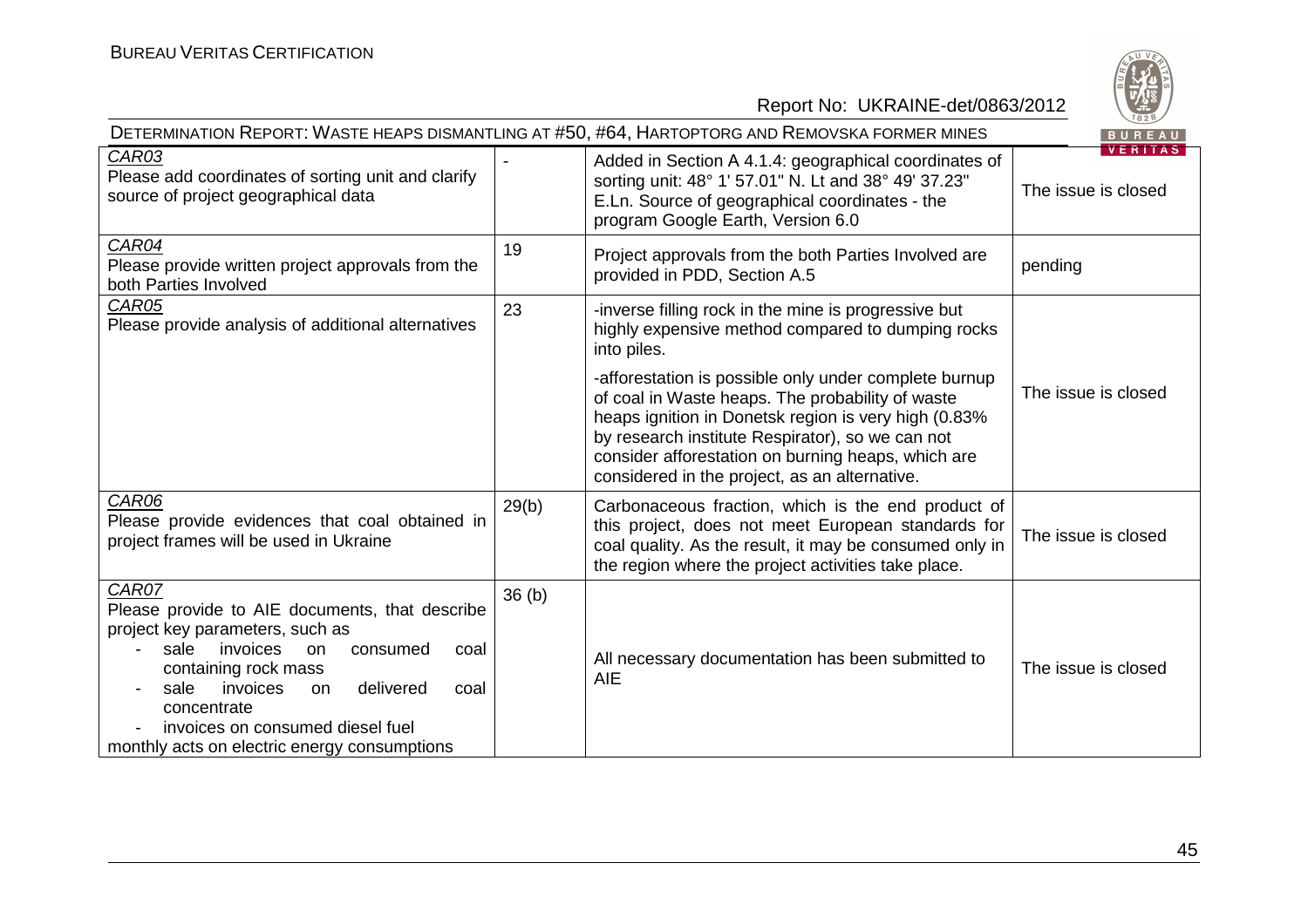| DETERMINATION REPORT: WASTE HEAPS DISMANTLING AT #50, #64, HARTOPTORG AND REMOVSKA FORMER MINES<br>BUREAU                                                                                                                                                                                                                 |                   |                                                                                                                                                                                                                                                                                                                                                                                                                                                                                                           |                                       |  |
|---------------------------------------------------------------------------------------------------------------------------------------------------------------------------------------------------------------------------------------------------------------------------------------------------------------------------|-------------------|-----------------------------------------------------------------------------------------------------------------------------------------------------------------------------------------------------------------------------------------------------------------------------------------------------------------------------------------------------------------------------------------------------------------------------------------------------------------------------------------------------------|---------------------------------------|--|
| CAR08<br>PDD indicates that annual average data for<br>Luhansk Region was used for coal moisture and<br>ash content. Also, PDD contains description of<br>procedures following for laboratory samples.<br>Please correct this misamendment, also please<br>provide laboratory certificates on coal quality if<br>possible | 36 <sub>(b)</sub> | Laboratory quality certificates are submitted to AIE. In<br>Section D.1p.3.2 added: Ash and moisture content of<br>fraction (0-30m) is determined on the basis of<br>laboratory data, as a third party of the project.                                                                                                                                                                                                                                                                                    | <b>VERITAS</b><br>The issue is closed |  |
| <b>CAR09</b><br>Please add in the section D.1 sub-section<br>Measuring devices reference on Annex 3<br>contained data on project measuring equipment                                                                                                                                                                      | 36(e)             | Reference on Annex 3 contained data on project<br>measuring equipment was added in the section D.1                                                                                                                                                                                                                                                                                                                                                                                                        | The issue is closed                   |  |
| CAR <sub>10</sub><br>Please add information how values of coal<br>concentrate will be crosschecked                                                                                                                                                                                                                        | 36 $(f)(v)$       | Noted in Section D.1 (3.1): To determine this<br>parameter the commercial data of company are used.<br>To confirm the amount of fraction (0-30 mm) checks<br>and documents from customers are used. Taken into<br>account and refers to the project activity only product<br>which delivered to the customer. Weighing takes<br>place on site using certified scales. Regular cross-<br>inspections with customers are executed. Information<br>of summarized reports is based on these delivery<br>data. | The issue is closed                   |  |
| CAR11<br>The PDD in the section B notes that coal NCV is<br>comparable with data of Ukrainian<br>lowered<br>Statistic Service. Please add data on coal NCV<br>lowering in the section D                                                                                                                                   | 36 (f) (vi)       | Added in Section D: Net Calorific Value, calculated by<br>formula (14), value provided by National Inventory is<br>about 10% lower, so for reasons of conservatism, the<br>project takes the value calculated by the formula (14).                                                                                                                                                                                                                                                                        | The issue is closed                   |  |